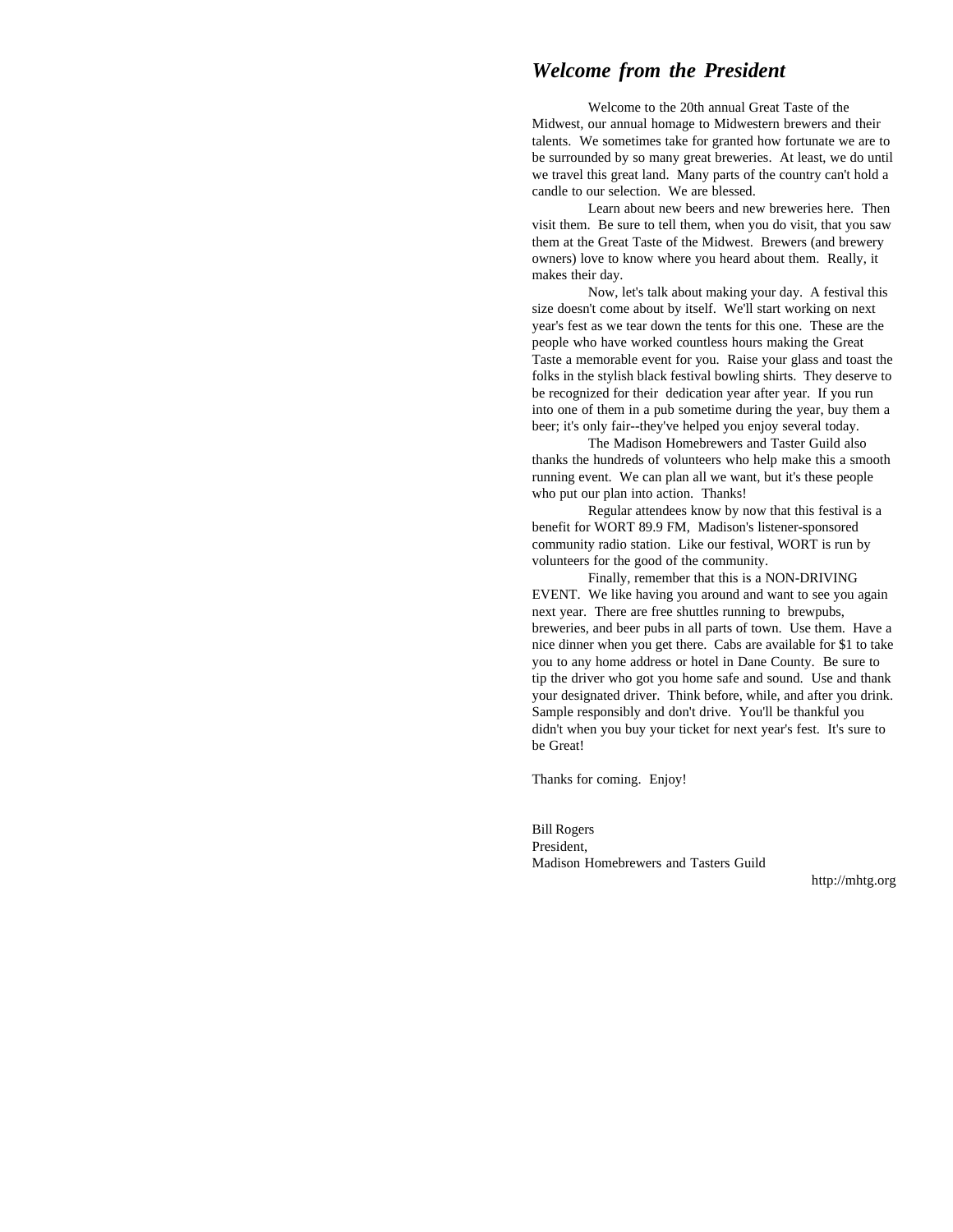# 2006 Festival Organisers and Staff From the Editor:

just the hundreds of volunteers the day of the festival, but those of that passion is educating people about beer, its history, the who are involved with planning the event throughout the year. different styles, and how to enjoy it responsibly as a food On our 20th year, we give special recognition to the organisers product rather than as a drug. It's hard to respect a beer that is

**15 or more years of service**

Bob Drousth **(20)**, chairmanbob (Praise Bob!) \*\*\*

Bryan Bingham **(16)**, Grounds and Facilities Mitch Gelly **(15)** City Relations "Tux" Tom Griffin **(17)**, Dunkmaster and Lord of the Strap Steve Klafka **(20)**, Go To Guy Bob Paolino **(15)**, Program Editor, Media/VIP liaison, bikes Glenn Schultz **(17)**, Mr. Bread

**10-14 years of service**

Big Steve Ensley **(10)**, King Gambrinus at the Gate Don McCreath **(13)**, Brewery Assistant Brett Schultz **(14)**, Chief Keg Jockey Fred Swanson **(13)**, Brewery Liaison Greg Younkin **(14)**, Lodging and Weather Manager

#### **...those working on their first 10 years, and we hope many more...**

| Mark Alfred                        | Dunk Tank                      |
|------------------------------------|--------------------------------|
| Steve Andrusz                      | Tent Signs                     |
| Stefan Berggren                    | <b>Ticket Production</b>       |
| Carol Bracewell                    | Friday Load-in/ticket graphics |
| Page Buchanan                      | Ice Crew/Fri. Celler Master    |
| Kerri Canepa                       | <b>Exterior Decorator</b>      |
| Carl DuRocher                      | Treasurer/Shuttles             |
| Joe Frattinger                     | Main Gate                      |
| Mark Garthwaite                    | Ticket Czar/Program Ad Sales   |
| Ted Gisske                         | WORT/Music                     |
| Dan Hedtcke                        | <b>Traffic Control</b>         |
| Les Hoffman                        | Real Ale Czar                  |
| Tony Jacques                       | Group Ticket Sales             |
| Nathan Kanous                      | Mail Order Tickets             |
| Paul Kinas                         | Brew check in                  |
| Bryan Koch                         | Keg Jockey                     |
| Judy Kusek                         | Sign Maker                     |
| Mark Morrison                      | Volunteers/VP                  |
| Dave Pegelow                       | Vendor Tent/Secretary          |
| Jason Penn                         | Brewery Check-in               |
| Gail &Pat Propsom                  | Dinner                         |
| MaryEllen Reiland Volunteers Asst. |                                |
| Jeremy Rintz                       | Webcasting                     |
| <b>Bill Rogers</b>                 | President                      |
| Eric Schoville                     | Club Gate Security             |
| Mike Sproul                        | Brewer Load-in                 |
| <b>Chuck Talbot</b>                | Security/Parking               |
| Jason Walters                      | <b>Front Gate Asst</b>         |

As Bill noted, it takes a lot of people to present this festival, not volunteers who put this festival together for you to enjoy. Part and staff who have been involved for at least ten years. marketed for having less (after)taste or body, less filling so you Bill Rogers noted the passion about beer shared by all the can drink more and more. Instead, we put on this festival so the 5,000 lucky ticket holders here today can learn more about what real beer is about, and to distinguish the various flavours and aromas that please them.

> Yes, there's plenty of beer here today to taste, but we hope you also learn a little more about the beers. We try to provide in this program book more information about the breweries and the beer styles being served than probably any other beer festival's program listings. Take a few minutes to review it during the festival, and keep it for after the fest to remind you of some of the beers you may wish to seek out at the store or in your travels.

Now go have a beer!

Bob Paolino, program editor

P.S. At another classic Wisconsin beer festival, the Blessing of the Bock, Festmaster John Zutz always opens with a confession that if anything goes wrong at the festival, it's his fault... and then proceeds to note a few exceptions, such as brewers who didn't communicate with him. Well, if there's anything wrong with this program, it's probably my fault, too, except for.... Seriously, if you have suggestions for improvements, just send me a note at nowgohaveabeer@brewingnews.com. And if something really bothers you about it, check the dunk tank schedule early this afternoon and donate a few bucks to charity by trying to throw some tennis balls to dunk me during my shift in the tank! NOW go have a beer!

# *Ten years ago at the Great Taste*

The 10th annual Great Taste of the Midwest was the festival's second year at Olin-Turville Park, where we hosted 67 brewers and a sold-out event for 3,500 patrons. The program book, well, wasn't a book yet, but was an 8-1/2x11 format in 20 pages. Rather than hundreds of volunteers, we had 75 volunteers in addition to organisers and staff (Bob Drousth, Dana Edgell, Bruce Garner, Mitch Gelly, Tom Griffin, Michael Howe, Steve Klafka, Bob Paolino, Sam Pottle, Larraine Raeder-Edgell, Fred Swanson, Melanie Thiel, and Greg Younkin.) Of the 67 breweries listed in the program, at least 25 no longer exist today and others have been renamed or changed hands. Pavichevich was advertising Baderbrau Pilsener and Bock. The post-festival party at Wonder's Pub featured music by Uncle Heavy with a guest appearance by brewer-singer Larry J. Bell. *Great Lakes Brewing News* was a brand new paper and only the second of what is now a much larger group of regional craft beer newspapers covering most of the US and part of Canada. North Brewery Supplies and Bristol Brewhouse advertised homebrewing supplies. Remember breweries like B.T. McClintic, Star Union, Brewmasters Pub, Diamondback, Box Office, Joe's, LaBelle, Wisconsin Brewing, Chicago Brewing, and so many more of the past?

What will we see for the 30th anniversary? How many Floyds will there be? Will one of Kirby Nelson's kids be the first to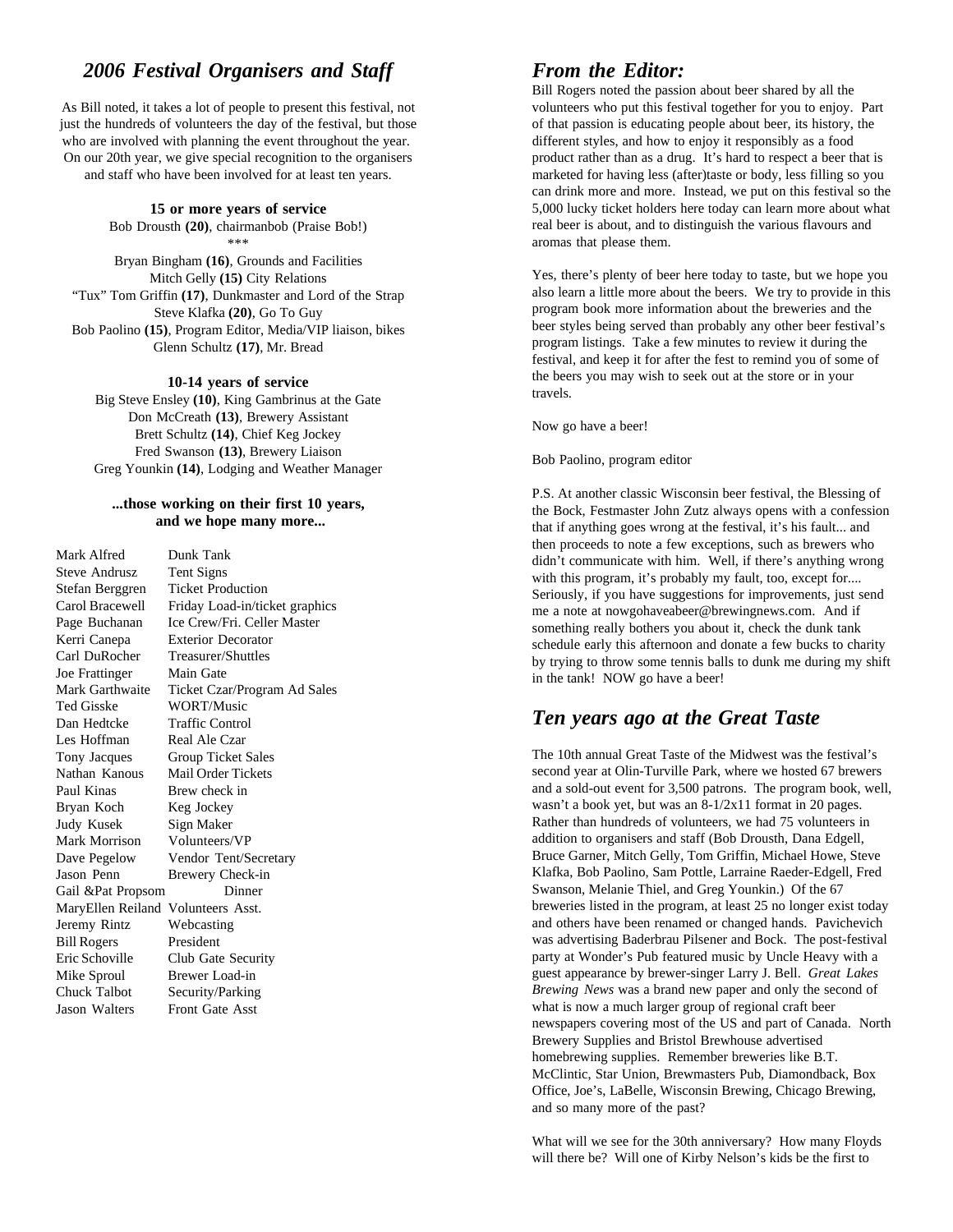make a Capital beer more than 35IBUs? Will global warming necessitate several additional dunk tanks not merely for charity fundraising, but because hundreds of people simply want to cool off? What will be the next big thing after bourbon barrel beers?

# *Thanks...*

Thanks to ticket vendors who were outlets for local ticket sales events. as a favour to us and a convenience to their customers.

Thanks also to the advertisers, whose support offsets part of the www.mamadigdown.com mama@mamadigdown.com cost of providing this book for you. Please support the \* Missing String Band advertisers who helped us to bring you today's festival. www.missingstringband.com chris@missingstringband.com

The printing for this program book looks so good because of the www.doctorericandbillyg.com work by Jim Mayhew at Quick Silver Press. doctorericandbillyg@gmail.com

Thanks to the local and regional beer publications who are \* Jim James & The Damn Shames involved with the festival and provide free samples for your www.damnshames.com damnshames@yahoo.com reading and fermented enlightenment. \* Portable Quartet dpopowycz@sbcglobal.net

Thanks to the Bicycle Federation of Wisconsin and their \* Quarter Tap String Band cpowers@chorus.net volunteers for providing attended bicycle valet parking. This \* Trails End String Band byray1@sbcglobal.net service has been a huge and popular success for those who have \* The Motor Primitives www.motorprimitives.com planned ahead for car-free transportation. The sponsors of the service ask that you please let the volunteers go home on time and reclaim your bike as soon as possible, and definitely before 7pm. If you feel uncertain about your ability to make the whole trip home after the festival, please consider taking advantage of Madison Metro's "Bikes on Buses" or allowing a discounted taxi to take you and your bicycle home.

Thanks to Bucky's Rentals, suppliers of our tents and port-asans, for their great service.

Thanks to the City of Madison (especially Elinor Riley in parks) for the annual use of this beautiful park and making sure that all the necessary paperwork was done just right. We'll do our best with the help of our adult and youth volunteers as always to return the park to the city in better condition than we found it and continue to do so for many years into the future. Thanks also to the Madison Police officers for their services to the event *MHTG Tent* . . . and to the well-behaved crowds every year that make their (and our) jobs that much easier.

Thanks to Belgian Wannabe President Bill and chairmanbob for their leadership and cool heads to keep the rest of us in check in our intense philosophical discussions of beer festival management.

# *Vendors*

Don't miss our vendor tent, with historical and brewing-related exhibits, good reading, and opportunities to freshen up your beer wardrobe. *Dunk Tank*

Ale Street News, Breiss Malting, Brewing News, Brewers Supply Group, Cargill, Glasses Mugs & Steins, Hop Union, UW Press, Wine & Hop Shop

We also have food vendors to keep you nourished: Peoples Bakery - Beef, Chicken, and Lamb kabobs Mike Losse Catering - Brats & hamburgers Milio's - Sub Sandwiches Glass Nickel - Pizza

# *Music at the Great Taste*

Enjoy our diverse lineup of music while you sample craft beer. No stage, no amplification, just find them as you wander the event! Thanks to Ted Gisske (and the musicians, of course) for making it possible. Websites and email addresses are provided if you would like to learn more, or to book them for your own

\* Mama Digdowns Brass Band

\* Doctor Eric and Billy G

- 
- \* Jenny Marquess jvm-sempster@hotmail.com
- 
- 

- 
- \* Honer, Honer and Kraniak kraniak@madisonopera.org
	- -
- 
- 

# *Webcasting*

For the second year in a row, we will be live webcasting from the festival, broadcast on Saturday, August 12, from 11 a.m. to 3 p.m. Go to mhtg.org for the links to the webcast, where you'll also find links to archived coverage after the festival.

Our goal is to give the viewers a taste of the Great Taste. We plan to interviewing brewers, MHTG members, and lucky ticket holders. We'll check out the beer, the craziest tent booths, and catch some of the music of the festival. We hope to have as much--or more--fun than last year, and even better coverage.Tell your friends, and smile for the camera!

The Madison Homebrewers and Tasters Guild tent is "festival headquarters" for many purposes. Brewers who need staff or volunteer assistance should visit the tent or speak with the staff members on duty (look for the special shirts and name badges). Festival patrons can purchase this year's stylish commemorative T-shirt, "Art of Beer" t-shirts from prior years, and other items; check the list of door prize winners; or get information on membership. If you need to summon aid in an emergency situation, contact one of the Madison police officers on duty or go to the tent to arrange for assistance.

"Dunk a Brewer" has been a popular feature of the festival since being added in 1997, and has been a way for MHTG to raise money for a local charitable cause. The first year we raised the money for the family of a nine-year-old girl who had an especially aggressive form of leukemia. In 1998 the Wheelchair Recycling Project received a lightly used electric chair and the funds to rebuild it. In 1999 we helped grant a very sick child's special wish through our donation to Thursday's Child. The last two years, we donated to Challenger Division Little League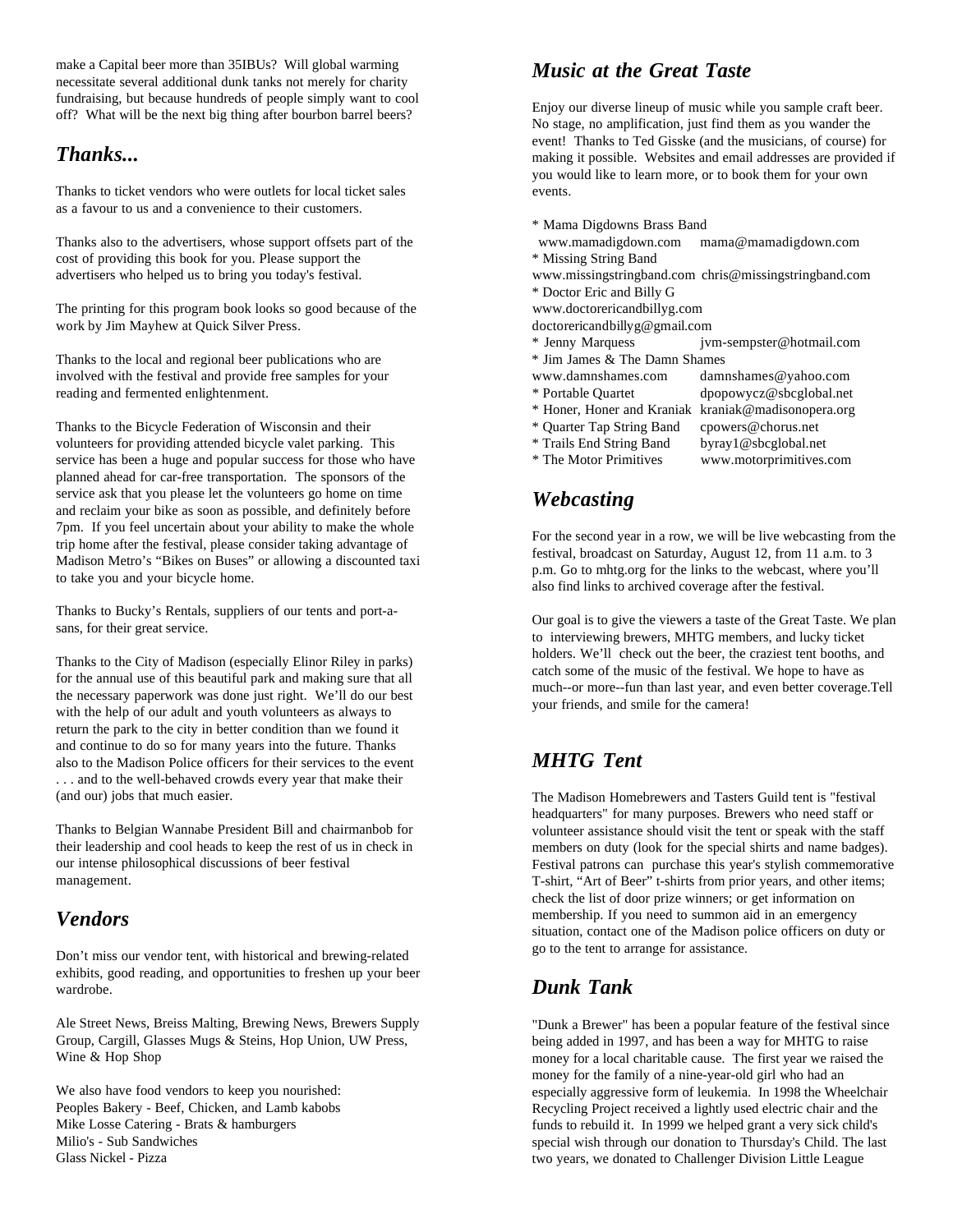Baseball. Since 2000, MHTG has donated to a program that provides computers and adaptive computing services to people with disabilities.

Retrotech Computer Corp is a non profit organization which is dedicated to providing computer and information access to anyone economically disadvantaged, physically disabled or handicapped. This is accomplished through recycling and refurbishing computer equipment. Donations help in affording the space, overhead, and equipment to expedite the goal. No one at Retrotech is paid. However hundreds of recepients have been served.

The Challenger Division was established in 1989 as a separate division of Little League Baseball to enable boys and girls with physical and mental disabilities, ages 5-18 or the completion of high school, to enjoy the game of baseball along with the millions of other children who participate in this sport worldwide.

The Great Taste has long been a benefit event for Community Radio WORT/89.9FM, with a large portion of the proceeds from ticket sales donated to promote the same kind of diversity over the airwaves as we promote in the beer world. The dunk tank and bootstrap sales allow us to extend our charitable impulses to an additional (and "micro"-sized) nonprofit. But raising money at the festival is only part of our effort. We hope to give added exposure to these causes such that it raises community awareness of what these small organisations do. We hope you will support them not only by tossing a few balls to dunk a brewer or buying a bootstrap to keep your glass safe and hands free, but also by giving your own time and other resources to a deserving cause in your community that might go mostly ignored by the large institutional funders. Thank you for your support.

# *How Does One Taste Beer?*

Beer should be served at the temperature intended by the brewery. Generally, though, a serving temperature of 45-55 degrees F will enable you to perceive beer flavor most easily. \* First, look at the beer. Does it retain its head? Does it appeal to you?

\* Second, swirl the beer in the glass, releasing some of the carbonation. Smell the aromatic given off by the beer. Is it pleasant? Does it smell sweet, like malt? Does it smell flowery, like hops? Does it smell fruity, like raspberry, apple, banana, grapefruit, or pear?

\* Third, taste the beer. "Chew" the liquid so it gets to all parts of your tongue. Where do you perceive flavor characters? Sweetness is perceived on the tip of the tongue. Saltiness and sourness are perceived at the sides, and bitterness is perceived only at the back of the tongue. Take another mouthful. What are your impressions? Ask yourself: Is the bitter balanced with the sweet? Does the beer feel thin or thick, light-bodied or full-bodied? Is there a pleasant aftertaste? Is there pleasant carbonation?

Do you want another? If so, remember the beer.

# *Some Rules*

**Serving size.** The serving size for samples is two ounces and is as shown on the signs throughout the festival. Brewers are instructed not to provide full pours. Please do not ask them to fill your glass. With so many different choices and so little time (but still a long afternoon) you do not need more than a small taste of any particular beer. If you want a larger taste, make yourself a customer of that brewery after the festival.

**Smoking.** We understand that people differ greatly in their opinions about smoking. But this is a beer festival--not a tobacco festival. As a bar patron interviewed in a newspaper article on Madison's new smoking ban commented, "You can't enjoy good beer with bad smoke." Yes, it is an outdoor event, but even baseball stadiums and other sports venues commonly prohibit smoking. **It is simply not something you should expect to do within the boundaries of the festival, so please don't.** The following policy is designed to protect personal safety and comfort where nearly 6,000 people gather in a relatively small space (no one likes cigarette burns), and also accommodates those guests who wish to smoke. **Fire safety regulations prohibit smoking in the tents;** *violators risk being ejected from the event on the spot.* We accommodate those who want to smoke by providing hand-stamps for reentry at the main gate, and if you choose to smoke, be sure that you fully extinguish and properly dispose your no longer flaming butt in a receptacle outside the fenced festival grounds or carry your own personal butt receptacle with you Picking up hundreds of cigarette butts out of the grass is an unpleasant task for our cleanup volunteers; if you don't believe it, stop by bright and early tomorrow morning to help out. Thanks for your cooperation!

**Closing time.** Closing time is 6pm. All brewers MUST stop serving at that time, because our licence for the event goes through 6pm. Do not endanger the future of the festival (and don't invite a personal encounter with the police officers) by asking for "just one more" at 6pm. Please proceed promptly to the marked exit. (Do not go out over the fences.) The location for taxi and shuttle service, which we encourage you to use, is clearly marked.

# *Using this Program*

We hope that you will find this book useful both today as you take your tasting tour of the Midwest's best breweries, and as a reference as you look for good beer in your travels throughout the region. Use the alphabetically and numerically crossreferenced map of the festival grounds (bound in the book this year!) to find the brewery booths, or let your sense of adventure take you where it may. To help you coordinate your use of the book and the map more effectively, each brewery listing in the book includes its booth number.

Take the program home with you and save it as a beer reference and directory for your own travels and other adventures through the Midwest. When you visit a brewery or brewpub, tell 'em you saw them at the Great Taste! When your friends ask you about the fest, show them the book to rub it in when you tell them all they missed (and that they can't procrastinate over ticket purchases)! The program incorporates details about breweries and their beers to the extent that the breweries provided that information. Incomplete or outdated program listings are a result of breweries not responding to our requests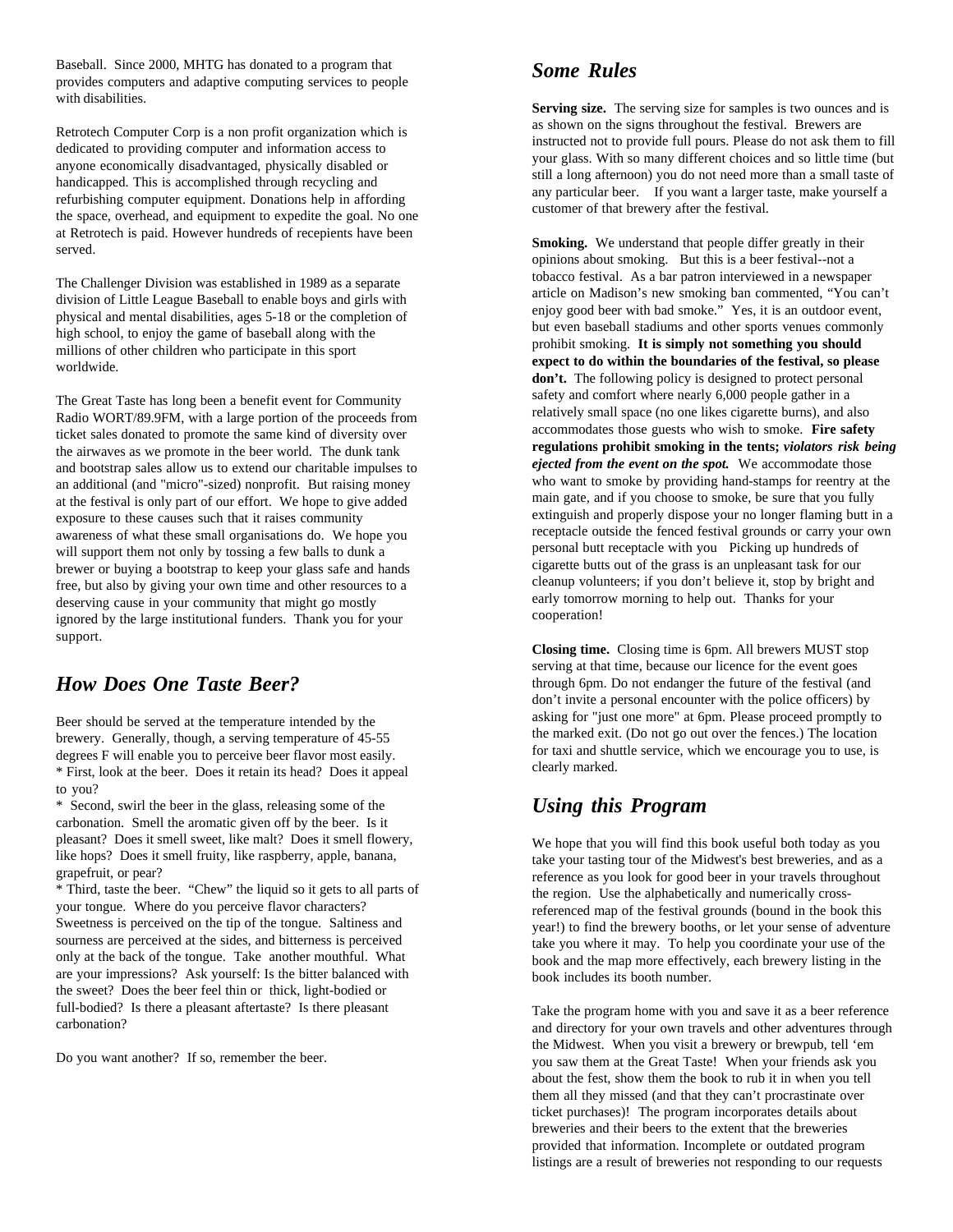for program information. We thank the people at the breweries who took the time to provide festival-goers with complete information.

Although it's not always easy with so many breweries/beers and a limited number of pages, we tried where possible to provide at least some extra space on most pages for brief notes about the beers you sample. If you enjoy a particular beer, make a few notes for future reference to guide your purchases for home consumption and while enjoying a night out.

# *FINAL WORDS*

longest-running craft beer festival. Plan now to join us at the There are 8 beers on tap at all times, covering a wide range of 21st Annual Great Taste of the Midwest as always on the second styles. Saturday. For additional information about the festival, write to us at P.O. Box 1365, Madison, WI 53701-1365 (enclose SASE) or check us online at http://mhtg.org For now. . .

# **Now go have a beer!**

**AMERICA'S BREWING COMPANY (123)** 630.264.2739 205 North Broadway / Aurora walterpaytonsroundhouse.com Brewmaster: Mike Rybinski

We hope you enjoy your experience at North America's second 600 people, and courtyard entertainment featuring live music. Established 1996. America's Brewery at Walter Payton's Roundhouse is a 30 bbl. DME system inside a 72,000 sq.ft. train roundhouse originally built in 1853. The building was refurbished in 1996 and named one of the country's top ten restorations in 2000. The complex offers indoor and outdoor dining, a cognac/cigar bar, Walter Payton's Museum of football memorabilia, America's club, banquets in five rooms for up to

> **Hemp Stoned Ale:** Hemp: 250 pounds of sterilized Canadian hemp seeds infused with the mash for a nutty flavor. All THC has been removed so you won't get 'high' or fail a drug test. Stoned: For a more complex flavor, we heat granite rock in a wood-burning oven to over 1000F and dunk the rock into the wort. The boiling 'beer' cools the stones and caramelized sugars are formed on the rock. Those sugars are later returned to the beer during filtration.

> **Dirty Summer Blonde Chocolate Beer:** Light color, chocolate aroma, and definitely a chocolate taste. Discover that chocolate and beer do go together!

> **Dunkel Hefe Weizen:** Dark German Wheat beer with the yeast still in it. Full of banana- and clove-like flavors. Lemon wedges available by request.

**Roundhouse Rootbeer:** Creamy, no caffeine. Compare to A&W, but brewed in small batches in Aurora, Illinois.

**BENT RIVER BREWING COMPANY (325)** 309.797.2722 1413 5th Avenue / Moline bentriverbrewery.com Brewer: Rich Nunez bentriver@qconline.com

Established 1999. Located in the "Moline City Centre," this turnof-the-century building captures a bygone era with its two storefronts and decorative stone arches. The brewery and tasting room occupy a 1,600 square foot storefront and 1,000 square foot German-style bierhall, decorated in traditional colors and style with seating for 65 people in church pews at trestle tables with room for a band. The 2,800 square foot basement houses bottling, labelling, kegging, and storage functions.

[Brewery failed to provide a list of festival beers for publication. Get Bent, eh?]

| <b>BLUE CAT BREW PUB (128)</b> | 309.788.8247           |
|--------------------------------|------------------------|
| 113 18th Street / Rock Island  | www.bluecatbrewpub.com |

Brewmaster: Daniel Cleaveland

bluecatbrew@bluecatbrewpub.com

Established 1994. Brother and sister Rock Island natives Dan and Martha Cleaveland founded Blue Cat in a restored centuryold building in the downtown entertainment district. Relax and enjoy one of our beers on tap while watching the brewers brew one of their nearly 50 recipes in the two-story brew tower. After a casual meal on the first floor, move upstairs for pool, darts,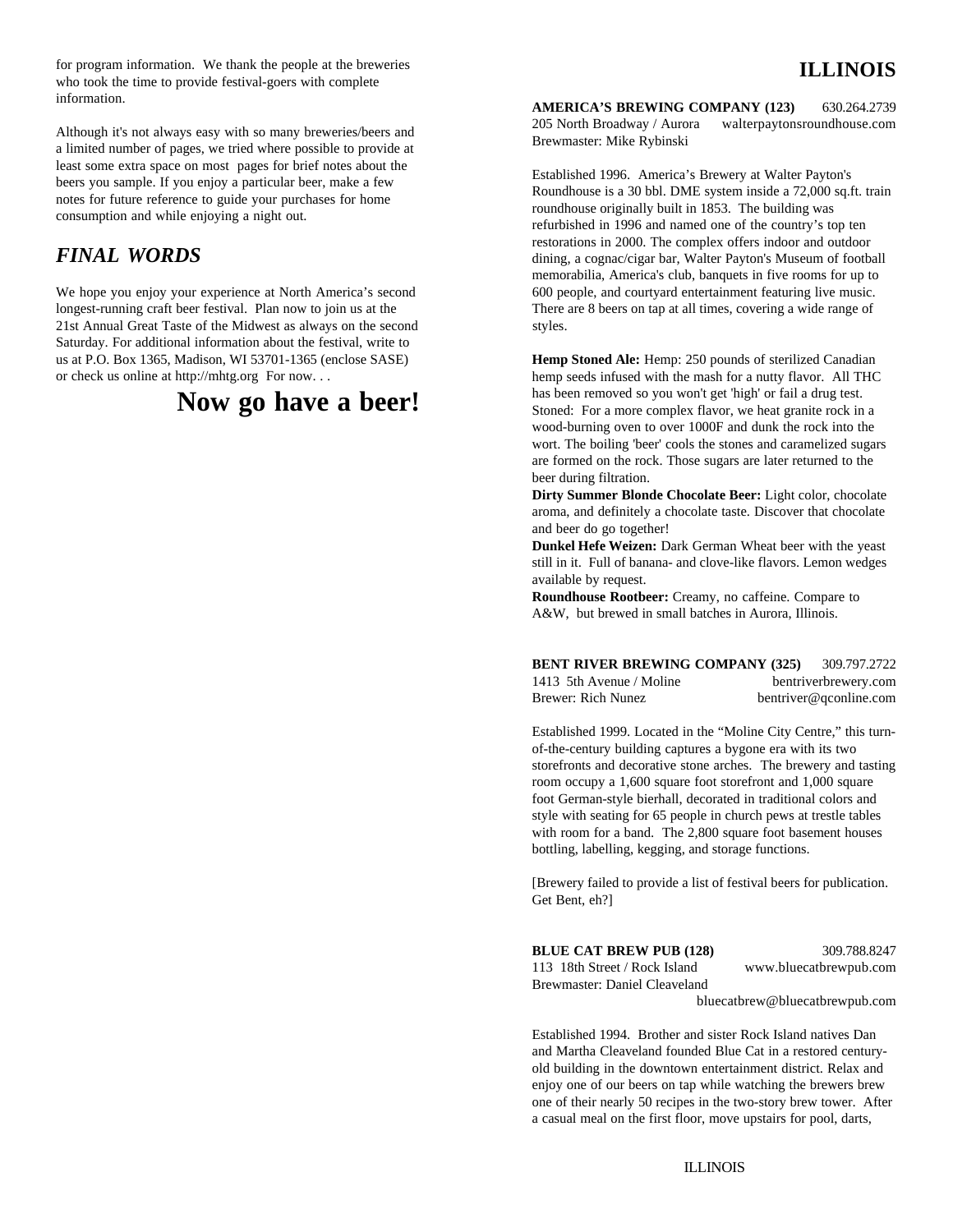video games, or conversation. Check our website for weekly specials and monthly Beer Dinners. Tours upon request. Kegs pony kegs, 6'ers and growlers available.

**Coriander & Orange:** Spiced American Wheat, 4.5% v/v **Tucks Tenacious Tripel**: Belgian-style Tripel 10% v/v **Third beer TBA:** 

## **BRASS RESTAURANT & BREWERY (314)** 847.765.1200

105 Hollywood Boulevard / South Barrington www.brassrestaurantandbrewery.com Head Brewer: Anthony Carollo foamyone@comcast.net

Established 2003. Relax and enjoy one of our six beers on tap. flavor, light golden color, and very low in carbohydrates. Head chef John Hennessy makes sure our "open-air" kitchen is always busy and well-prepared for lunch, dinner, and Sunday brunch served with the help of our friendly staff in our elegant dining room that hosts two private party rooms. If you wish, enjoy cigar smoking in the bar while enjoying a beer and watching the game on our flat-screen Tvs. In 2005 we expanded our spacious patio with fire pit. Our regular beer lineup showcases three ales and one lager -- Anticipation Pale Ale, Anytime Amber Ale, Weissguy HefeWeiss, and Lunker Light - and two seasonal beers on tap at all times. We are easy to find right off I-90 & Barrington Road (North). We sell kegs and growlers. Tours anytime you like.

#### **Lunker Light: Weissguy Hefeweiss:**

**CARLYLE BREWING COMPANY (204)** 815.963.2739 215 East State Street / Rockford carlylebrewing.com Brewmaster: Don Carlyle carlylebrewing@rockford.com

Established 2003. [Brewer did not provide brewery information or festival beer list.]

**EMMETT'S TAVERN & BREWING CO (223)** 847.428.4500 128 West Main Street / West Dundee emmettstavern.com **EMMETT'S ALE HOUSE** 630.434.8500 5200 Main Street/ Downers Grove www.emmettsalehouse.com Brewmaster: Ryan Clooney rmclooney@emmettstavern.com Head Brewer: Rob Hunter

Established 1999. Emmett's was founded by Andrew Burns along with his father, Tim, and brother, Matt. They were soon joined by Brewmaster Ryan Clooney and more members of the Burns family. They opened the Downers Grove brewery in 2004, and a beer pub in Oswego in 2006. West Dundee boasts a 7 bbl copper-clad brewhouse, and Downers Grove has a 15 bbl capacity. Both breweries are located in historic buildings. Quarterly beer tastings and Brewmaster dinners are a great opportunity to visit our breweries and meet the brewers. Growlers are available to go, with plans to start bottling soon.

**Victory Pale Ale:** It's all about the hops-- big hop flavor, aroma, and bitterness, all supported by substantial malt character. Freshpicked hop finish will leave your mouth watering. 2001 GABF Silver, 2003 NABA Silver, 2004 WBC Bronze. 5.6% v/v **Other beers TBA?**

#### **FLATLANDERS (308)** 847.821.1234

200 Village Green / Lincolnshire flatlanders.com Brewmaster: Art Steinhoff

Established 1996. Flatlander's Restaurant and Brewery takes pride in its diverse and eclectic lunch and dinner menu. The beers are hand-crafted in our brewery using traditional brewing methods for exceptional character and drinkability. Tours: upon request.

**Lincolnshire Lager:** Munich-style lager beer with smooth malt **Harvest Amber Ale:** American-style amber ale with caramel malt flavor up front with a balanced hop finish. Delicious! **Prairie Wheat:** American-style wheat ale, great for summer!

**FLOSSMOOR STATION (101)** 708.957.2739 1035 Sterling Avenue / Flossmoor www.flossmoorstation.com Brewmaster: Matt Van Wykwww.flossmoorstation.blogspot.com Brewer: Andrew Mason info@flossmoorstation.com

Established 1996. Our brewery, located in a restored Illinois Central passenger train station originally built in 1906, is proud to celebrate two big milestones this year--our tenth aniversary and the Great Taste's 20th. Our full-service restaurant and brewery features American Heartland cuisine and a full range of world beer styles. A 15-bbl brewhouse keeps the tap lines flowing with up to 12 beers year round. We recently added a new banquet room and beer garden. Our beers are available at the puband occasionally at a few select pubs in Chicago such as the Map Room. Free tours are available every last Sunday of the month at 1PM. We don't have space to bottle, but growlers are available for takeout.

**Pullman Brown Ale:** Our attempt to create a Porter from Colonial-era America. With molasses and toasted oats as adjuncts, this beer has incredible aroma and great mouthfeel. Three time winner at GABF, and recently took gold at the World Beer Cup!

**Vishnu's Vice IPA:** Our newest American IPA features five American hops (Cascade, Centennial, Summit, Amarillo, Simcoe) and teeters on the border of American and Double IPA. 8% v/v.

**Avant Garde Biere de Garde:** A true "beer for saving," this Farmhouse-style amber ale has a complex malty aroma and flavor with just a touch of German and French hops. 8% v/v.

**Great Taste of the Midwest Exclusive First Releases and Special Brews:** We can't think of a better place to share our

special barrel aged beer than at the Great Taste. Last year we ditched the special tapping times and poured them all day. You liked it and we did, too. We'll start with two or three on tap and when you finish them, we'll have more in reserve.

**Ol' Woody:** Double IPA, 100% Amarillo hops, aged in an oak whiskey barrel, and dry hopped with more Amarillo in the keg. 3rd place FoBAB 2005.

**Ella's Reserve:** Belgian golden strong ale aged in a Woodford Reserve Bourbon Barrel. 10% v/v.

**Wooden Hell:** Our Sheol Barleywine 2005 laid down in a bourbon barrel since December. 9% v/v.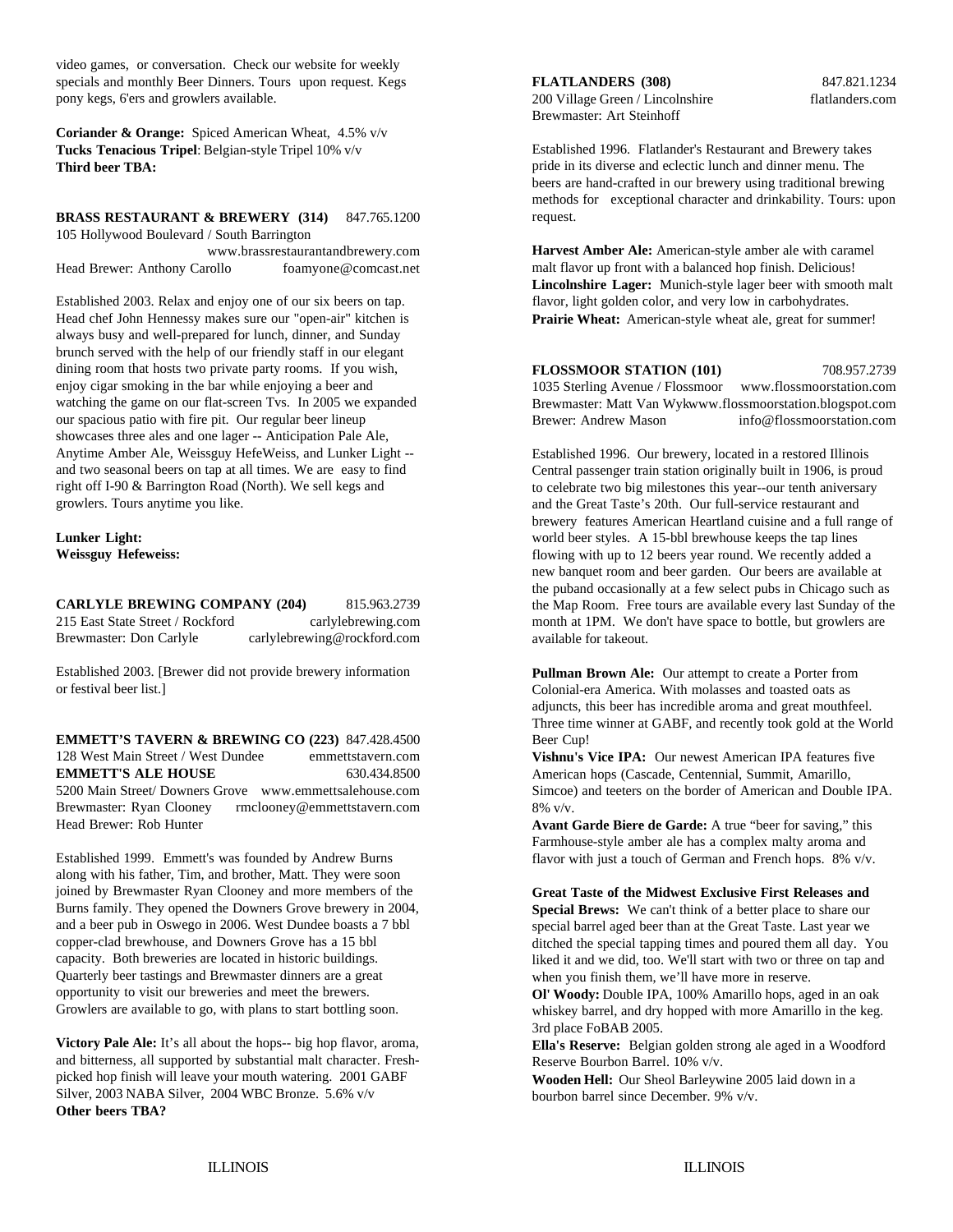bourbon barrel. Brewer: Jonathan Cutler

| <b>GOOSE ISLAND BEER COMPANY (228)</b>                              | <b>CHICAGO</b>       |  |
|---------------------------------------------------------------------|----------------------|--|
| 1800 W Fulton Street (brewery)                                      | 312.226.1119         |  |
| 1800 N Clybourn Ave (original brewpub)                              | 312.915.0071         |  |
| 3535 North Clark Street (Wrigleyville) /                            | 773.832.9040         |  |
| Brewmaster: Gregory Hall                                            | www.Gooseisland.com  |  |
| 1-800-GOOSE-ME                                                      | info@gooseisland.com |  |
| Established 1988. The Goose Island family of fine craft beers has   |                      |  |
| grown from just one to 13 since 1988. You'll hear no apologies      |                      |  |
| for contributing to the beer population explosion. We've added      |                      |  |
| infinitely more to the quality of American beer than to the         |                      |  |
| quantity. Recently, Goose Island brought home four medals           |                      |  |
| from its first entry in the World Beer Cup. Make sure to try gold   |                      |  |
| medal winner Nut Brown Ale, silver medal winner Matilda and         |                      |  |
| bronze medal winner Honker's Ale at the Great Taste! Goose          |                      |  |
| Island Beer is currently distributed in 15 states and in the United |                      |  |

**The Classics:** Available year-around: Honker's Ale, India Pale Ale, Nut Brown Ale, and Oatmeal Stout.

**Seasonal beers:** Kilgubbin Red Ale, Summertime Kölsch, Oktoberfest, and Christmas Ale.

**Reserve Beers:** Brewed in tiny batches to create huge beers for the most discriminating palates. Pere Jacques, Demolition, Matilda, Imperial IPA, and Bourbon County Stout.

**ILLINOIS BREWING COMPANY (104)** 309.829.2805 102 North Center #111 / Bloomington illinoisbrewing.com Proprietor: Jeff Skinner

Established 1999. Our brewery is an 8.5 barrel CDC brewhouse with three fermenters and seven serving tanks. Tours are available to small groups by appointment.

Lyte Lager: If you love American light beer... **Pale Ale:** Cascade hopped, crisp finish. **Black & Tan:** A classic.

**MICKEY FINN'S BREWERY (130)** 847.362.6688 412 N. Milwaukee Ave. / Libertyville mickeyfinnsbrewery.com Brewmaster: Greg Browne info@mickeyfinnsbrewery.com

Established 1994. A \$2 million renovation transformed Mickey Finn's into a 10,000 square foot, two level restaurant, bar and brewery. In addition, warm weather guests can enjoy dining on the outdoor patio complete with propane-heated lanterns that create a cozy atmosphere late into the autumn months. Mickey Finn's offers a range of award-winning (GABF & WBC) ales and lagers. A handful of patron favorites remain on tap year-around, with an additional 25 seasonal brews available at various times throughout the year. Mickey Finn's also offers award-winning (Real Ale Festival) cask-conditioned ales served in the traditional English style. Growlers (64 oz.) and keggy draft systems (3.3 US gallons) are available to go directly from the brewery. Come on in and sip yourself a Mickey Finn.

**[Beers TBA]**

Kingdom.

**Train Wreck of Flavor:** A Todd Ashman brainchild, this is a **PIECE (139)** 773.772.4422 blend of our barleywine and Pullman Brown Ale aged in a 1927 West North Avenue / Chicago piecechicago.com Established 2001. [Brewery failed to provide brewery description and list of festival beers for publication.]

#### **PRAIRIE ROCK BREWING COMPANY (112)**

| 127 South Grove / Elgin              | 847.622.8888                  |
|--------------------------------------|-------------------------------|
| 1385 North Meacham Road / Schaumburg | 847.605.9900                  |
| Brewmaster: Jim Wolfer               | prairierockbrewingcompany.com |

Established 1999. We have two full service brewpubs, one located in Elgin and the other in Schaumburg. We typically run 6-8 house beers on tap at any given time. The menu is upscale pub fare. We have beautiful rooms for special events. We also have spacious outdoor beer gardens to enjoy a cold one on a hot day. Beer can be taken out of the restaurants in growlers, 1/4 barrels, and ½ barrels.

**TWO BROTHERS BREWING CO. (207)** 630.393.4800 30W114 Butterfield Road / Warrenville www.TwoBrosBrew.com Partners in Brewing: Jim Ebel and Jason Ebel info@TwoBrosBrew.com

Established 1996. Two Brothers, founded by brothers Jim and Jason Ebel, began as a draft only production brewery. The brewhouse was produced in Vancouver and based on the traditional 3-vessel brewhouses of Germany. The balance of the brewery was mostly donated! The Ebel brothers' grandfather, a retired dairy farmer, donated his bulk milk tanks, which were quickly converted to fermenters. In 1998 Two Brothers secured an 8-head bottling line. Today, the only thing left of the original brewery is the brewhouse itself. Because of increased sales and demand, Two Brothers upgraded to a state of the art 20 head filler replaced their 8 head bottle filler in Spring 2003. Three 30 barrel fermenters, two 60 barrel fermenters, and two 50 barrel fermenters have replaced the 500 gallon dairy tanks once in their place. Two Brothers' award winning products are available in Illinois, Wisconsin, Indiana, Ohio, Pennsylvania and Massachusetts.

**Ebels' Weiss Beer:** Traditional German Hefeweizen, naturally unfiltered with wonderful malt sweetness and a soft aroma of clove, vanilla, and banana. This deep golden colored weiss will make you think you are in Bavaria.

**The Bitter End:** Classic American pale ale, subtle malt character and noticeable hop flavor and aroma. Three American hop varieties add a citrusand floral hop complexity, making this an incredibly drinkable beer.

**Dog Days Lager:** Our warm weather beer and the only lager we produce. German-style Dortmunder with a delicate caramel malt character and light body. Dog Days has a noticeable noble hop character, creating a crisp, clean finish.

**Cane & Ebel:** One of a series of limited-run beers in styles that are more extreme or unusual. Dry with a creamy touch of Thai Palm Sugar and the spicy tang of rye. All this flavor is balanced by loads of the wackiest new hops we could lay our hands on.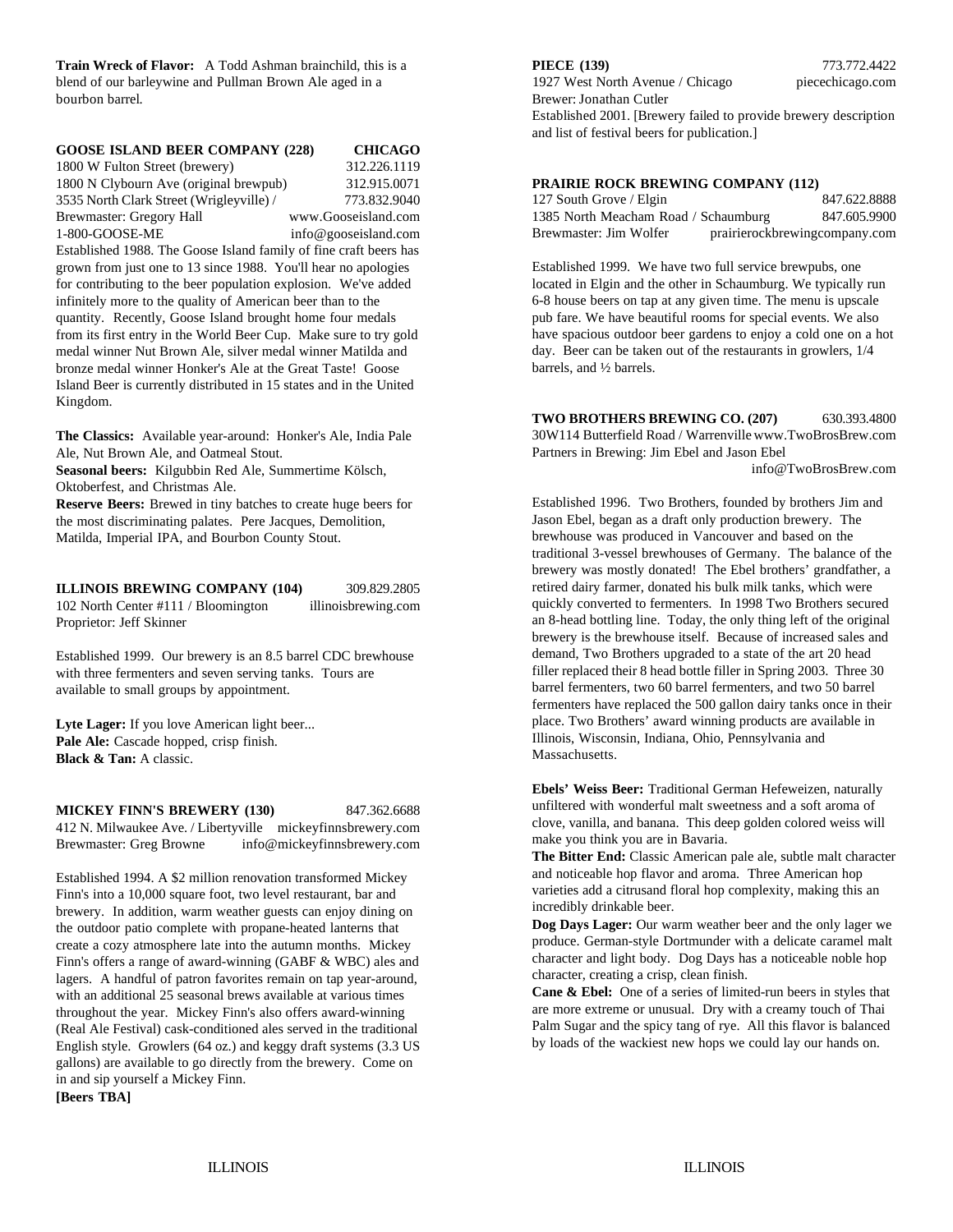# **INDIANA**

**BARLEY ISLAND BREWING CO. (138)** 317.770.5280 639 Conner Street / Noblesville www.barleyisland.com Brewmaster: Jon Lang barleyisland@sbcglobal.net

Established 1999. We are a full-service restaurant, pub, and brewery located in historic downtown. Barley Island is the 17th century name for a room in an alehouse in which beer was consumed. True to its name, Barley Island produces tavern-style ales which are served in our Old World decor restaurant and pub. With six year-around brews, seasonals, guest beers, and our beer engine, we offer a variety of craftbrew. In addition to best-selling menu items like fish & chips and beer-battered pork tenderloins, we serve dinner specials using our craftbrew in the kitchen whenever possible. We open for lunch Monday - Saturday, and for dinner every day. Our game room features several pool tables and we have NTN Trivia playmakers available in the restaurant and pub. Our web site lists live music on the weekends and a popular Sunday acoustic open stage. In 2006 we expanded the reach of our 12 oz bottles throughout the state of Indiana. Our 22 oz bomber of Bourbon Barrel-Aged Oatmeal Stout is a sought-after fall/winter seasonal."Home of the Fifth Basic Food Group!"

**Sheet Metal Blonde:** Light and refreshing Belgian-style wheat ale spiced with coriander, bitter orange peel and chamomile with emphasis on the orange flavor.

**Shagbark Farmhouse Ale:** 2006 Indiana Replic-ale features a Belgian Saison yeast and Shagbark Hickory syrup that is only produced in Trafalgar, Indiana.

**Dirty Helen Brown Ale:** Copper color, medium hop bitterness, nutty finish. Named for legendary Milwaukee tavern owner who could outswear anyone!

**BarFly IPA:** American India Pale Ale with Summit hops. Citrus-orange aroma and taste are supported by a strong malt backbone. 60 IBUs.

#### **BROAD RIPPLE BREW PUB (137)** 317.253.2739

840 East 65th Street / Indianapolis Owner: John Hill bpub@indy.com Brewmaster: Kevin Matalucci

Established 1990. The Broad Ripple Brewpub, Indiana's first brewpub, was opened in November 1990 by owners John and Nancy Hill. It is as authentic an English pub as one is apt to find this side of the pond. Within a series of small, intimate rooms, the brewpub has a tin ceiling, rich woodwork, cushioned benches, and a room for darts. True to English tradition, John and brewer Kevin Matalucci produce only top-fermented ales in the seven-barrel system. We offer at least seven brews plus a brewer's tap. Carry-out is available in growlers. The Broad Ripple Brewpub offers an extensive lunch and dinner menu to match the excellence of our beer, including our extremely popular English favorites -- Scotch eggs, fish and chips, bangers and mash, and shepherd's pie. We believe that the marriage of fine ales and excellent food, served in the coziness of a neighborhood pub, is what has led Broad Ripple to be voted "Indianapolis' Best Brewpub" for 15 years.

[Brewery failed to provide a list of festival beers for publication.]

#### **BRUGGE BRASSERIE (136)** 317.255.0978

1011A E. Westfield Boulevard / Indianapolis Employee of the Year: Ted Miller www.bruggebrasserie.com

Established 2005. Brugge Brasserie offers a sophisticated but casual setting serving classic European foods and authentic handcrafted Belgian-style ales and Continental lagers in a friendly, welcoming environment. Filling main dishes include "Moules Frites" - gigant pots of steaming mussels served with a cone of Belgian fries - savory crepes, Belgian beef stew, sandwiches, and a variety of specials served daily. Imported cheese, salads, and cones of Belgian frites with 10 dipping sauces are offered among other traditional European foods. Brugge is partially owned by Indianapolis native and movie star Abraham Benrubi and his childhood friends Ted and Shannon Miller, who recently moved back to Indianapolis to raise their children after opening restaurants and breweries in Hong Kong, Mainland China and Taiwan.

**Chief USA Tomahawk Ale:** A rather hoppy Blonde brewed with our house Belgian strain.

**Wit:** Simply a wit.

**Diamond Kings of Heaven:** Our quadruple aged in French oak with brettanomyces and pickled plums. **Dubbel:** Just that.

**LAFAYETTE BREWING COMPANY (135)** 765.742.2591 622 Main Street / Lafayette www.lafayettebrewingco.com Brewmaster/President: Greg Emig mail@lafayettebrewingco.com Brewer: Chris Johnson

Established 1993. We are a full-service brewpub operating a 7 barrel system with production of approximately 850 barrels. We offer six flagship ales and a broad spectrum of seasonal and specialty ales. We've developed a reputation for producing assertive ales using traditional methods and ingredients. Our lineup of draught ales includes refined summer ales, massively hopped IPAs, decidedly smoky rauch beers, barrel-aged ales, and many others. Our facility also sports two levels of brewpub fun! The first floor houses the brewery, a tap room, the family dining room, and our original restaurant kitchen. Full lunch and dinner service features items from traditional pub fare to handcut bison steaks and fresh seafood. The second floor is the entertainment heart of LBC. With a capacity of 340, this massive bar room opened in 2002 and features a selection of fine spirits, pub games (billiards, foosball, et cetera), a pizza kitchen serving up great pies, appetizers, and sandwichse. Second Floor Stage hosts live music and comedy featuring local, national, and international artists. We are now smoke-free until 9 pm nightly. After 9 pm, you can "smoke 'em if you've got 'em" in our first floor tap room only.

**Tippecanoe Common Ale:** Hearty amber ale featuring caramel malt overtones followed by a burst of the distinctive citrus/orange character of Amarillo hops. Uncommonly tasty! (5.8% v/v, 64 IBUs)

**Black Angus Oatmeal Stout:** A perennial favorite! We combine five malts and 10% oatmeal to create this silky smooth full-bodied black ale. (6.2% v/v, 44 IBUs)

**Eighty-Five:** Hops, hops and more hops. An intensely bitter American pale ale supplemented with a massive dry-hopping of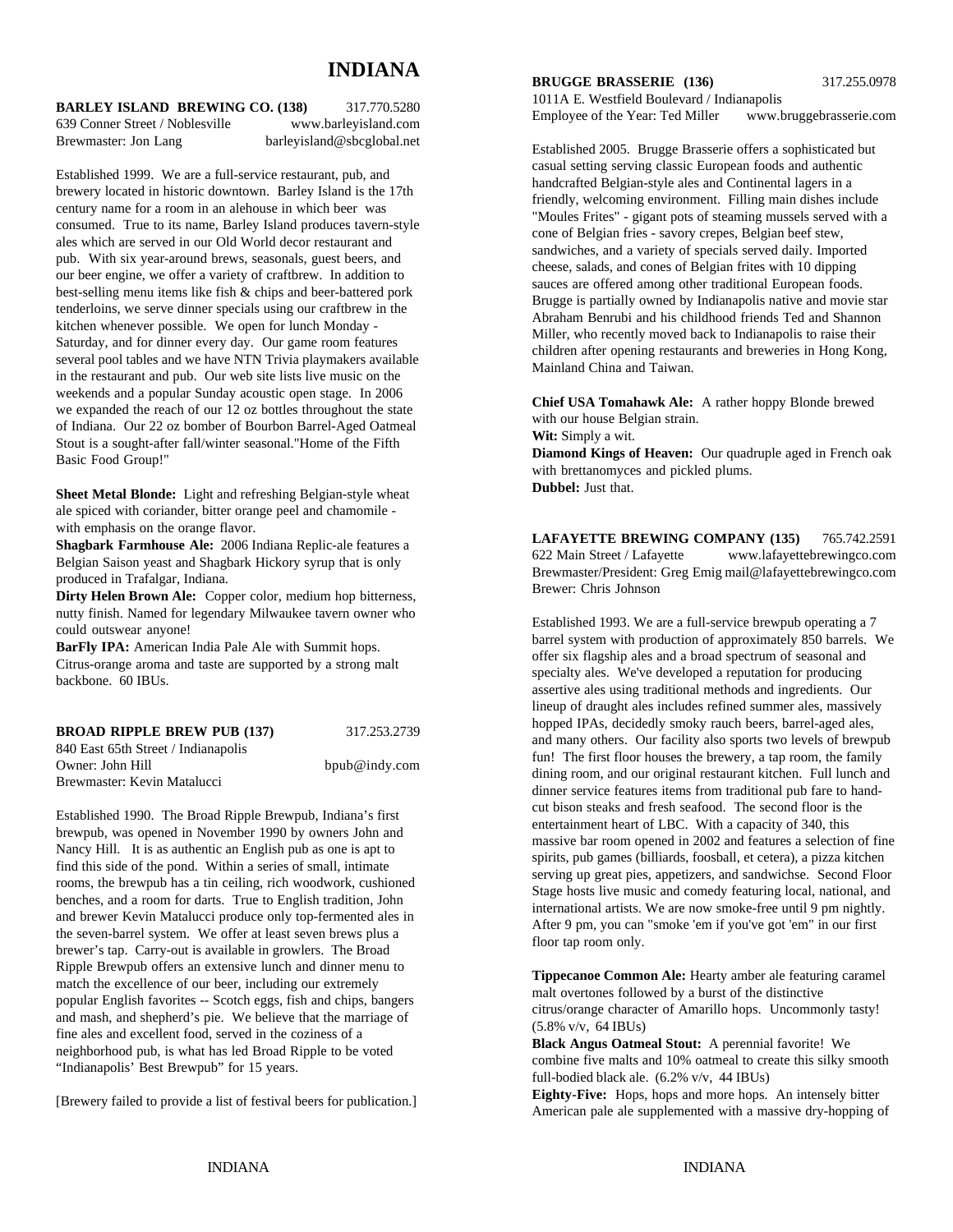Centennial hops. Our own Alpha Acid Test! (6.2% v/v, 85 IBUs)

**Big Boris Barleywine:** Named after the mythical gargoyles that Lead Brewer: Geno Booher mike@cvbeer.com perch behind the bar and protect all things LBC, this massive ale sports big fruity overtones and an well-aged softness that belies Established 1837 (original brewery), re-opened 2000. The its strength. (9.5% v/v, 75IBUs) original Terre Haute Brewery grew to become the 7th largest

**MAD ANTHONY BREWING CO. (133)** 260.426.2537 2002 Broadway / Fort Wayne www.madbrew.com Brewmaster/Owner: Todd Grantham madbrew@msn.com

Established 1998. Our small brewing company operates two Munchie Emporium restaurants, one brewpub in Fort Wayne and one taproom in Auburn. We also operate a 15 barrel production brewery from which we self-distribute draft and bottles throughout Fort Wayne and Indianapolis. The "almost world famous" gourmet pan pizza, and 6-9 draft MABC Based on the original 1901 recipe using barley and corn flakes, beers. MABC's production brewery bottles five different full bodied and smooth. 5.5% v/v. varieties including "Gabby Blonde" Lager, Auburn Lager, "Ol' Woody" Pale Ale, "Ruby" Raspberry Wheat, and "Big Daddy" Brown Ale.

**Ol' Woody Pale Ale:** American style with a balance of sweet maltiness and Cascade hop character. OG 13P, 30 IBUs. **Summer Daze:** American wheat brewed with honey, caramel malt, and Belgian orange peel. OG 13.4P, 12 IBUs. **Sofa King Bitter IPA:** OK, not that bitter, but a beautiful blend of European malt and Pacific Northwest hops for a superb citrusy balance and a lingering memorable character. OG 16P, 45 IBUs.

**NEW ALBANIAN BREWING CO. (134)** 812.944.2517 3312 Plaza Drive / New Albany www.newalbanian.com Publican: Roger Baylor; Brewer: Jesse Williamswww.richos.com jesse@newalbanian.com

Established 2002. Think outside the Bud!. Brewing with a human face. Fully 95% of the 500-barrel annual production of the New Albanian Brewing Company's garage brewhouse is sold on draft at Rich O's Public House and Sportstime Pizza, both adjoining the NABC brewery in New Albany, IN, (metropolitan Louisville, KY). Our founding principle is that beer is neither soda pop nor a frozen and flavorless receptacle for lime wedges, paper umbrellas and carbohydrate counts. Rather, beer is the mysterious, glorious union of grain, hops, water and yeast, and at NABC, beer tastes the way it was meant to taste - like beer. NABC's brewer of record, Jesse Williams, wouldn't have it any other way. His position has the fervent support of the people who count the most... our local customers.

**NABC ConeSmoker:** Inspired by the Reese's Peanut Butter commercials, as in "your smoked beer splashed into my hoppy ale." Why not the best of both worlds? 7.5% 60 IBU

**NABC Elector Ale:** Since 2000, the word "Elector" has been synonymous with making democracy pointless, and since 2002, NABC's Elector Ale has had much the same effect on its regular drinkers. If you can determine an appropriate style category, please let us know.

**Hoptimus:** 9% 90 - 100 IBU **Thunderfoot:** 10.5% abv 75 - 80 IBU **Artemsia cask-conditioned:** 4.5%

## **TERRE HAUTE BREWING COMPANY (402)** 812.234.2800

/ TerreHaute cvbeer.com

U.S. brewery by 1892. Production peaked at over 1,500,000 barrels per year in the 1940s and 50s, distributing to 21 states and employing 900 people. The brewery closed in 1958 and trademarks changed hands until 1999, when we purchased them from Pabst. The Terre Haute Brewing Co. Taproom opened in November 2000 in the original 1837 location. We now occupy another larger building in Terre Haute's historic brewing district that accommodates our expanded production. The Terre Haute Brewing Company features 3 styles of lager beer:

restaurants are eclectic and offer huge menus including our **Champagne Velvet Pilsener:** One of the early "Golden Beers."

**Velvet:** Amber lager based on the Pilsener recipe using a lightly roasted barley malt to provide a caramel color and light body. 6.5% v/v.

**Gold Label:** Caramel and chocolate barley malt provide the dark color of this strong bock beer. 7.5% v/v.

| <b>THREE FLOYDS BREWING CO., LLC (140)</b> 219.922.3565 |                    |
|---------------------------------------------------------|--------------------|
| 9750 Indiana Parkway / Munster                          | ThreeFloyds.com    |
| President: Nick Floyd                                   | ThreeFloydspub.com |
| Brewmaster: Jim Cibak                                   | alphaking1@msn.com |

Established 1996. Three Floyds (Nick, Simon, and Mike) first opened in Hammond, Indiana, and originally produced only keg beer for the Chicago/Northwest Indiana market in its small, garage warehouse. Three Floyds moved to Munster, Indiana, in 2000 and produces multiple award-winning kegged and bottled beer, which it markets predominantly in the Midwest. Now you can also visit their brewpub! Nick says:

Not Normal Beer Not Normal Cuisine Not Normal Atmosphere

We wish he said more; visit their booth to find out what's on tap and just hope you can remember the great beers tomorrow because they didn't provide list to publish for your convenience here.

| who count the most our local customers.                | <b>UPLAND BREWING COMPANY (132)</b> | 812.336.2337          |
|--------------------------------------------------------|-------------------------------------|-----------------------|
| www.potablecurmudgeon.blogspot.com (Potable Curmudgeon | 350 West 11th Street / Bloomington  | www.uplandbeer.com    |
| Beer Blog)                                             | Head Brewer: Caleb Staton           | upland@uplandbeer.com |

Established 1998. Upland beers are sold in bottles and kegs throughout Indiana. The success of our rapidly growing microbrewery can be attributed to our hard working brewers who are more interested in quality than quantity.

[Brewery failed to provide a list of beers for publication.]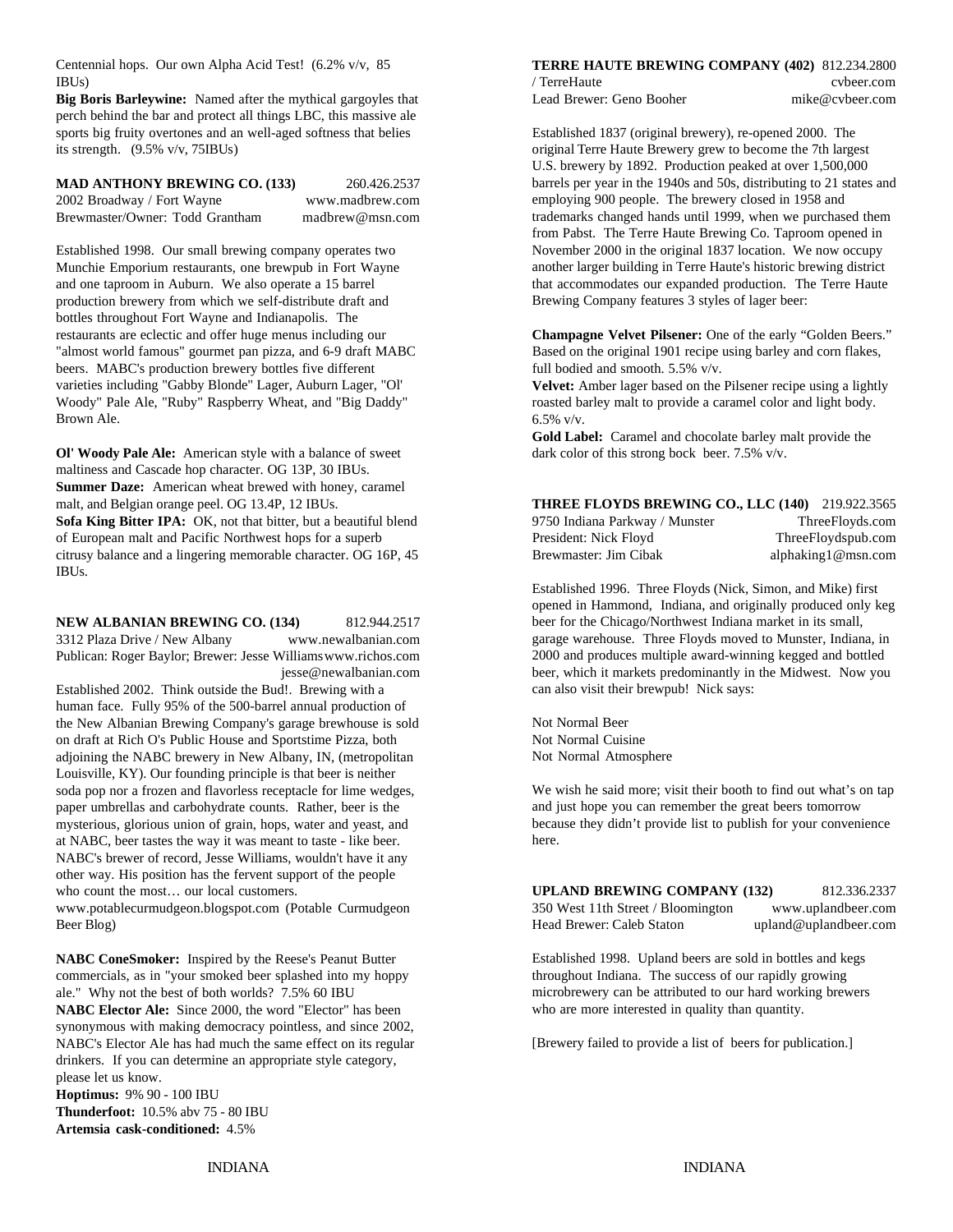| <b>GRANITE CITY FOOD &amp; BREWERY (108)</b> | 515.836.4060       |
|----------------------------------------------|--------------------|
| 1712 Detroit Street / Ellsworth              | www.gcfb.net       |
| Worthouse Brewmaster: Larry Chase            | worthouse@gcfb.net |

Established 1999. Granite City Food & Brewery Ltd. currently operates fourteen GraniteCity Food & Brewery casual dining restaurants featuring made-from-scratch food and all malt, craft brewed beers. Its broad menu offers traditional and regional foods served in generous portions at reasonable prices, affording guests an excellent value and dining experience. Four flagship beers and five seasonal specialty beers offer flavors to match and enhance the food. Beer is available on draft at the restaurants as well as in 2 liter growlers for take-out. The first Granite City location, in St. Cloud, MN, opened in June 1999. We now have restaurants in Sioux Falls, SD; Fargo, ND; West Des Moines, Cedar Rapids, and Davenport, IA; Lincoln, NE; Eagan and Maple Grove, MN; East Wichita, West Wichita, Olathe, and Kansas City, KS; and Kansas City, MO. In order to supply all our stores with handcrafted beer we have developed the Fermentus Interuptus system of brewing. This involves brewing the unfermented wort at our "worthouse" in central Iowa, then shipping the heavily chilled wort out to each restaurant for fermentation.

**Brother Benedict's Bock:** Named for the monks at the abbey in St. Cloud. Reddish-brown color, medium body, mouthwatering smoothness from the wonderful malt flavor. OG 1052 5.4% v/v.

**Duke of Wellington IPA:** Named for Arthur Wellesley, who commanded British troops in India and defeated Napoleon at Waterloo. Deep copper color, medium body, pleasing grapefruit flavor from Cascade dry-hopping. OG 1050 5.4% v/v.

#### **LOST DUCK BREWING COMPANY (119)**

723-725 Avenue H / Fort Madison Brewmaster: Timothy Benson tsbdc1@hotmail.com

The Lost Duck Brewing Co. overlooks the mighty Mississippi River at a point where it flows east to west instead of north to south. This natural anomaly often confuses the migratory water fowl as they can be seen circling or flying out of formation as if confused, hence the name Lost Duck. Our 3.5 barrel DME system is observable on the second floor. The Lost Duck blond lager was voted Iowa's best beer, first place in the peoples choice award at the annual Festival of All Iowa Beers at the Millstream Brewery in Amana. We serve a light menu of pub style food to accompany our beer. Open Wed-Sun starting at 3:00 p.m.

**Canvasback Blonde Lager:** Our blonde goes down easy, lightly hopped with smooth mouth feel, easy drinking classic lager.

**Summer Honey Lager:** Full flavored amber colored lager with a hint of honey at the end, a popular summer beverage.

**Lost Duck Premium Pilsner:** A true pilsner, crisp, clean and refreshing, for those with a lighter palate.

**MILLSTREAM BREWING COMPANY (303)** 319.622-3672

835 48th Avenue / Amana www.millstreambrewing.com Brewers: Aaron Taubman, Chris Priebe

brewery@millstreambrewing.com

Established 1985. Millstream is the first brewery to operate in the German heritage towns of the Amana Colonies since 1884. We try our best to make bold, assertive German lager beer. Visit our brewery in scenic Main Amana where you can enjoy the gemutlichkeit of the hospitality room and to view the brewing and bottling areas and the lagering cellars where we make our award-winning beers. Located across from the Woolen Mill in Main Amana. Our beer is available in Wisconsin at Brennan's Country Farm Market locations. Tours available; please arrange in advance.

**John's Generations White Ale:** Brewed for the #1 beer store in Iowa, John's Grocery of Iowa City. Belgian-style Witbier has a zesty orange aroma, soft body and a hint of coriander spice. **Schild Brau Amber:** Easy drinking German Vienna style lager. Roasted caramelized malt is carefully balanced by German Hersbrucker finishing hops. GABF (Vienna Lager) 2003, 04, 05. **Warsh Pail Ale:** Heavily hopped with Cascade hops for a citrus profile, backed up with an intense pale malt profile. A hoppy IPA in the "boring" central plains... how exciting! **Mystery Saison:** Special beer made by secretive brewers, just for festivals. Zesty, Champagne-like with secret spice additions. **Old Time Rootbeer:** Rich sweet flavor with plenty of vanilla. Very highly ranked by self proclaimed Rootbeer Connoisseurs.

**OLD CAPITOL BREW WORKS (311)** 319.337..3422 525 South Gilbert / Iowa City www.oldcapitolbrewworks.com Brewmaster: Paul Krutzfeldt; Brewer: Adam Zwanziger zwanziger@gtmail.com

Established 2004. After a sucessful first year in business we look forward to continued success. Our award-winning beers are brewed in our brewery/restaurant/pub. We strive to capture the essence of the world's great traditions while adding our own personality and flair. We serve our beers on premises as well as bar/bistro accounts across Iowa. Our beer is available in in half barrels, sixth barrels and growlers. Enjoy real ale Thursday evenings, when we feature a firkin of cask-conditioned ale in our pub. Open daily 11am-2am.

**Public House Pale Ale:** American Pale Ale brewed with Centennial and Cascade hops. The number one seller at our brew pub and soon available in bottles.

**Big Black Snake Malt Liquor:** What amounts to a big, American-style pilsner, well-balanced and easy drinking. **Hefe-Weizen:** Wheat beer brewed in the German tradition with banana and clove aroma and flavor. Unfilitered and a favorite among Iowa bike riders.

**Straight Pipe Stout:** A smooth and rich milk stout.

**REAL ALE: FIRKIN: Vanilla bean stout:** Our Straight Pipe Stout, naturally-carbonated in a firkin with whole vanilla bean.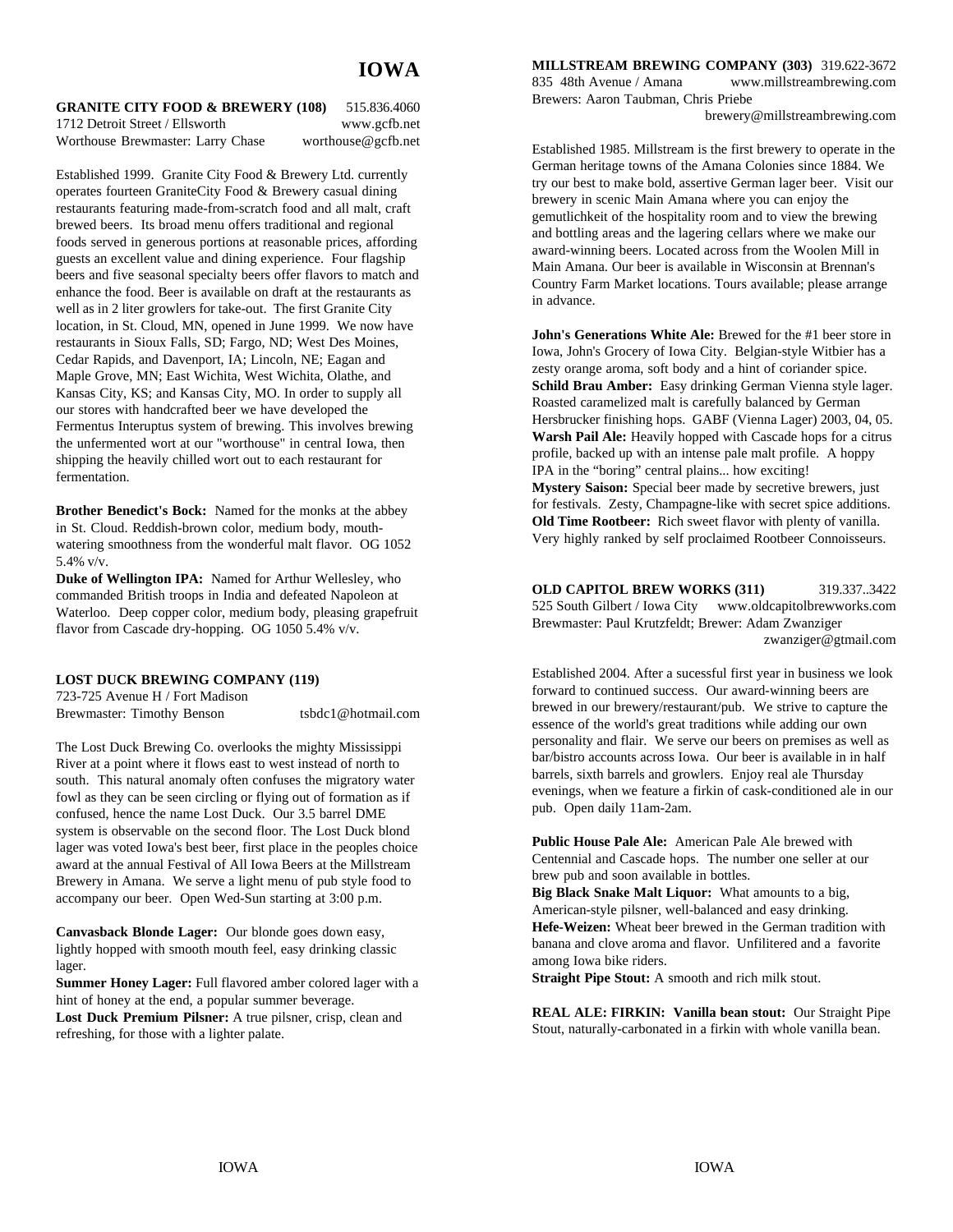# **KANSAS MICHIGAN**

**FREE STATE BREWING COMPANY (111)** 785.843.4555 **ARCADIA BREWING COMPANY (127)** 269.963.9520 636 Massachusetts Street / Lawrence www.freestatebrewing.com 103 W.Michigan / Battle Creek arcadiabrewingcompany.com Brewmaster: Steve Bradt fsb@freestatebrewing.com Founder/President: Tim Suprise Brewers: Geoff Deman, Kevin Prescott, Jason Thompson Brewer and Production Manager: Mike Wachowski

Established 1989. Located in a renovated inter-urban trolley Established 1996. Arcadia Brewing Company's ales have earned station in historic downtown Lawrence, Free State is the first international recognition for British style beers that are legal brewery in Kansas in more than 100 years. Free State truly "Handcrafted with a Passion for Taste." Arcadia Ales are is a crossroads, where people from all walks of life congregate to brewed on an authentic 25-barrel Peter Austin Brick Kettle enjoy award winning beers, delicious food, and a comfortable Brewing System from England, using English Two-Row malted setting. We are proud of Kansas' brewing history, and we have barley and Pacific Northwest US hops. Distributed in draught done our best to re-establish the tradition of fine hand crafted (15.5 and 5.2 gallon kegs) and in 12 ounce bottles throughout beers, produced close to home. Our 14 Barrel JV Northwest Michigan, Indiana, and Ohio, in the Milwaukee and Madison<br>brewhouse is made up of some of the best equipment available markets of Wisconsin, and in selected markets brewhouse is made up of some of the best equipment available to the small brewer, but we still think that the best ingredient is the care and respect we have for every beer that we make. Our [Brewery failed to provide a list of festival beers for publication.] commitment to quality doesn't stop with the brewhouse, but is equally important to our dedicated and creative kitchen staff, who bring you an excellent varied menu and delicious daily specials. Please stop by for a pint, "because, without beer, things do not seem to go as well."

**Ad Astra Ale:** Bronze Medal Winner 1991 GABF - Dusseldorf Established 1997. Atwater was originally founded in 1997 at the Style Alts. This ale is the first brewed in Kansas since pioneering banks of the Detroit River (At-Water) in a turn of the century days. The name comes from the Kansas State Motto - Ad Astra renovated 18,000 sq ft warehouse across from the old Stroh per Aspera, meaning "To the Stars through Difficulties." Pale, Brewery headquarters. We have a state of the art Kasper Schultz Caramel, and Munich malts are balanced with Northern Brewer German Brew House where we make traditional German Lagers and Fuggles hops for their outstanding flavor in this rich - Hell (Helles), Pilsner, Dunkel, Rost (Amber), Shaman's Porter amber beer. O.G. 13ºP/1052; 24 IBUs. (Baltic Porter), Bloktoberfest, Hefeweizen, Kolsch, Voodoovator

**C3 IPA:** "Too much hops"? Not when you're talking Imperial IPA. Ours features Columbus, Chinook and Cascade, added at just about every stage of the process from the mash all the way to a very generous 'dry hop'. This beer needs a lot of strength to support all those hops so note the high Original Gravity. Paradoxically both aggressive and balanced, it's a cult favorite at the brewery. O.G. - 19.85 °P/1082. 95 IBUs. (theoretical) **HefeWeizen:** Traditional unfiltered wheat beer, a refreshing summer quencher. The malt leans heavily on German malted **Atwater Pilsener:** 12P 5% v/v. wheat for a slightly tart edge that balances well with the clovelike yeast character. Lightly hopped with Yakima Perle and Vanguard hops, this cloudy beer is sure to brighten up your day. O G - 13.6ºP/1055. 16 IBUs.

| <b>ATWATER BLOCK BREWERY (222)</b> | 313.877.9205            |
|------------------------------------|-------------------------|
| 237 Joseph Campau / Detroit        | www.atwaterbeer.com     |
| Brewmaster: Hazen Schumacher       | atwater@atwaterbeer.com |

(dopplebock). We also make specialty ales - Salvation IPA, Purgatory Pale, Vanilla Java Porter. We are THE brewery of the "D" where we drink all we can and then sell the rest. We currently distribute our beers in MI, IL, and PA in both draft and bottles. We will be opening up OH, IN, KT, WI, MN in the next 90 days.

**Vanilla Java Porter:** 16P 6% v/v. **Salvation IPA:** 55 IBU 15P 6% v/v. **Atwater Dunkel:** 13.5P 5.2% v/v. **Voodoovator:** Doppelbock 9.5% v/v **Atwater Rost:** 12.5P 5.0% v/v

| <b>BELL'S BREWERY, INC. (121)</b> | 269.382.2338            |
|-----------------------------------|-------------------------|
| 8938 Krum Avenue / Galesburg      | www.bellsbeer.com       |
| Founder/President: Larry J. Bell  | larrybell@bellsbeer.com |

Established 1985. Bell's Brewery, formerly Kalamazoo Brewing Company, continues to produce unique and interesting craft beer in the Midwest. Having grown from a tiny brewery producing beer with a fifteen gallon soup kettle, Bell's has grown into a major regional brewery with our new Comstock facility operating in concert with the original Kalamazoo Avenue plant. Our ongoing goal is to brew thoughtfully, creatively, and artistically. We strive to bring an authentic and pleasant experience to all of our customers through our unique beers. We look forward to sharing our freakishly refreshing, thirst defying, and deliciously entertaining beers with you.

[Brewery failed to provide a list of festival beers for publication. ]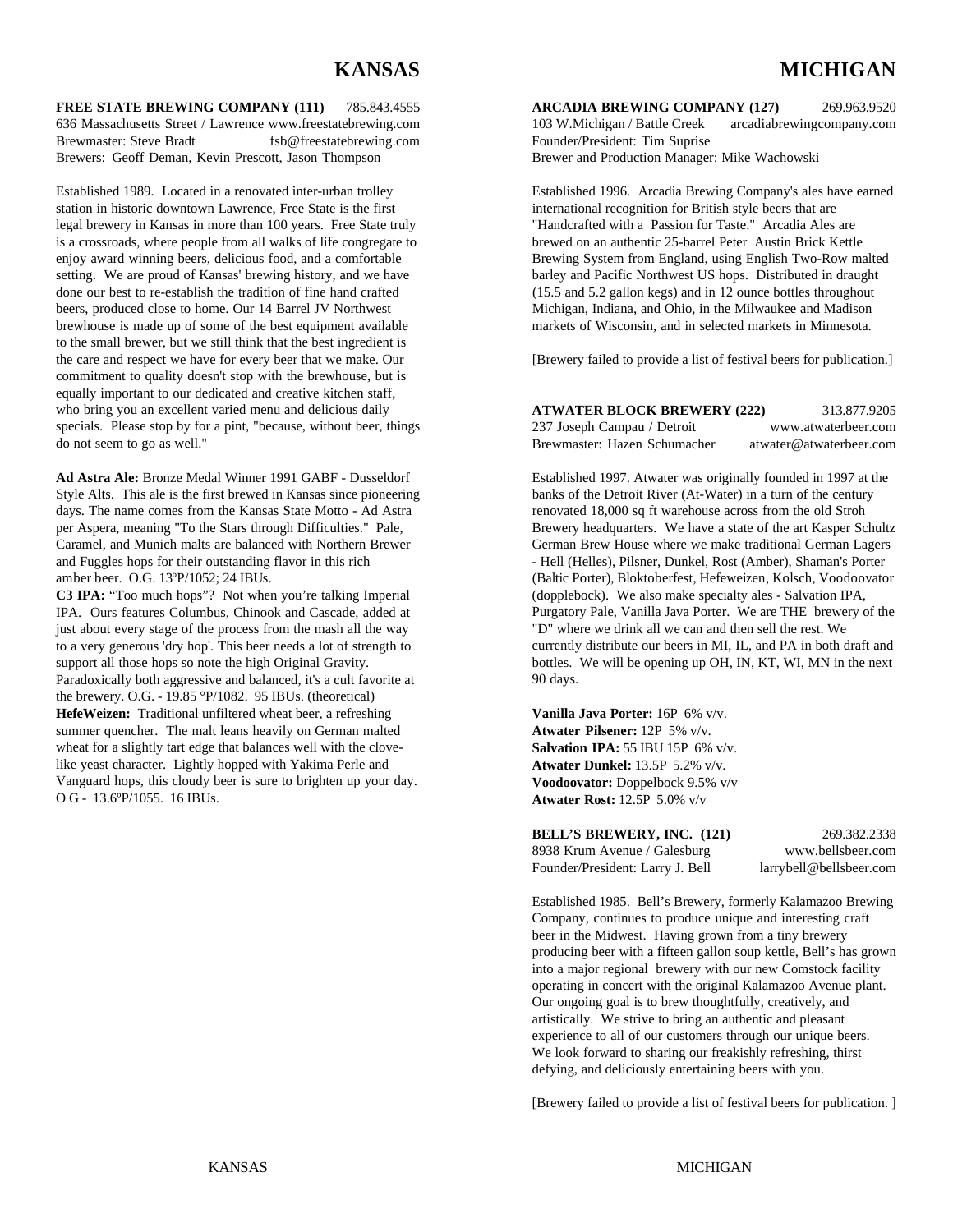# **DARK HORSE BREWING COMPANY (213)** 269.781.9940 **FOUNDERS BREWING COMPANY (328)** 616.776.2182

Established 1997. Dark Horse Brewing Comapny opened in late Established 1997. We built our brewery on the exploration of fall 1997 with two objectives in mind: brewing great beer and recipe development and brewing techniques. Founders is not a carrying on the brewing tradition in Marshall. Dark Horse is the standard microbrewery, rather we have traveled a path that thirteenth brewery the small historic city has seen in the past 150 breaks from the "standard" craft-brewer. Founders has built its years, and the only brewery since prohibition. You'll be able to reputation on producing unique beers and we seek to offer our taste the love and passion we put into every batch. All our beers customers a product that stands alone on the shelf and offers a are unfiltered to give you all the flavor and body you deserve. The true drinking experience. "We brew beer we want to drink." Look for our beers throughout Michigan-- Dark Horse beers are Distribution: Michigan, Wisconsin, Illinois, Ohio. All beers also available on draught in metro Detroit, Ann Arbor, East available in bottles and kegs. Lansing, Kalamazoo, and Mt. Pleasant. If you're near Marshall, please stop by our tap room and you'll see the only thing we take seriously is the beer.

[Brewery failed to provide a list of festival beers for publication.]

**DRAGONMEAD MICROBREWERY (322)** 586.776.9428 14600 East Eleven Mile Road / Warren www.dragonmead.com Brewers: Erik Harms, Andrew Wrobel erikh@dragonmead.com

Established 1997. We are dedicated to producing hand-crafted ales and lagers in accordance with traditional styles using ingredients from the countries that originated the styles. Our 3 barrel brewhouse allows us the flexibility to produce small batches of a wide variety of beers while maintaining the freshest product possible. We are located minutes north of Downtown Detroit on the I-696 service drive. Our draft and bottle distribution is currently statewide. Our pub hours are Monday-Wednesday 3pm- 11pm, and Thursday-Saturday 11am-12am.

**Final Absolution:** Belgian-style Tripel. 2006 World Beer Cup Gold Medal in the Belgian Tripel category. Exhibits notes of banana and clove in the aroma, and high gravity sweetness balanced with Styrian Golding and Hallertau hops. 9%v/v. **Erik the Red:** Irish Style Amber Ale. Melanodin malt is used to give this ale its amber color. Chinook hops give a spice note to the flavor. 4.5% v/v.

**Under the Kilt Wee Heavy:** Strong Scotch Ale. 2004 World Beer Cup Bronze Medal in the Strong Scotch Ale category. Roasted Barley and Crystal malt give this beer a rich caramel flavor. Golding and Fuggles Hops are used for bittering. 7.5%v/v.

**Crown Jewels IPA:** India Pale Ale. Just shy of an Imperial IPA this balanced beer gets its bitterness from the big three of the Northwest; Chinook, Centennial, and Cascade. 7%v/v. **Bill's Witbier:** Belgian-style Wit. Made with 40% wheat malt and unmalted wheat. Tettnang hops for bittering blended in with Bitter Orange Peel and Coriander Spice. Tastes like Fruity Pebbles from the unique yeast strain. 4.9%v/v.

**Copper Shield Bitter Harvest:** Barleywine. Very limited supply! Aged one year. It'sa big Bitter Beer, end of story. 7.7%v/v.

**Armageddon Grand Cru:** Very limited supply! Final Absolution turned up to 11. That's right, we did not just make 10 bigger, "this one goes to eleven!" 11%v/v.

511 S. Kalamazoo Street / Marshall darkhorsebrewery.com 648 Monroe Ave.,NW / Grand Rapids foundersbrewing.com Owner/Head Brewer: Aaron Morse Brewmaster: Jeremy Kosmicki mike@foundersbrewing.com

**Dirty Bastard:** Scotch ale. Dark ruby, brewed with 10 varieties of imported malt. A bold and powerful ale, complex finish with hints of smoke and peat paired with a malty richness, finished with hop attitude. It "ain't fer the wee lads." 8.3% v/v 34 IBUs. **Reds Rye:** Crimson red with a creamy tan head. Brewed with four varieties of Belgian caramel malts imparting a sweet richness and balanced with its hop bitterness and floral bouquet achieved from the dry hop. In the finish, the generous amount of malted rye used accentuates a spicy crisp finish. 6.8% v/v 65 IBUs.

**Breakfast Stout:** You've got to love coffee to truly appreciate this. Brewed with an abundance of flaked oats, bitter and sweetened imported chocolates, Sumatra and Kona coffee. Intense fresh roasted coffee nose topped with a cinnamon colored frothy head that seems never to fade and makes you wish breakfast could last forever. 8.3% v/v 25 IBUs.

**Devil Dancer:** Our most complex, most innovative, most feared, and yet most revered ale. Huge malt character balances the insane alphas used to create this monster. Dry hopped for 26 days with 10 hop varieties. Dangerously drinkable, deliciously evil. We dare you to dance with the Devil. Imperial IPA 13% v/v 118 IBUs.

**Kentucky Breakfast (Vintage 2005):** Backwoods pleasure without the banjo. Imperial Stout brewed with a hint of coffee, oats, and spices, and then aged in oak bourbon barrels for nine months. Strong bourbon undertones in the finish. We recommend decanting at room temperature and enjoying in a brandy snifter. 12% v/v 30 IBUs.

**Blushing Monk (Vintage 2005):** Only fresh raspberries used on this enormous reddish/pink Belgian Quad. A dessert beer one hundred percent. 10.3% v/v 90 IBUs.

**Bad Habit (Vintage 2005):** Dark and light candy sugars and a traditional Belgian yeast make Bad Habit a very drinkable well balanced Belgian Quad. We minimize any oversaturated characteristics sometimes found in Quads. Bad Habit is an amazingly drinkable very BIG beer. 11% v.v 30 IBUs.

**Curmudgeon:** Old Ale brewed with an intense focus on the malt bill, very strong, rich, and malty. Brewed with molasses and then aged in oak, it embodies a kaleidoscope of flavors. The balance makes it deceptively smooth and drinkable at 9.3% v/v, 50 IBUs.

**GREAT BARABOO BREWING CO. (214)** 586.792.7397 35905 Utica Road / Clinton Township www.greatbaraboo.com Head Brewer: Jeff Levine jlevine@greatbaraboo.com

Established 1995. Macomb County's first brewpub has also been named MacombCounty Brewpub of the Year in 2005 and 2006 by The Macomb Daily. We have five full-time menu beers and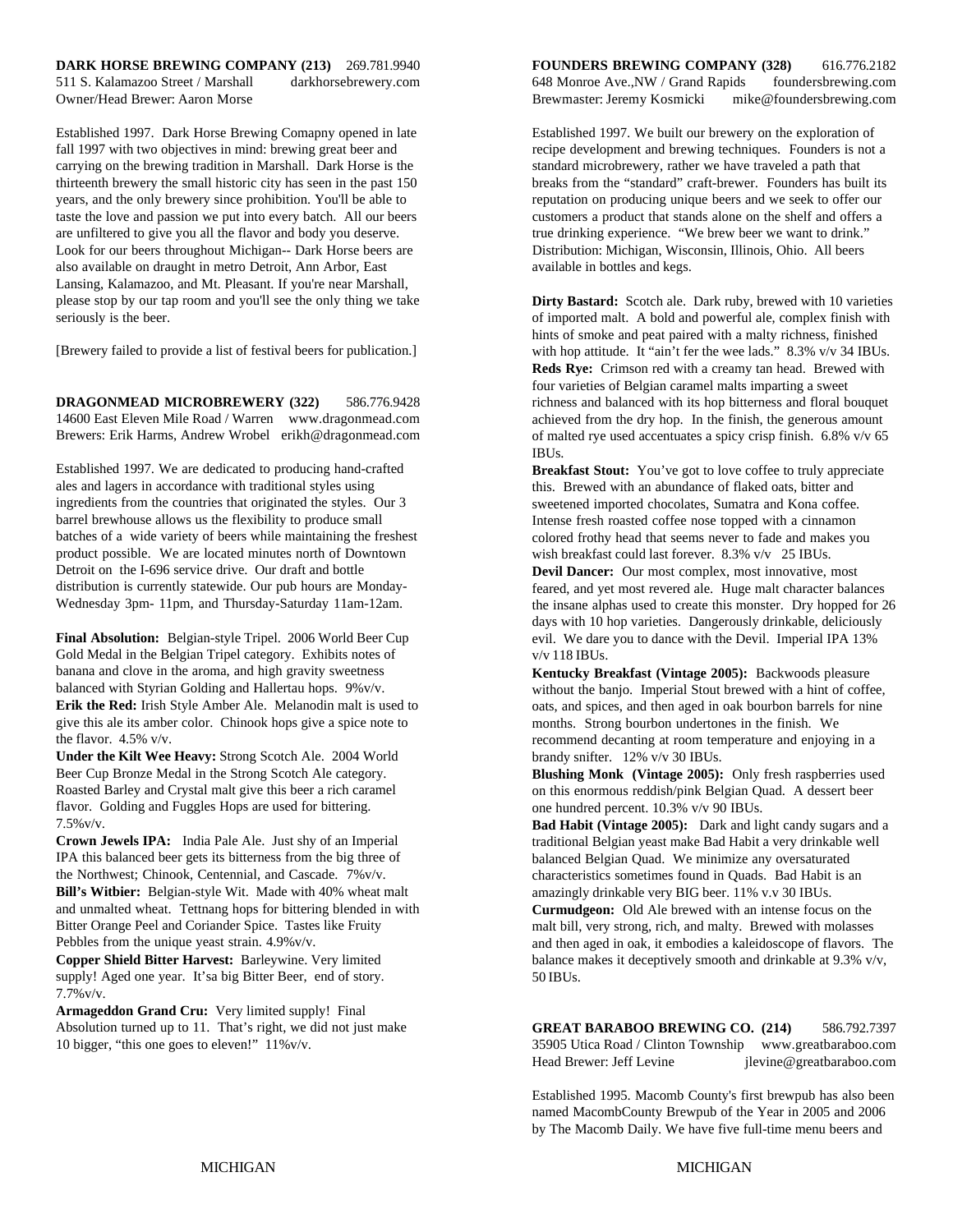as listed below. The year-around beers available at the pub, but M-Th, 11am-2am F&S, call for Sunday hours. not at the festival: Shark Tooth Bay Golden Ale, King's Peak Caribou Wheat Beer, and Boston Blackstone Porter (winner of the 2005 Michigan Brewer's Cup Best of Show Award)]. We also offer an extensive menu of burgers, sandwiches, salads, and entrees (including some of the best baby-back ribs in town) to complement the draught beer selection. New Head Brewer Jeff Levine has previously brought beers to Great Taste with Dragonmead and looks forward to bringing Great Baraboo Beers to Madison for the first time. Stop by, say "Hi," "welcome back," "wow! Lilly has grown," or anything else that comes to mind, and enjoy a few samples with us.

**Snake Eye Canyon Red Ale:** Deep amber, rich malty flavor, medium body, and a smooth long lasting finish on the palate. **Hoppy Heartland Pale Ale:** Medium-bodied with a rich hop character.

**Brewed especially for Great Taste of the Midwest 2006: Sweet Lilli" Opee-Meal Stout: Solaris Flamorus Honey Spice Ale:**

**JOLLY PUMPKIN ARTISAN ALES (131)** 734.426.4962 3115-A Broad Street / Dexter www.jollypumpkin.com Brewer/manager: Ron Jeffries

Established 2004. Aloha! Jolly Pumpkin is a unique, small country brewery. We are dedicated to more than the tradition of old world craftsmanship. Reinventing sour style ales, where tradition meets innovation; No matter which of our beers you chose to enjoy, rest assured you are drinking an oak aged, bottle conditioned work of fine craftsmanship and art! Our good beers are available wherever good people are to drink them thanks to our friends at Shelton Brothers. Mahalo Plenty!

**Oro de Calabaza:** Refreshingly lush, spicy and peppery, with a gentle hop bouquet. 8% v/v.

**La Roja:** Artisan amber ale brewed in the Flanders tradition. Deep amber with earthy caramel, spice and sour fruit notes developed through natural barrel aging. 7.2% v/v.

**Luciernaga:** Pale ale meets saison. Brewed in the Grand Cru tradition. Gentle hop aroma, coriander & grains of paradise make for a spicy palate, melting so softly into a silken finish. 6.5% v/v. **Bam Biere:** Delicious farmhouse ale; golden, naturally cloudy, bottle conditioned and dry hopped for a refreshing balance of spicy malts, hops and yeast.

#### **KUHNHENN BREWING COMPANY (208)** 586.979.8361

5919 Chicago Road / Warren www.kbrewery.com Brewers: Eric and Bret (The Kuhnhenn Brothers) Assistant Brewer: Brad Giguere sales@kbrewery.com

Established 1998. The brewery's historic building was built as a hardware store in 1929. The transformation from hardware to homebrew shop and to brewery and winery has been a long sought after goal for the Kuhnhenn Brothers for the last 14 years. On tap you will find at least 15 different beers at any given time. The beers change frequently because of a 7-barrel brewery and Brew-on-Premise (customers brew beer!) setup. The brewery currently distributes only locally to Michigan with

one seasonal brewer's selection. [We'll be bringing two of them, most sales being in-house and to go. Pub hours are 11am-12M

**Simcoe Silly:** Belgian strong ale hybrid combining the tropical fruit flavor and aroma of Simcoe hops with Belgian clear candi sugar, coriander, and orange peel. Pilsen malt and unmalted wheat make up the mash. The special Belgian ale yeast strain produces esters of banana, with bubblegum and clove aromas for a rich distinct character. (Michigan Beer Cup silver medal) OG 1.096.

**Loonie Kuhnie Pale Ale:** American-Pale Ale. Intense citrus hop flavor and aroma marry well with fruity yeasty esters of this warm fermented ale. Great session beer! OG 1.052

**Fourth Dementia Olde Ale:** Deep ruby red ale. Extreme malty-caramel flavor, sweet up front, finishing with high hop bitterness and aroma. Aged for 7 months (Michigan Beer Cup gold medal winner and Peoples Choice award) OG 1.103.

**Creme Brulee Java Stout:** Black ale made with real coffee. This java stout uses a unique process of caramelizing brown sugar and the addition of vanilla to give an intense Creme Brulee flavor and aroma. (Michigan beer cup Silver medal winner, World Expo of beer-Peoples Choice Award 2 years running). OG 1.058.

**9:** Belgian Dark Strong Ale. Mahogany brown, rich dark Munich malt flavor, with aroma notes of banana and chocolate. OG 1.098**.**

**Limited Editions:** We'll bring out an assortment of limited edition beers and mead throughout the day. Be sure to stop back for these unusual alcoholic treats. (TBA at tent).

### **THE LIVERY (220)** 260.025.8760

|                                  | ---------           |
|----------------------------------|---------------------|
| 190 Fifth Street / Benton Harbor | liverybrew.com      |
| President/Brewer: Steve Berthel  | info@liverybrew.com |
| Brewery Elf: Michael Gardner     |                     |

Established 2005. The Livery is one of Michigans' most exciting new microbreweries, located in the heart of Benton Harbor's vibrant Arts District. Established in August of 2005, the Livery is housed in a multi-level horse livery built in 1905. The lower level features a pub with 12 taps, television, pool, and a cafe serving light fare. The upper level and mezzanine is one of the midwests' foremost music venues with a large stage, ample seating, and a bar with 6 taps. The mezzanine also features the Synapse Photo Gallery and overlooks the original horse elevator. Brewmaster Steve Berthel designed and built the 10 bbl. system used to make the many fine styles of beer the Livery offers.

**Batch 50:** Double Hopped Anniversary IPA, 7% v/v. **Maillot Jaune:** Dry Hopped French Pale Ale, 7.5% v/v. **Dark Czech Lager:** 5.25% v/v. **German Pilsener:** 5.5% v/v.

**Limited Release Beers!**

**Cask Aged Belgian Cherry Wheat:** 7% v/v. **Cask Aged Kilt Tilter Scotch Ale:** 7.5% v/v. **Bourbon Cask Aged Belgian Dark Trippel:** 14.5% v/v. **Bourbon Cask Aged Wheat Trippelbock Lager:** 17% v/v.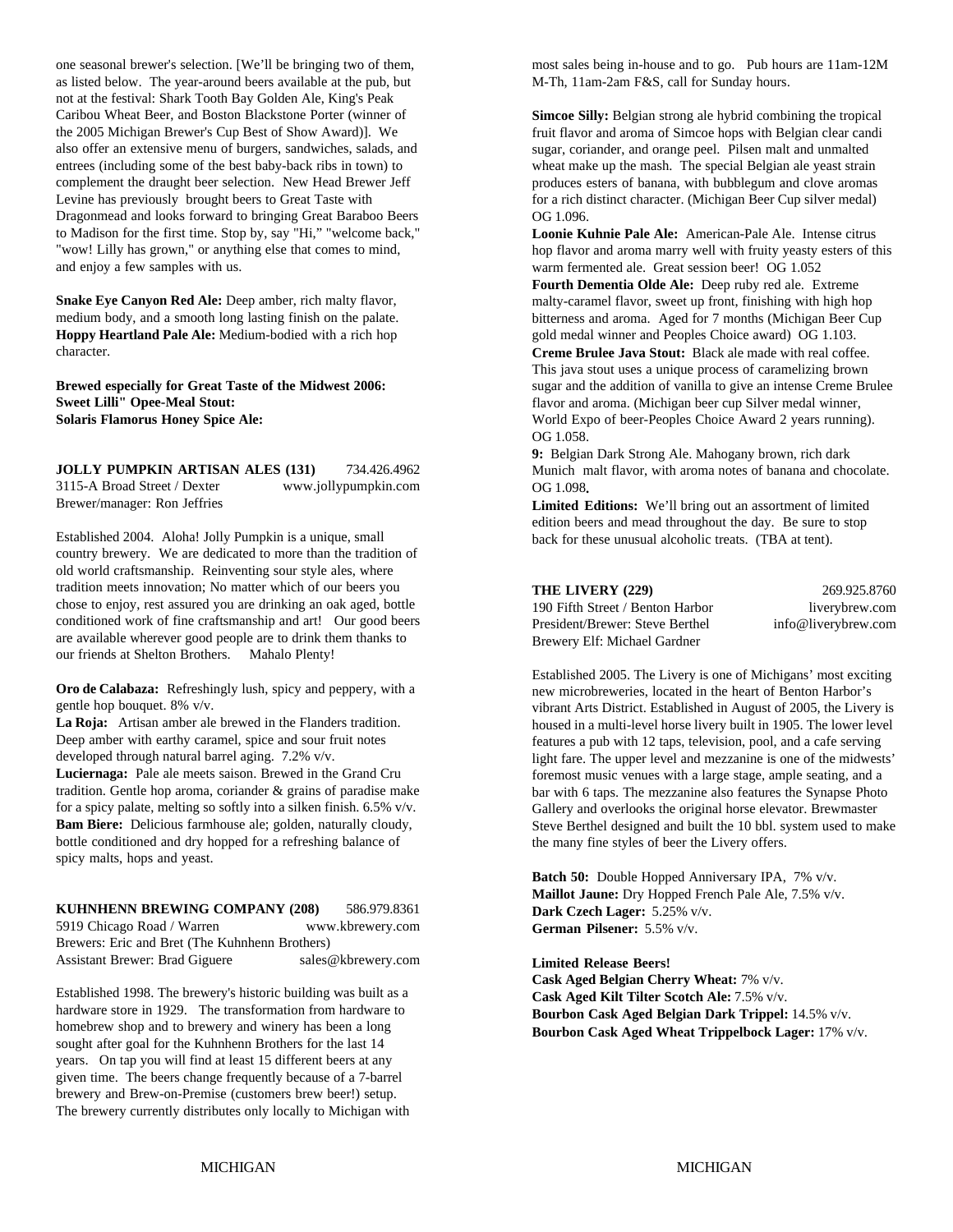#### **MICHIGAN BREWING COMPANY (221)** 517.521.3600 **OLDE PENINSULA BREWPUB (105)** 269.343.2739 2582 North M-52 / Webberville michiganbrewing.com 200 East Michigan / Kalamazoo Brewmaster: Bobby Mason michiganbrewing@voyager.net Brewmaster: Dan Kiplinger

pub, while more than twenty distributors market them statewide. the Peninsula Restaurant (1874), but went through a succession The beer is packaged in 12 oz. bottles and half-barrel kegs. After of other businesses since becoming a clothing store in 1884. The acquiring the well-known Celis brands from Miller Brewing building was completely rehabilitated after the 1980 tornado and Company in 2002, MBC now markets those beers to Texas, is now home to a restaurant and a 7-barrel brewhouse with an Oregon, the East Coast and Michigan. Michigan Brewing annual capacity of 800 barrels. Company has expanded its operations into a 76,000 sq. ft. manufacturing facility, located literally a stone's throw away, [Brewery failed to provide a list of festival beers for publication.] where they will continue to produce and market their award winning beers nationwide.

| NEW HOLLAND BREWING CO. (218) | 616.355.6422            |
|-------------------------------|-------------------------|
| 66 East 8th Street / Holland  | www.newhollandbeer.com  |
| Brewmaster: John Haggerty     | john@newhollandbrew.com |

Established 1996. Brewing Art in Fermented Form since 1997, New Holland Brewing Company has grown from a scrappy twoman start-up, to a thriving regional microbrewery recognized for its creativity and artistry. In 2005 we brewed and shipped just over 5,000 barrels of beer making us the second largest brewery in Michigan. Brewing with painstaking consistency, we bring our award-winning approach to every one of our delicious beers.

#### **Blue Goat Doppelbock: Existential Hopwine: Black Tulip:** Tripel. **Dragon's Milk:** Barrel-aged strong ale. **The Poet: Zoomer Wit: Barrel-aged Hatter: Pilgrim's Dole: ...and more?**

#### **OLD HAT BREWERY AND GRILL (211)** 269.624.6445 114 North Main / Lawton oldhatbeer.com Brewer/Owner: Tom Fuller oldhat@btc-bci.com

Established 1998. Small hometown brewery established in 1993 originally as Dusters Brewery, and later purchased by Kalamazoo Brewing Company, then Silver Kettle Corp. Tom has brewed for the pub since 1998. The Hat has 14 taps and a 10BBL brew house. We usually have 10-11 beers, two wines, and 2-3 home sodas on tap. New menu tantalizes your palate with the flavor of barbeque. We offer growlers to go and kegs are available. ~700 member mug club.

**Woman Scorned IPA:** She's big, mean and bitter as hell. **Hefe:** Tom's original clove and banana flavor. **Maibock:** Big and refreshing spring bock. **The Mystery beer:** You'll have to come see!

Established 1995. MBC markets over a dozen craft beers at its Established 1996. The brewpub's historic building was originally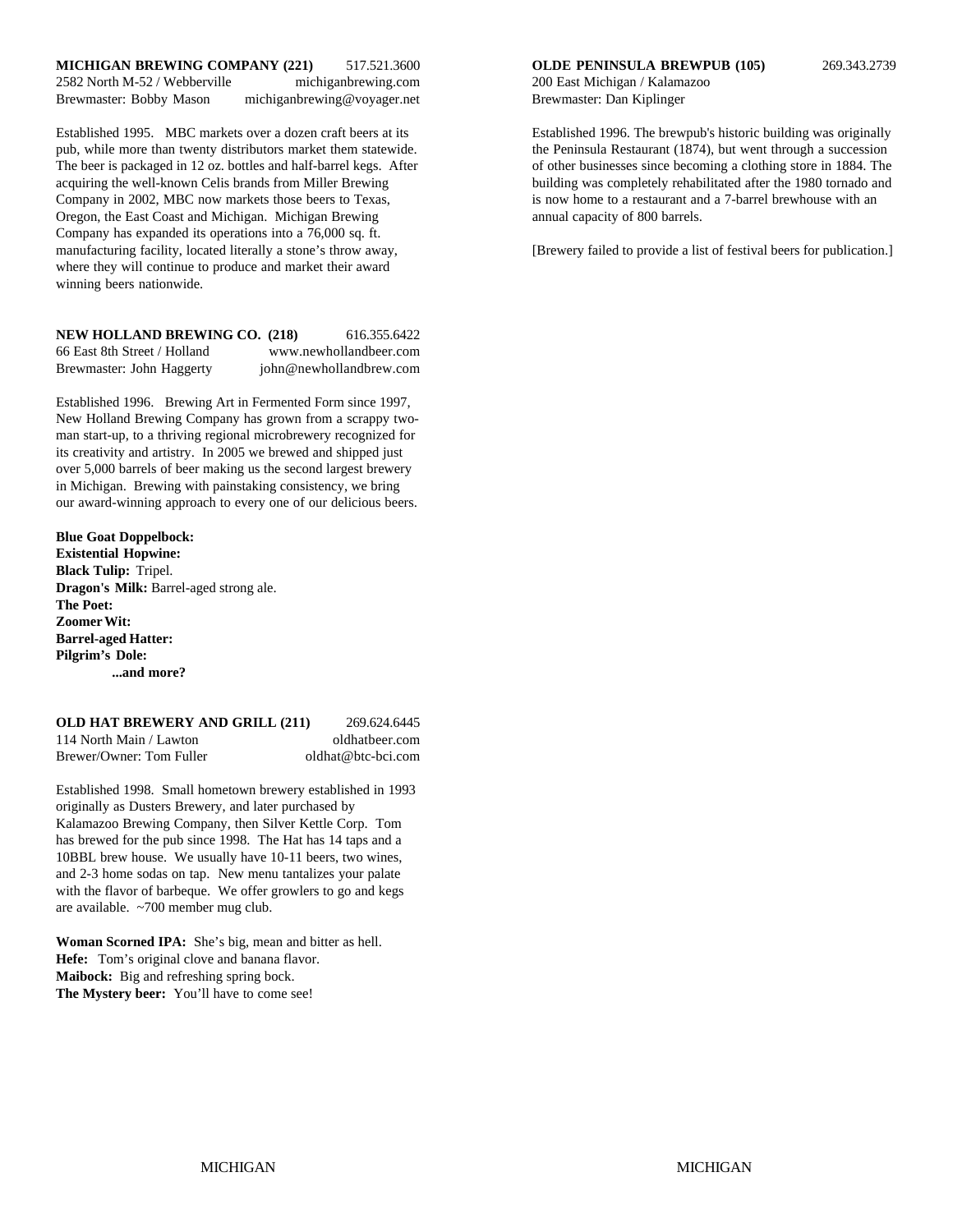# **MINNESOTA**

**BARLEY JOHNS BREW PUB (110)** 651.636.4670

781 Old Highway 8 / New Brighton barleyjohns.com Brewmaster: John Moore, Colin Mullen

Established 2000. [Brewery failed to provide brewery description and beer descrptions.]

#### **FITGERS BREWHOUSE (319)** 218.726.1392

Schanzenboch

600 East Superior Street / Duluth www.brewhouse.net Head Brewer: Dave Hoops brewery@brewhouse.net Brewers: Frank Kaszuba, Bob Blair, Andy Sakirson, Brian

Established 1995. We are located on the shore of Lake Superior in the historic Fitgers Brewery which stopped production in 1972. Our 10 bbl brewery produced 1500 bbls in 2005 and is on pace for 1800 bbls in 2006. We offer 12 beers on tap at The Brewhouse and 8 more at our sister bar the Red Star Lounge across the hall. Five of the beers are year-around the rest are seasonals. In 2005 we produced 103 different recipes. We produce root beer as well, and always have a cask beer on the hand pump. Full menu, outdoor dining, two extended happy hours each day and a full bar.

**Starfire Pale Ale:** North Shore style pale ale. Dry hopped with cascade and amarillo hops. 6.0% v/v, 70 BUs.

**Wildfire Pepper Lager:** Truly hot chili lager. Nine types of chili infused in a full bodied lager. Caution! 5.4% v/v, 16 BUs.

**Breakwater White:** Belgian-style wit beer. Additions of orange and coriander with unmalted wheat malt. 5.3% v/v, 15 BUs. **Farmhouse Special Reserve:** Belgian-style Saison. Brewed with

coriander, ginger, grains of paradise, and orange essence. 7.1% v/v, 28 BUs

**Ole Red Beard Barleywine (2005):** Our yearly barleywine. All Maris Otter malt. Rich and deep. 11.0% v/v, 105 BUs. **Padawan Pale:** Amber pale. Brewed with a nice malt/hop balance. 6.0 % v/v, 50 BUs.

**El Nino Double Hopped IPA:** (7.0%) Our best selling ale. Rich malt presence dominated by 6 hop varieties. 7% v/v 116 BUs **Apricot Wheat:** A marriage of tart, dry wheat with rich apricot juice. 5.2% v/v, 14 BUs.

**Hair O' the Monk:** A Belgian style Triple ale. Golden with a strong ester profile and a warming finish. 1.5 yrs of aging. 9.9% v/v, 40 BUs.

**Big Boat Oatmeal Stout:** Velvet smooth stout infused with nitrogen and lots of oatmeal. 6.6% v/v, 50 BUs.

**HERKIMER BREWING CO. (306)** 612.210.0478

2922 Lyndale Avenue, So. / Minneapolis www.theherkimer.com Brewer: David Hartmann dave@theherkimer.com

Established 2000. The only brewpub in Uptown Minneapolis, we offer a variety of tap beers and a diverse dinner menu. Customers can enjoy a game of shuffleboard while eating and drinking in a casual, comfortable, upscale, come-as-you-are environment. We feature predominantly German-style lagers.

**Daily Pils:** Full-bodied Pilsener in the German style. **Tooler's Weiss:** South German Wheat Beer featuring characteristic banana and clove notes.

**LAKE SUPERIOR BREWING CO. (107)** 218.723.4000 2711 West Superior / Duluth www.lakesuperiorbrewing.com Head Brewer: Dale Kleinschmidt info@lakesuperiorbrewing.com

Established 1994. Lake Superior Brewing began production in less than 200 square feet. The brewery has undergone two expansions since then and now occupies 4,300 square feet and incorporated a bottling line in 1999. LSB produces four brands of its own, two contract brands for a local restaurant, six seasonal brands, and root beer. Our distribution territory is the eastern half of Minnesota and the north coast of Wisconsin. 12 ounce bottles; 1/6, 1/4, and ½ bbl kegs; and (at the brewery only) 64 ounce growlers.

**Lake Superior Special Ale:** Imported English ale yeast and generous amounts of Cascade hops generate a balance of malt and fruity (grapefruit?) flavors. Silver Medal 2002 World Beer Championships. 5.7% v/v.

**Kayak Kolsch:** Five malts, two hops, and specialized yeast create clean malt flavors and a floral hop finish in this thirst-quenching style. Silver Medal 2002 World Beer Championships. 4.9% v/v.

**Mesabi Red**: Dark red, substantial, and malty with well-balanced hop bitterness in the finish from four hop additions. Silver Medal 2002 World Beer Championships. 6.4% v/v.

**Sir Duluth Oatmeal Stout:** Nearly black beer has a creamy texture from the oatmeal and rich roasted coffee and chocolate overtones from English and Belgian dark malts. Gold Medal 2002 World Beer Championships. 5.9% v/v.

**MINNEAPOLIS TOWN HALL (321)** 612.339.8696 (TOWN) 1430 Washington Ave., So. / Minneapolis townhallbrewery.com Head Brewer: Mike Hoops info@townhallbrewery.com

Established 1997. Our brewpub is located on the West Bank campus of the University of Minnesota, also a ten minutes' walk to the Metrodome. Our tree covered patio with outdoor seating, greets you as you enter the Town Hall Brewery. Our building once housed a trolley stop and features a beautiful pressed tin ceiling, worth a trip by itself. We offer a full menu, steel tipped darts, pool, gracious happy hours, and a warm fireplace for the harsh winter. The brewery produces many styles of beer; look for the lineup of five house ales, three seasonal offerings, and two cask ales. We are a nationally recognized brewery with awards from the Great American Beer Festival. Stop in and say hello. Beers TBA.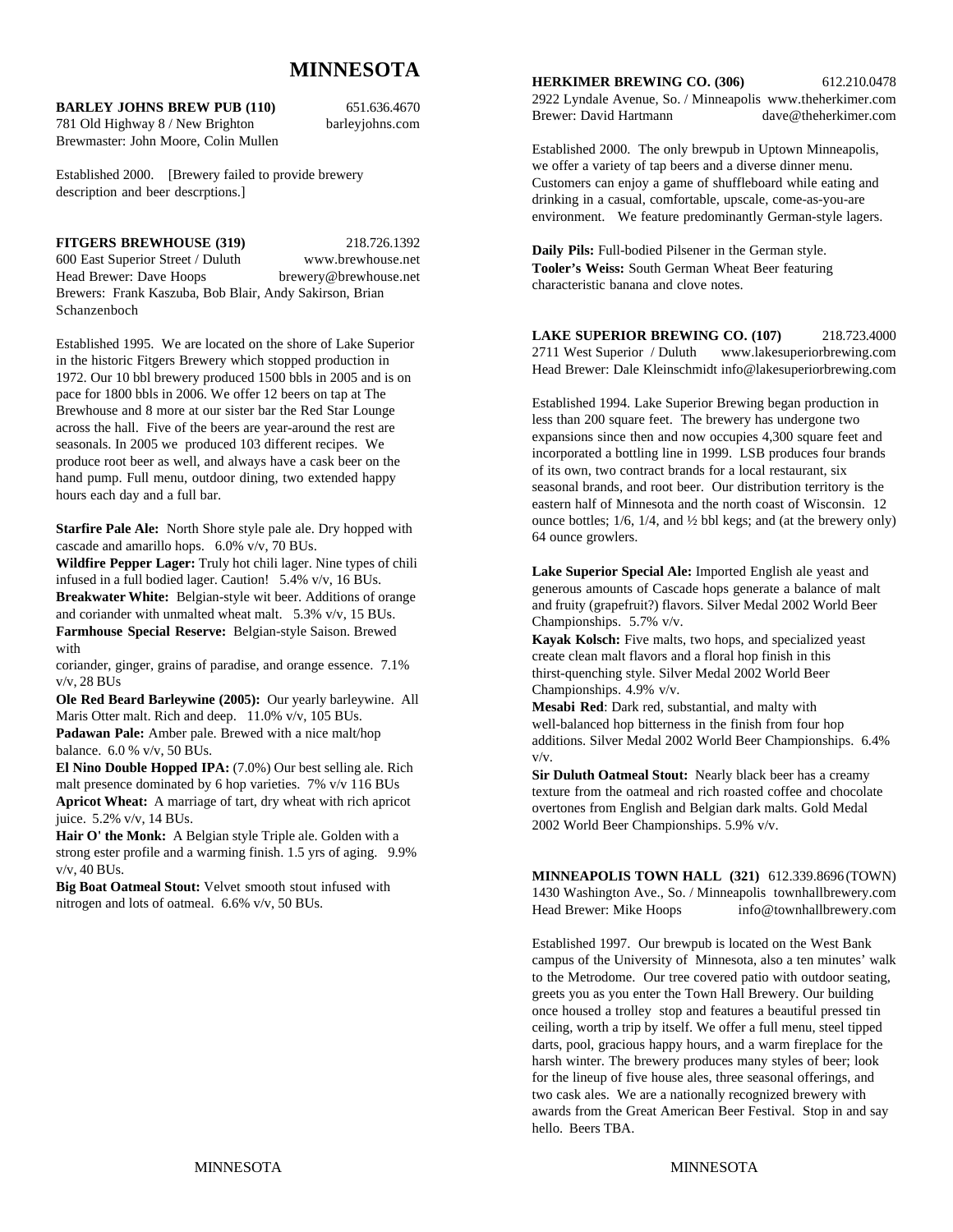Established 1860. On the lush hillside banks of the cottonwood Established 2006. We began selling beer in the Twin Cities on River in New Ulm, the August Schell Brewing Company has February 1, 2006. We are excited to attend the 20th Great Taste been quietly crafting a family of fine specialty beers since 1860. and brewed a 1/2-barrel batch especially for this festival! Today Schell's is the second oldest family owned and operated Sausage Fest was brewed on Founder Omar Ansari's original allbrewery in the United States. grain home-brewery. We still use the small system for test

**Caramel Bock:** Formerly a traditional springtime seasonal, now available year-around. A caramel copper colored lager made with four specialty malts and Hallertau and domestic Cluster hops. Malty up front with a smooth finish.

**Schell Dark:** Roasted barley for color, this dark domestic lager is very smooth. Don't be afraid of the Dark!

**Pilsner:** Naturally Krausened, Old World pilsener considered one of the best domestic examples of the traditional European style. Its rich, complex, all-malt body is accentuated by a distinct hop/malt aroma. A multiple award winner. Dry start with a slight hop bitterness in the middle, with a smoother finish. **Grain Belt Premium:** Light to medium straw color, light malt flavor. "Premium" hop aroma and flavor with low hop bitterness. Easy drinking, slight sweetness in middle.

**SUMMIT BREWING COMPANY (226)** 651.265.7800 910 Montréal Circle / Saint-Paul www.summitbrewing.com Founder/Pres: Mark Stutrud; Brewer: Horace Cunningham

Mark Stutrud in a converted automatic transmission shop on pressstyle aromatic coffee nose, creamy chocolate iced coffee University Avenue in St. Paul, Minnesota. Stutrud was flavor. Beans from Finca Vista Hermosa plantation in committed and destined to revitalize the quality craft brews that Guatemala. Full City roast by Coffee &Tea Ltd. Linden Hills, once thrived in the Upper Midwest. In 1998 Summit completed Minneapolis. its new brewery--triple the size of the original. Summit celebrates its 20th anniversary in 2006, and is currently the largest craft brewery in the Midwest. With 5 year round flavors, and 4 seasonal beers, we have been quenching the thirst of the Midwest consistently for 20 years! If you are ever in Saint-Paul, come by and see us for a tour. Cheers, and Beer is Our Life!!

**Extra Pale Ale:** Our flagship beer is a classic British-style ale, light bronze in color with a hoppy flavor. (5.4% v/v) **Summit Oktoberfest**: Our seasonal Oktoberfest has been wowing the crowds for a long time now. Reddish bronze color with a rich, malty aroma, and a very smooth finish.

#### **In the Real Ale Tent**:

**Summit 20th Anniversary ESB:** Celebrating our 20th Anniversary this year, along with the Great Taste, we brewed a special beer to mark the occasion! Summit ESB has a dark, amber color and is a product brewed in the British tradition with all English malt and hops! This beer is very limited, and will be featured on cask in the Real Ale tent at the Great Taste!

The 2nd cask we pour today is a surprise, but we promise you won't be disappointed! Stay tuned to see what we tap!

1860 Schell Road / New Ulm www.schellsbrewery.com 4811 Dusharme Drive / Brooklyn Center www.surlybrewing.com Brewmaster: Jeremy Kral Master Chief Brewer: Todd Haug beer@surlybrewing.com

> batches and festival beers. Surly was founded with the intention of brewing unique and flavorful beers for Minnesotans. The brewery has been in the works since 2004. The brewhouse is a 30 BBL Sprinkman system with four 30 bbl fermentors. For now, Surly's beers are available only on draught in Minnesota. Brew MasterChief Todd Haug came on board when he sensed Omar was in over his head. Enjoy our beers and come on up for a tour when you get a chance. GET SURLY!

**Bender:** Dark mahogany oatmeal brown ale has flavors of currants, chocolate, toffee and spicy licorice. 5.2% v/v, 49 IBU. **Furious:** Brewed with Golden Promise malt, this 99 IBU amber ale has a lush malt backbone with intense hop bitterness, flavor, and aroma. 6.2% v/v, 99IBU.

**Cynic:** Limited Release June-August. A Saison inspired golden hued ale. Belgian yeast creates the intense black pepper, allspice and clove. Imported hops lend the peach/apricot flavor and aroma. 6.66% v/v, 38IBU.

**Sausage Fest:** Specially brewed for the Taste. Belgian style ale brewed with smoked malt from Germany. Strong smoked banana-clove flavors.

Established 1986. Summit Brewery was founded in 1986 by **Coffee Bender:** Limited Availability- Cask Conditioned. Cold

**Tea Bagged Furious:** Limited Availability- Cask Conditioned. Dry hopped in the pin for 13 days with four American hop varieties. Spicy machine oil citrus flavor and aroma balanced by a toasty caramel malt character.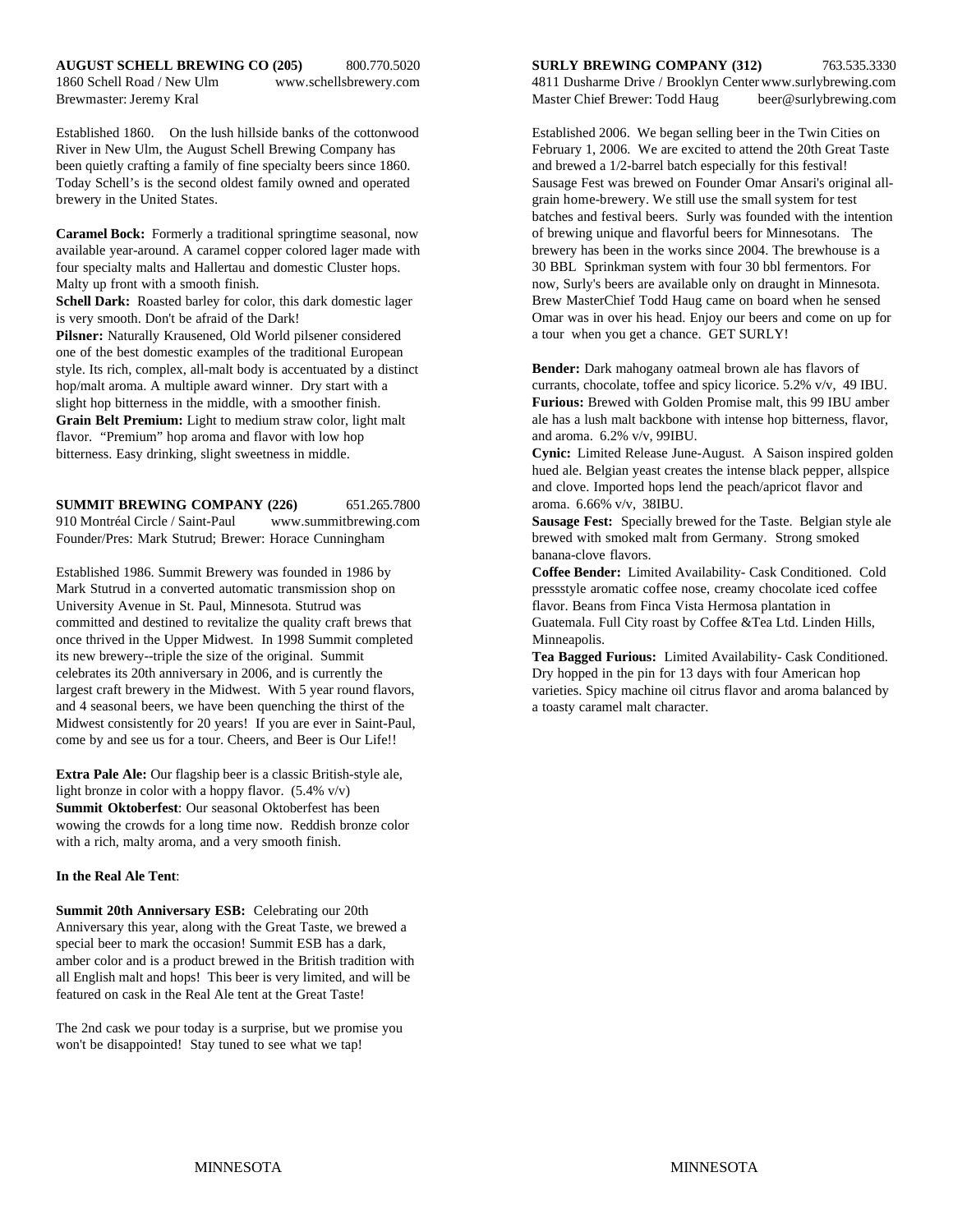# **MISSOURI**

**BOULEVARD BREWING COMPANY (106)** 816.474.7095 2501 Southwest Boulevard / Kansas City www.boulevard.com Head Brewer: Steven Pauwels spauwels@boulevard.com

Established 1989. We were the first brewery to open in Kansas City, Missouri, in more than half a century and have grown to be among the largest and most respected specialty brewers in the Midwest. Boulevard is dedicated to producing fresh, flavorful beers using traditional brewing methods. We have four beers year around: Pale Ale,Unfiltered Wheat, Bully!Porter and Dry Stout, as well as four seasonal beers: a springtime bit of luck, Irish Ale, a summertime favorite, ZÔN, a fall classic, Bob's '47 and a winter holiday treat, Nutcracker Ale. In 2006, Boulevard will produce approximately 120,000 barrels of beer, making it the 23rd largest brewery in the country and an expansion is underway that will give Boulevard the capability of producing more than 600,000 barrels.

**Unfiltered Wheat:** Lively, refreshing, with a natural citrusy flavor and distinctive cloudy appearance. This easy-drinking American- style wheat beer has become our most popular offering. 4.5% v/v.

**Pale Ale:** Smooth, fruity, well-balanced beer with year-around appeal. A variety of caramel malts impart a rich flavor and amber color, while liberal use of whole hops adds zest and aroma. Pale Ale is the first beer we brewed. 5.1% v/v. **Bully! Porter:** Intense flavors of dark-roasted malt in our rendition of the classic English porter are perfectly balanced by a generous and complex hop character. Bully! Porter's robust nature makes it the ideal companion to a variety of foods, from seafood to chocolate. 5.4% v/v.

**Dry Stout:** Velvety black, perfectly opaque, and surprisingly smooth. This drinkable beer is a delightful harmony of smoky roasted flavors and tangy, coffee-like notes. 4.9% v/v.

**O'FALLON BREWERY (220)** 636.474.2337 26 West Industrial Drive / O'Fallon www.ofallonbrewery.com Brewer: Brian Owens brian@ofallonbrewery.com

Established 2000. We are passionate about making beer, beers that look good, smell good, and taste good. We brew in 15 barrel batches, roughly the equivalent of 200 cases or 30 kegs, and we fill our kegs and pack our cases by hand. While we don't sell directly to consumers, we do offer free tours of the brewery by appointment. Please call or visit our website to learn more about our brewery, our beer, where to buy it, and how to schedule a tour.

**O'Fallon Wheat:** American-style unfiltered wheat spiced with Tettnang and US Hallertauer hops. We use a Kolsch yeast strain in this beer for a crisp clean finish. Bronze Medal American Hefeweizen at the 2005 Great American Beer Festival. 5.1% v/v. **O'Fallon Smoked Porter:** Robust porter made with 63% Beechwood smoked malt. Gold Medal smoked beer at the 2004 Great American Beer Festival. 6.0% v/v.

**O'Fallon Wheach:** Summer seasonal an American-style unfiltered wheat infused with natural peach flavor. Big peach aroma with a subtle flavor and crisp, clean finish. 5.1% v/v.

**O'Fallon Pumpkin:** Fall seasonal amber ale mashed with real pumpkin and spiced with cinnamon, clove and nutmeg for a subtle and drinkable pumpkin pie flavor and aroma. 5.5% v/v.

**O'Fallon 5-Day IPA:** Our latest creation, an American-style IPA with six different grains and four types of hops. The beer is named for the extra five days that it conditions in the tank on top of Cascade and Glacier hops. 6.3% v/v.

**THE SAINT LOUIS BREWERY, INC. (217)** 314.241.BEER 2100 Locust Street / Saint-Louis (Taproom) www.schlafly.com 7260 Southwest Avenue / Maplewood (Bottleworks) Chief Brewer: Stephen Hale / Brewster: Sara Hale Chief Brewer & Chief Engineer: James Ottolini shale@schlafly.com

Established 1991. Missouri's first brewpub, The Schlafly Tap Room offers great food and fresh beer in a comfortable, relaxed atmosphere. Located downtown in the historic Swift Printing Buildings, the 15-bbl brewhouse produces the six year-around beers on tap there, plus more than thirty seasonal beers. Try all the beers at the HOP in the City beer festival at The Tap Room on Saturday, September 16, 2006. Schlafly Bottleworks opened in April 2003 and produces all Schlafly Beer for wholesale. Our distribution throughout Missouri and central and southern Illinois supports our belief that beer should be consumed as fresh and close to home as possible. The Bottleworks offers free brewery tours, including an exhibit on the rich brewing history of St. Louis. We feature live music in our spacious Beer Garden through October, and a fresh menu with a strong emphasis on local purveyors. Our Schlafly Gardenworks produces much of the produce used in the restaurant. Stop by the Tap Room, serving Schlafly Beer and pub fare, at Lambert-International Airport.

**Pilsner:** Golden, medium-bodied lager with plenty of German and Czech hops for smooth bitterness and aroma. **Pale Ale:** Amber-colored, medium-bodied British-style ale with a smooth, mildly-hoppy character. Our most popular beer. **Oatmeal Stout:** Rich, full-bodied, sweetness from caramel malt, bitterness from roasted barley, and smoothness from flaked oats. **Maibock:** Big, golden, malty lager. Full-bodied, sweet, delicious! Brewed for Maifest, in celebration of spring, sprang, sprung.

**Witbier:** Unfiltered wheat ale brewed with a Belgian yeast and flavored with orange peel and coriander. Snappy and refreshing. **Grand Cru:** Fruity, spicy aromas and flavors make a complex golden Belgian ale. Medium body and effervescence contribute to a light, dry impression, despite substantial strength and a sweet, smooth finish.

**Weissbier:** Bavarian-style unfiltered wheat ale, light in color, medium-bodied, with a fruity and clovey aroma and flavor imparted by the German yeast.

**Dortmunder:** This lager, also known as an Export, is straw colored and well-balanced; neither hops nor malt predominates. **American Lager:** Brewed in the pre-Prohibition Pilsner tradition, this light lager uses an addition of corn for lighter body, yet has plenty of flavor and aroma, unlike today's massproduced lagers.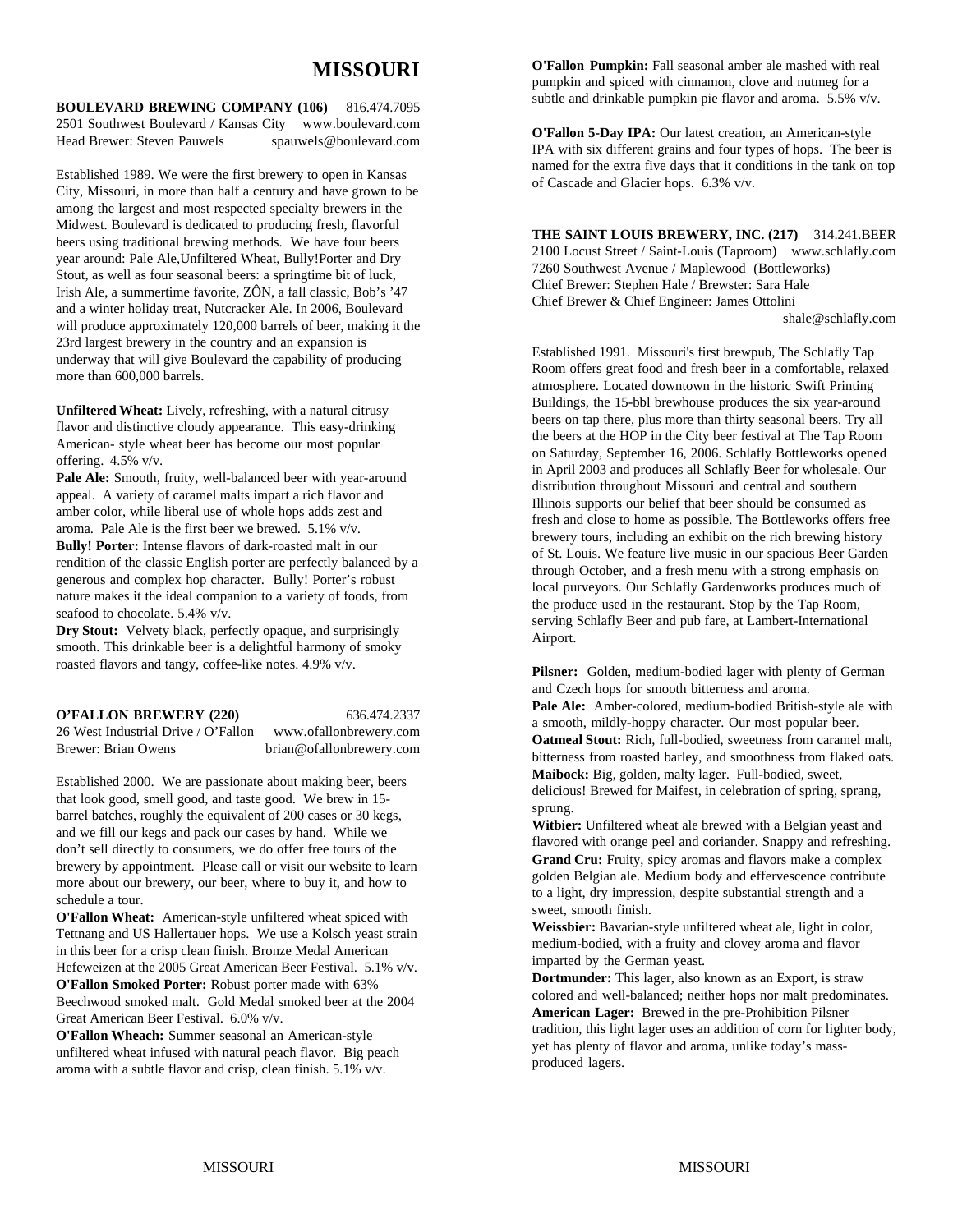**Hefeweizen:** This unfiltered American wheat ale is light in color, body and bitterness, with the delicious finish of wheat malt. **American Pale Ale:** American-style Pale ale, light-amber in color, medium bodied and heavily hopped in aroma and flavor. Dry-hopped!

**Raspberry Hefeweizen:** Our unfiltered wheat ale is delicious and refreshing with the addition of puréed raspberries.

**Barleywine:** A bold, sweet, very strong ale with a deep copper color and lots of hops to balance the very large amount of malt. This very large beer has also been known to bite back, in the morning, of course.

**Doppelbock:** Intended for sustenance during a springtime fast, this big beer has a deep brown color and a rich, malty flavor.Amen.

**Eisbock:** Take a big keg of Doppelbock, put it outside for a few days in sub-zero weather, force it into smaller kegs, then hide the car keys...

**Belgian Tripel:** This strong, full-bodied, golden ale is deceiving, it's NOT your typical yellow beer; full of rich, fruity character, if you have enough of it, you will be too!

**BOSTON BEER COMPANY (115)** 800.372.1131

Founder: Jim Koch

1625 Central Parkway / Cincinnati www.samadams.com

Established 1985 (company) and 1997 (brewery). After years as a contract brewing company, Boston Beer Company acquired its Cincinnati brewery in 1997 (and therefore has its festival credentials as a Midwest brewer!) The brewery has a 200-bbl brewhouse and an annual capacity of 800,000 barrels. The Cincinnati brewery brews about 2/3 of the company's beer after a recent \$6 million expansion. The company also contracts with medium-to-large regional breweries outside the Midwest. Winner of more than 200 international awards. Nationwide distribution.

**Sam Adams Boston Lager:** Full, rich flavor that is both balanced and complex. We use a decoction mash, a time consuming, traditional four vessel brewing process discarded by many contemporary brewers to bring forth a rich sweetness from the malt that makes it well worth the effort. Our two-row malted barley imparts a full, smooth body and gives the beer a wide spectrum of malt flavor ranging from slightly sweet to caramel to slightly roasted. Noble hops Hallertau Mittelfrugh and Tettnang Tettnanger, add a wide range of floral, piney and citrus notes in the aroma, flavor, and lingering smooth finish. **Samuel Adams Summer Ale:** Summer seasonal American wheat ale with lemon zest and grains of paradise, a rare pepper from Africa first used as a brewing spice in the 13th Century to create a crisp and spicy flavor and body. The ale fermentation imparts a background tropical fruit note reminiscent of mangos and peaches. A quenching, clean finishing beer perfect for warm Summer days.

**Other beers TBA:**

**BUCKEYE BREWING COMPANY (118)** 216.292.2739 25200 Miles Road / Bedford Heights www.buckeyebrewing.com Head Brewer: Garin Wright garin@buckeyebrewing.com

Established 1997. Cleveland's Buckeye Brewing Company puts emphasis on malt and hop character to produce unique and flavourful beers. Did we happen to mention hop character? Stop by and find out what's on tap. Buckeye is currently relocating to Cleveland. A larger brewery is being installed. Production is expected by late Fall 2006.

[Brewery failed to provide a list of festival beers for publication.]

**GREAT LAKES BREWING COMPANY (117)** 216.771.4404 1947 West 28th Street / Cleveland www.greatlakesbrewing.com Brewer: Luke Purcell

Established 1988. Ohio's first microbrewery, opened by brothers Patrick and Daniel Conway, is highly acclaimed for its awardwinning lagers and ales. As a result of an \$8 million brewery expansion in 2000, Great Lakes Brewing Company's distribution area extends to Illinois, Kentucky, Michigan, Pennsylvania, New York, West Virginia and Wisconsin and ranks 34th in barrelage among U.S. specialty brewers. Although known for its flagship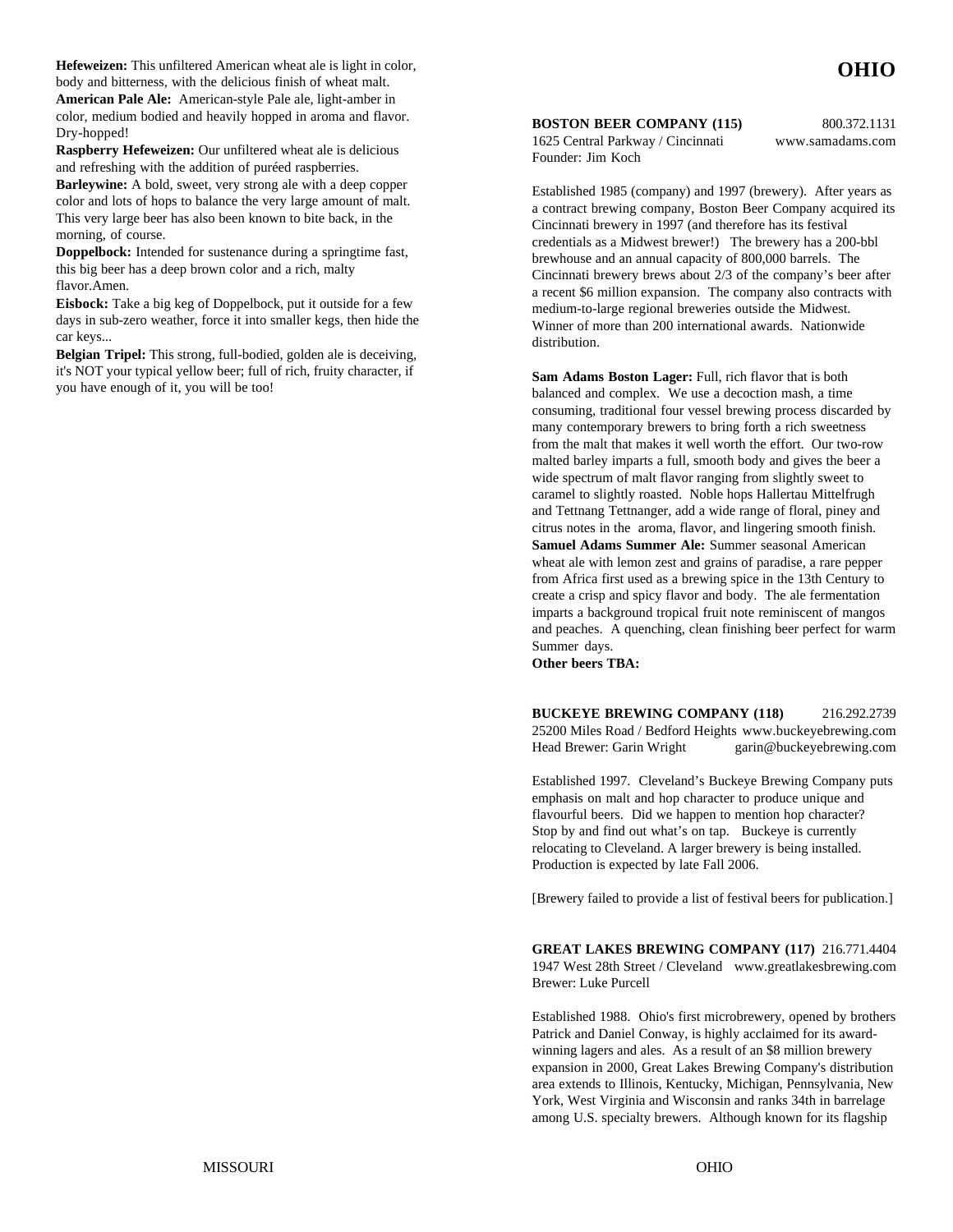beer, Dortmunder Gold Lager, the brewery's Edmund Fitzgerald Porter is the most award-winning porter in the country. The brewpub at Great Lakes features a "rathskellar-type" Beer Cellar and a newly renovated, environmentally friendly Beer Garden.

**Burning River Pale Ale:** Assertive citrusy and piney hop profile balanced by subtle malt and a satisfying dry finish. Great with red meats, strong cheeses. (6.0% v/v, 45 IBUs) **Commodore Perry India Pale Ale:** A medium-bodied and well hopped India Pale Ale with a dry, fruity aftertaste. Also great with red meats and strong cheeses. (7.5% v/v, 80 IBUs) **Edmund Fitzgerald Porter:** Complex, roasty aroma with a bittersweet chocolate and coffee taste. Excellent with chocolate

desserts. (5.8% v/v, 37 IBUs) **Holy Moses White Ale:** A Belgian Wit ale spiced with orange peel, chamomile, and coriander. Great with seafood and salads. (5.4% v/v, 30 IBUs)

**ROCKY RIVER BREWING COMPANY (116)** 440.895.2739 21290 Center Ridge Road / 44116 rockyriverbrewco.com Brewer: Matt Cole

Established 1998. Located on Cleveland's westside, RRBC serves award-winning ales and culinary delights in a turn-of -the-century setting. Our English-trained brewer rotates over 70 artisanal brews. We use only the freshest ingredients while crafting our beers. Multiple award-winner. Distribution is on-premises. Tours: self-guided or call ahead. Growlers to go.

[Brewery failed to provide a list of festival beers for publication.]

**ALE ASYLUM (330)** 608.6633926

3698 Kinsman / Madison aleasylum.com Keg Boy: Dean Coffey

**WISCONSIN**

Established 2005 (opened 2006--welcome!). Ale Asylum was founded by raving lunatics with no regard for their sanity or concern for profit margins. That's why we painstakingly inspect each individual grain, hop cone, and molecule of water to make certain there are no adjuncts, horse hooves, rice, extracts, agents (or anything else that doesn't belong in beer) in our beer. Anything less would be undeserving of a handsome, educated person such as yourself. Ale Asylum is all natural and unfiltered, brewed with passion and is best enjoyed that way. \*Beers with an asterisk below will be available in bottles throughout Madison in September, 2006!!\* The following beers are Fermented in Sanity:

**\*Gold Digger Blonde Ale**: An enticing golden ale with balance of hops and malt for a refreshing aroma and smooth finish. **\*Ambergeddon Amber Ale:** With a fury of hop flavor and a hint of malt backbone, this west coast amber is part ale, part sensory eruption, and all American.

**\*Hopalicious American Pale Ale:** Eleven separate additions of Cascade hops give this its lush citrus aroma and bold hop flavor without crazy bitterness.

**\*Madtown Nutbrown Nutbrown Ale:** Velvety smooth with a rich caramel aroma. Seven different malts provide the right touch of sweetness and a creamy finish.

**Tripel Nova Belgian Tripel:** (Summer Seasonal) Light fruity aroma and subtle flavors disguise the euphoric kick that comes after just one serving of this strong Belgian ale.

**Big Slick Stout Oatmeal Stout:** From the thick head to the rich creamy finish, this beer is as big as a Madison winter is long. **Hatha-Weizen Hefe Weizen:** A balanced beer that is deliciously sweet, never bitter. Complex and quenching, our German Weizen swims in subtlety and grace.

**Sticky McDoogle Scotch Ale:** Traditional Scotch ale with a smooth, yet not sweet, malt presence, medium-bodied with a hint of hop flavor for a well balanced and clean beer experience.

| <b>ANGRY MINNOW BREWPUB (219)</b> | 715.934.3055        |
|-----------------------------------|---------------------|
| 10440 Florida Avenue / Hayward    | www.angryminnow.com |
| Brewer: Jason Rasmussen           |                     |

Established 2004. We are located in the Northwest Lumber Company office building which was built in 1889. The building was expanded in 2004 to house the 10 barrel brewing system, kitchen, more seating, and a beer garden. We currently have six beers on tap and have started bottling and distributing locally.

**River Pig Pale Ale:** Four hop additions, including dry hopping. **Oaky's Oatmeal Stout:** Brewed with six different malts, including some chocolate malt and roasted barley. **Others TBA:** Pilsener? Oktoberfest? Wheat beer?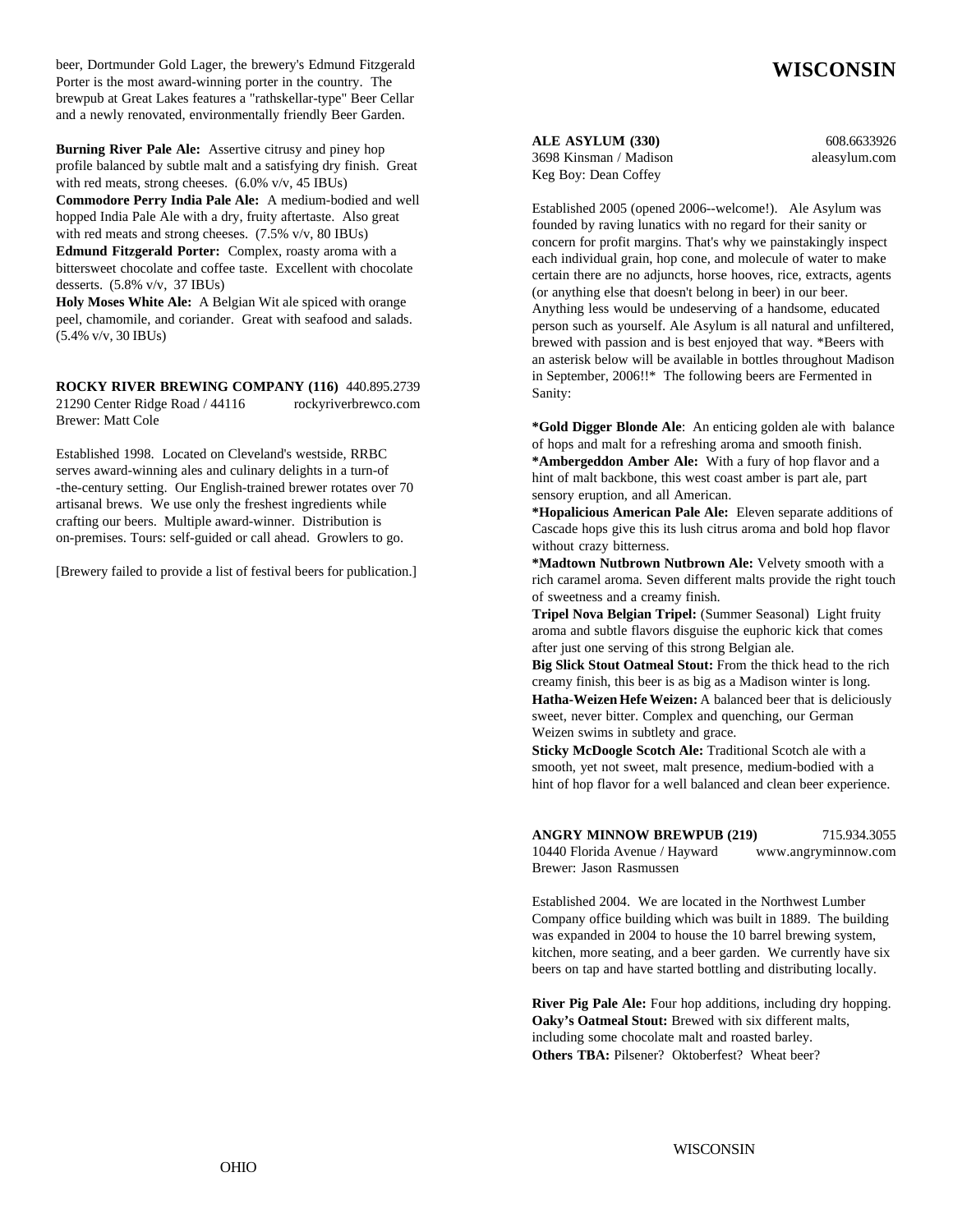#### **BREWERY CREEK (318)** 608.987.3298

23 Commerce Street / Mineral Point www.brewerycreek.com Beer Maker: Jeff Donaghue info@brewerycreek.com

Established 1998. Brewery Creek includes a 15-barrel brewery, a pub-restaurant, and a luxury bed and breakfast inn, all housed in a fully renovated three story 1854 limestone building in historic Mineral Point. Little brewery, little town, a little west of Madison, BIG beers. If you like what you have at the festival and want more, you'll have to visit us in Mineral Point. Why not spend the night? Hope you have a cracking good time!

[Brewery failed to provide a list of festival beers for publication.]

**CAPITAL BREWERY COMPANY (233)** 608.836.7100 7734 Terrace Avenue / Middleton www.capital-brewery.com Brewmaster: Kirby Nelson capbrew@capital-brewery.com

Established 1986. It has now been 20 years since Capital exploded into the Wisconsin beer scene. Our original mission was to become a shining star in the states long heritage of producing Lagers and we are very proud of the reputation our products have earned. Ironically, we are currently experiencing our greatest growth spurt in the production of an Ale (described below)! What we have learned in the last 20 years is that brewing is a wonderful industry to be part of, chock full of many interesting characters, neo-prohibitionists have a pinheads view of China, and folks such as you who support us are the greatest. We hope you have a great time at this years festival.

**Oktoberfest:** The classic Marzen style. Fun fact - This was the designation of beer brewed in March to get folks through the summer until it was cool enough to brew again (things were different a few hundred years ago). The beer was stored in caverns, above which chestnut trees were planted. Eventually, tables and chairs were set up under the trees so folks could enjoy beert. Thus, the birth of the Beer Garden. We have a great one. **Autumnal Fire:** As usual, a sneak preview of this year's vintage direct from the lagering tank. Fire has an Octoberfest personality brewed to the strength of a Doppelbock. Intense yet agreeable. Rich yet very drinkable. Strong yet strong. You get the idea.

**Island Wheat Ale:** North American style Wheat Ale. Unique in that we use wheat grown on Washington Island off the tip of Door County, Wisconsin. This makes for a very nice beer; for more on the story please check out www.islandwheat.com.

#### **CENTRAL WATERS BREWING CO. (209)**

| 701 Main Street / Junction City   | 715.457.3322 |
|-----------------------------------|--------------|
| 108 West 9th Street / Marshfield  | 715.389.1868 |
| President/Brewmaster: Paul Graham |              |

Established 1998.Central Waters Brewing Company is a small microbrewery located ten miles west of Stevens Point in central Wisconsin. The brewery produced only kegged beer for almost the entire first year of production. The seven barrel brewery was constructed out of used dairy equipment and is housed in a small 2,500 square foot building. In early 1999 the addition of a homemade single head filler allowed us to release 22 ounce bottles to the market. By 2001 a few major changes began to occur. After filling far too many bottles one at a time, a four

head bottling line was acquired allowing us to release 12 ounce bottles and sixpacks. To keep up with demand, we added two 30- barrel unitanks (our first real piece of brewing equipment!). Since then a 15 barrel brewhouse was installed along with more 20 barrel fermenters which have allowed production to be 1,000 barrels annually. In October 2005 we opened a brewpub. Teaming up with West 14th (a restaurant in Marshfield) a historic 34,000 square foot building was renovated and retrofitted for the new brewery and restaurant. A 7 barrel brewing system was installed to supply house beer to the two story restaurant. Over 6 house beers are available only at the brewpub as well as the classic offerings from Central Waters Brewing Company. The restaurant also boasts two different menus: "the brewpub" offers a more relaxed atmosphere and lighter menu where "West 14th" offers more formal dining and an upscale menu. The latest news comes with the ground breaking of a new production facility in Amherst, WI. Expected to be operational in late September, the new facility will replace the Junction City facility and will allow for production to increase to 3,600 barrels per year. Located in the Amherst business park the new facility will also house a small tasting room and regularly scheduled tours. "Making the world a better place, one beer at a time."

[Brewery failed to provide a list of festival beers for publication.]

| <b>CITY BREWERY (317)</b>         | 608.785.4526            |
|-----------------------------------|-------------------------|
| 925 South Third Street / LaCrosse | www.citybrewery.com     |
| Brewmaster: Randy Hughes          | rhughes@citybrewery.com |
| Marketing Director: Jon Reynolds  | 608.785.4442            |

Established 1999. City Brewery produces its proprietary line of beers including its #1 seller, La Crosse Lager/Light.. In addition, the City Brewery just won five other international medals-- Silver Medal (87 pts) for City Winter Porter and a Silver Medal (86 pts) for City Pale Ale at the 2005 World Beer Championships, a Silver Medal for City Lager (86 pts), a Silver Medal (85 pts) for La Crosse Lager, and a Silver Medal (85 pts) for City Festbier at the 2004 World Beer Championships in Chicago. Once the flagship of the G. Heileman Brewing Company, City Brewery has an average annual production capacity of 5 million barrels or the equivalent of 70 million cases of 24/12 oz containers. City Brewery recently announced that it hit a milestone of 400 employees, up from its previous high of 380 employees. City Brewery also produces a wide variety of beers, alcoholic and non-alcoholic beverages, including bottled water, teas, carbonated soft drinks, and other functional beverages. Finally, the brewery has signed a letter of intent to purchase the former Rolling Rock Brewery in Latrobe, PA.

**Golden Leaf:** Brewed with 2-row barley malt, white wheat malt, and plenty of Cluster hops for a mellow malt flavor and a soft wheat finish. The infusion of pureWisconsin honey in fermentation gives a naturally sweet aroma and taste. A naturally cloudy wheat beer brewed with a hint of sweetness as a year-round refresher.

**LaCrosse Lager:** Full-bodied, full-flavored original lager beer, made with world class brewing techniques, including kraeusening, pure artesian water, and natural carbonation. This lager is brewed a full 30 days, and chilled in lagering tanks to produce a softer, more enjoyable taste. 3.8% w/v and 147 calories.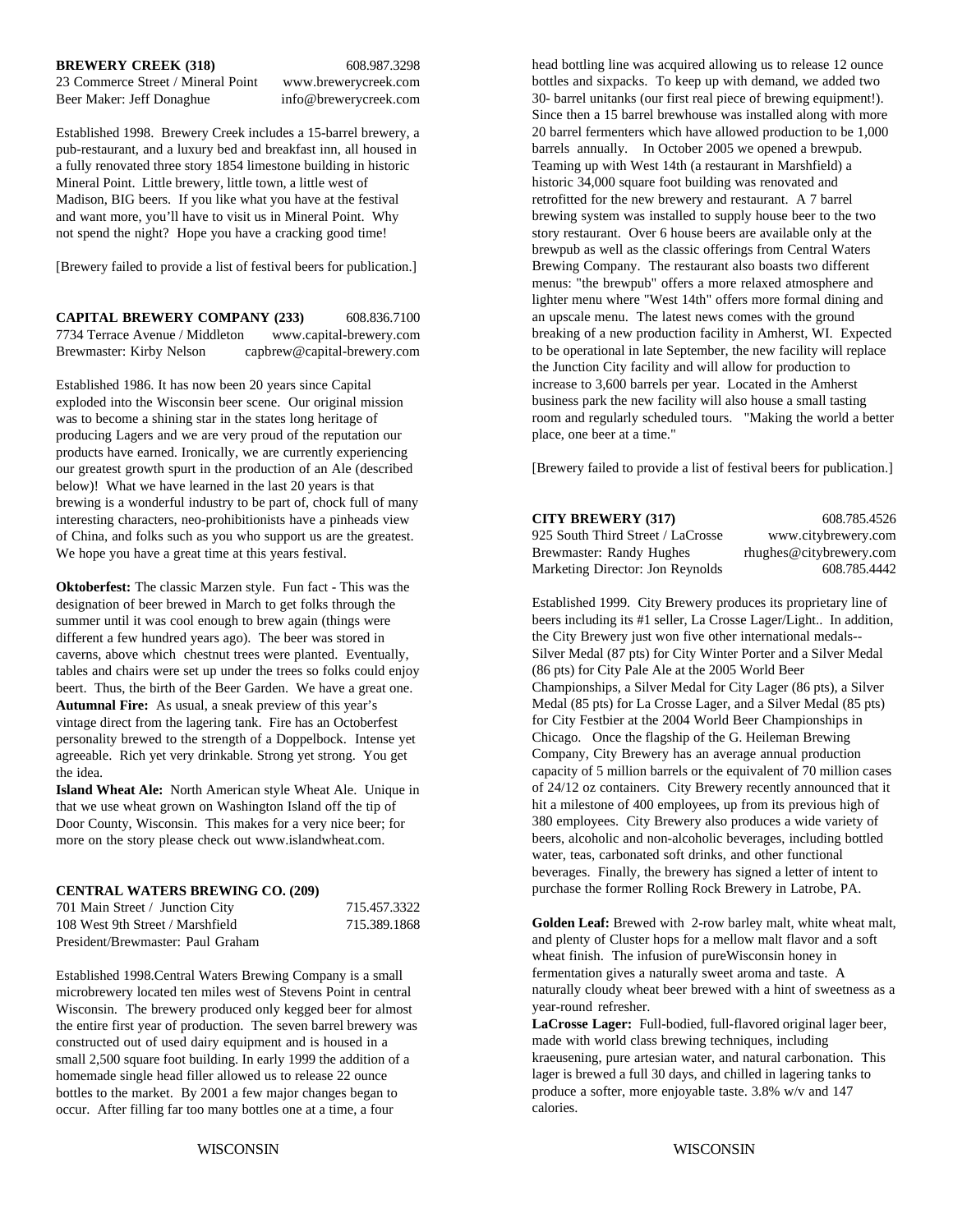**City Pale Ale:** Classic example of the American Pale Ale style. **DELLS BREWING COMPANY (202)** 608.254.1122 Brewed using premium two-row and lightly roasted Caramel 110 Wisconsin Dells Pkwy So./ Wisconsin Dells malts, City Pale Ale exhibits a rich amber hue and complex malt character. Single variety hopping allows the fragrant, floral notes of the Cascade hops to shine through.  $4.3\%$  w/v (5.5% v/v), 13.0 original gravity, 12.0 color and 37 bitterness units.

[Brewery failed to provide a brewery description or listof festival Pilsner, and Kilbourn Hop Ale) are available year-round, while beers for publication.] four taps alternate between selected seasonal and specialty beers.

**CROSS PLAINS BREWERY INC. (401)** 608.798.3911 2109 Hickory Street / Cross Plains www.essersbest.com Brewmaster: John Zappa (Point)

First established: 1863 Revived: 1995.George Esser arrived from Germany in 1852 with a taste for good German beer. He built a brewery in Cross Plains in 1863 and called his beer Esser's Best. Six generations of Essers have continued the tradition, keeping the company alive during Prohibition by distributing "near beer." Re-established in 1995, under the direction of Wayne and Larry Esser, Esser's Best is now brewed in Stevens Point from the original recipe. The Essers added a second brew in May 2001, a **Blonde Bock:** A 2003 sliver medal winner in the Blonde Bock pilsner beer, Cross Plains Special. Both beers are available in catagory at the GABF. Made from Weyermann Vienna and bottles and kegs with statewide distribution. Cara-Hell malt. OG=1.0676 / FG=1.0157. 6.8% v/v.

**Esser's Best:** Medium-bodied old world German style lager Pauls Pauls Pauls Pale Ale and Dingemann's Aromatic malt. Pleasant hop brewed with a variety of special caramel malts producing a deep flavor and aroma thanks to locally grown hops harvested from amber color, with a full flavor and exceptional finish. Brownie Zinke's Hop Farm. 5.5% v/v. **Cross Plains Special:** A refreshing, golden, medium-bodied **Buckey Beaver Pale Ale:** Marris Otter Malt, crystal, and pilsner with a pleasant malt flavor and lightly hopped for good Styrian Golding hops for a spicy aroma and medium body. balance.  $O = 1.0742 / FG = 1.0197$  and ABV 7.2% v/v.

**DELAFIELD BREWHAUS (120)** 262.646.7821 chocolate, and roast malts. Multiple hop additions of UK 3832 Hillside Drive / Delafield www.delafield-brewhaus.com Brewmaster: John Harrison **Apple Beer**: It took 155gals. of unfiltered cider at 12 brix, White

Established 1999. Delafield Brewhaus has become a favorite fermentation and conditioning to reproduce my first recipe. stopping point for beer lovers, both for locals and those finding 6.2% themselves traveling between Madison and Milwaukee. With multiple award winning beers and a seemingly endless variety of styles coming on line throughout the year, there is always something great on tap to tantalize the taste buds. Situated atop a small hill (midwestern mountain?), the Brewhaus offers an impressive view of South Eastern Wisconsin's Lake Country. A most pleasant setting for enjoying top-notch lagers, ales and culinary delights any time of the year. The open-concept brewery is the focal point of the restaurant, with only a four foot high brick wall separating patrons from the gleaming stainless steel tanks. Growlers, ½ and 1/4 bbls. are available to go from the brewery. Who knows what beers John may be unleashing upon the unsuspecting public.

[Brewery failed to provide a list of festival beers for publication.]

Brewmaster: Jamie Martin www.dellsmoosejaw.com brewmaster@dellsmoosejaw.com

**COURTHOUSE PUB (109)** MANITOWOC Ale, Light Lager, Dells Chief Amber Ale, Raspberry Cream Ale, Established 2002. Using our 15 barrel (1,000 gallon) Bohemian brewing system, we brew and serve ten different styles of handcrafted beers and three gourmet sodas. Six of our beers (Honey Those seasonal beers currently featured by Brewmaster Jamie Martin and assistant brewer are Hefe-Weizen, Dunkel Lager, Apple Beer and Blonde Bock. Moosejaw Pizza Company, the restaurant in which the Dells Brewing Company is located, seats over 500 patrons within three levels. Each level has its own appeal. The Brewery Bar overlooks the brewing system, while the main floor has numerous game mounts, a massive fireplace & old fashioned photos of its namesake, Moosejaw, Saskatchewan. The Rathskeller, Moosejaw's lower level bar, is complete with premium sports viewing, pool tables, arcade games, and a large conference and party room available for private events.

**Kilbourn Hop Ale:** Medium-bodied amber ale brewed with

**Nitro Stout:** Nitrogenated, full bodied black ale that gets its roasty, sweet malt flavor from three types of British crystal, Challenger. 5.5% v/v.

Labs 775 English Cider yeast, and a good two mouths of

**FALLS BREWING COMPANY (210)** 920.846.4844 782 North Main Street / Oconto Falls www.fallsbrewing.com Brewmaster: John Daul jdaul@fallsbrewing.com

Established 2004. We are located on the shores of the beautiful Oconto River. Our English-style ales are available throughout the eastern 2/3 of Wisconsin. Falls Brewing Company is the result of a home brewing hobby gone terribly awry. One evening after lamenting about the lack of local availability of fresh English ales the idea for a brewery was hatched. Numerous business models were reviewed. A location was found in an old Hardee's building, making Falls Brewing Company the only brewery in the state with a Playland. Our equipment was purchased from another Wisconsin brewery that was moving to larger quarters. We began production in July 2004 in earnest. Our products are available in bottles, 1/6 barrels and ½ barrels. Please look for our distinctive six packs at your local retailer, or on tap. Stop in for a tour. Someone is always around.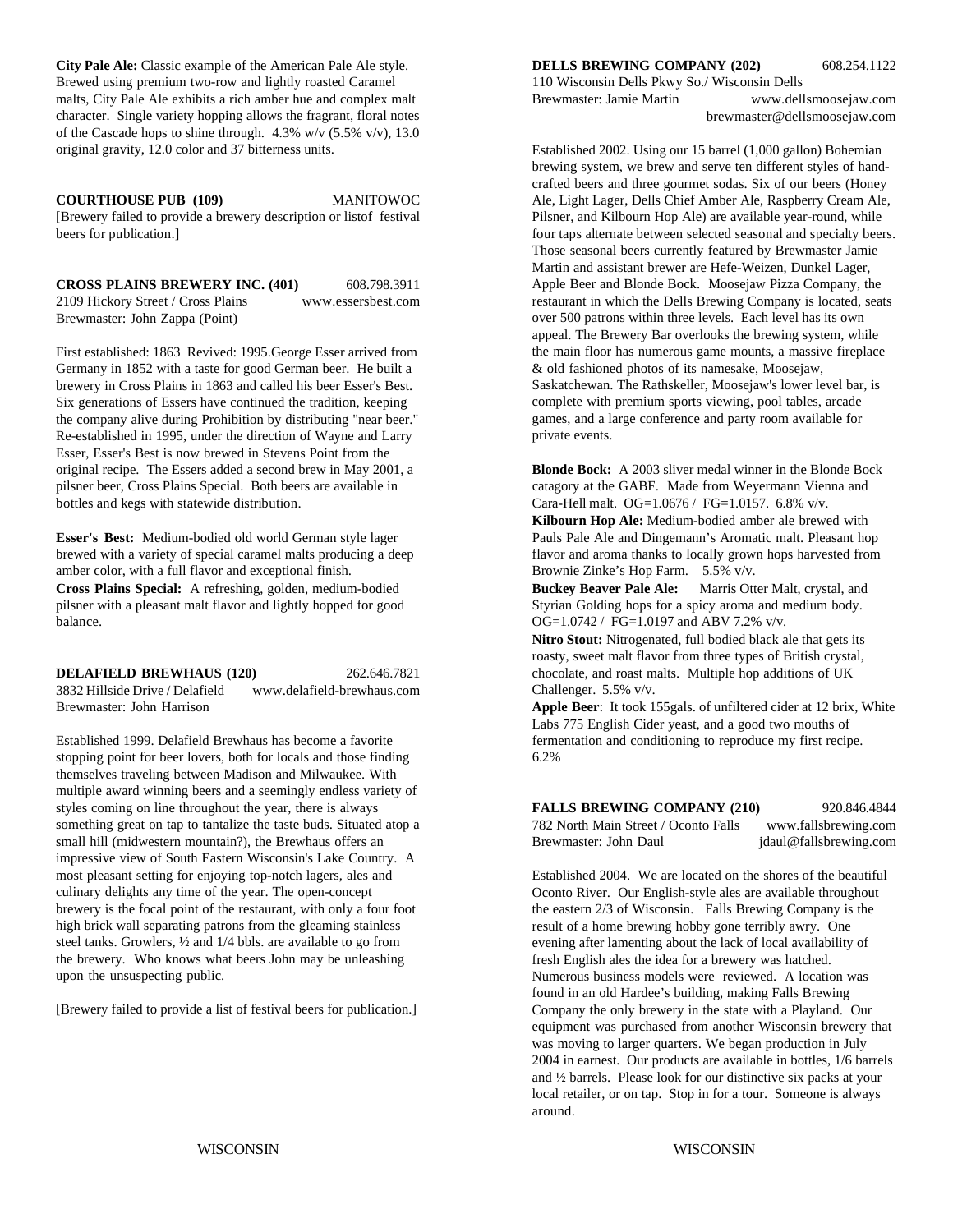what we consider to be a more widely accepted beverage. Only

**Falls Dirty Blonde Ale:** A not quite traditional English Blonde Ale. Somewhat lighter on the palate than our pale, in part because of a small addition of honey. Pale, light crystal and wheat malt make up the grainbill. English hops provide a rich, earthy aroma. Wonderfully refreshing for summer. A great session brew, if the session isn't too long.

Falls Nut Brown Ale: Translucent with a wonderful ruby hue and a light brown head. The rich malty flavor is a balance of pale, chocolate, and crystal malts. We have avoided the dryness experienced in some nut brown offerings. Traditional hopping is subdued and yet keeps the brew from being too sweet. A great **Winnebago Wheat:** Hefeweizen. Medium bodied and fresh, clean malt aroma remains as the beer warms. The refreshing with strong banana and clove flavors. 5.2% v/v.

wanting more. Pale, chocolate, crystal, and black patent malts, complex malt and alcohol flavors. 10.5% v/v. and only traditional English hops are allowed near the brew kettle. The result is inky black, and opaque, with an incredibly full malt aroma and taste. The finish leaves hints of chocolate and coffee. Roast beef, and prime rib feel honored to be served with this brew.

#### **FAUERBACH BREWING COMPANY (403)** 608.233.1793 1714 Camus Lane / Madison www.fauerbachbrewery.com Owner: Peter Fauerbach zymurgy@ameritech.net Brewmaster: Fred Gray

Re-established 2005. Started by Peter Fauerbach, a German immigrant, the Fauerbachs brewed beer on the shores of Lake Monona in Madison. You could have seen it across the lake from the site of the Great Taste of the Midwest. The brewery, started in 1848, operated until 1966. The brewery survived Prohibition by producing non-alcoholic "near-beer" and soda. The brewery buildings are gone, but the name and taste survive. Started again by great-great grandsons of Peter, the second phase of the legend lives with the fifth generation. fauerbachbrewery.com/history.html

**Fauerbach Amber Lager:** Vienna-style with a soft maltiness and a rich aroma. Not at all as bitter as its dark amber color suggests. It is an excellent beer to match and marry the flavors of a wide variety of foods. It is perfect for sweet spiced recipes or relatively sweet tasting meats. Pizza, sausage, grilled chicken, brats come to mind.

**Fauerbach Export:** A German "Export" style lager designed from 1890s family beer records. Using the first Fauerbach paper label from 1890 for artwork, this beer will compete for customers n the broader German /American pilsner group but technically is a Dortmunder/Export style lager for beerologists.

**Falls Pale Ale:** Traditional in all respects. The warm copper **FOX RIVER BREWING CO. (224)** www.foxriverbrewing.com color results from our use of pale malted barley, with small 1501 Arboretum Drive / Oshkosh 920.232.2337 additions of caramel and biscuit malt. Falls Pale uses lower 4301 W. Wisconsin Ave./ Fox River Mall / Appleton920.991.0000 hopping rates than the typical American West Coast cousin for Brewmaster: Brian Allen fratellos@supplerestaurantgroup.com

English hops are used. Great with a burger and fries. Established 1995 (Oshkosh) and 1997 (Appleton). Fox River Brewing Company is the showpiece of the Supple Restaurant Group centered in the Fox River Valley of northeast Wisconsin. Our two brewpubs are located on the Fox River in Oshkosh and in the Fox River Mall in Appleton. Both breweries serve eight handcrafted beers of a variety of styles with four year round beers and four rotating taps. Both restaurants have full menus and full bars. More information at supplerestaurantgroup.com.

> **Fox Light:** German style Kolsch. Subtly hopped and slightly fruity. 4.9% v/v.

**Falls Porter:** Dark, rich, and inviting; it leaves the palate **X:** 10th year Anneversary Barley Wine. Rich and sweet with **Herr Schmitt's Pils:** German style Pilsener. **Blu:** Golden blueberry ale. **Hoppy Face:** American style India Pale Ale. **Red Baron Altbier:** German style brown ale. **Titan Porter:** Robust porter.

| <b>FUN HUNTERS BREWERY (230)</b>       | 262.473.8000      |
|----------------------------------------|-------------------|
| 841 East Milwaukee Street / Whitewater | randysrest.com    |
| Brewmaster/Owner: Randy Cruse          | rcruse@idcnet.com |

Established 1994. With the guidance of Karl Strauss, the Fun Hunters Brewery was added to Randy's Restaurant in 1994 (restaurant established 1972). We keep between four and six beers on tap at any given time. Our full service restaurant features a complete liquor bar, a beer garden, a private banquet room for 325 and a separate dining room. Our warm turn of the century decor makes for a comfortable setting to enjoy a cold brew and a great meal. East side of Whitewater on US Hwy 12.

[Brewery failed to provide a list of festival beers for publication.]

**GRAY BREWING COMPANY (307)** 608.754.5150 2424 West Court Street / Janesville wwwgraybrewing.com Brewmaster: Fred Gray

Established 1994 (current brewery). In 1856 Joshua C. Gray, an Irish immigrant, started a brewing business in Janesville based on the simple principle of making the very best tasting ales and soft drinks possible using the best recipes and the finest ingredients available brewed by craftsmen who really cared. More than 140 years and five generations later, the Gray family continues this tradition, one that has made the Gray Brewing Company one of the oldest family-owned beverage companies in the nation. Today, the company remains deeply committed to the same enduring principles on which Joshua C Gray founded the business because, after all that time, the secret to Gray's success has remained the same. Available in bottles, ½ barrels, ¼ barrels, and 1/6 barrels.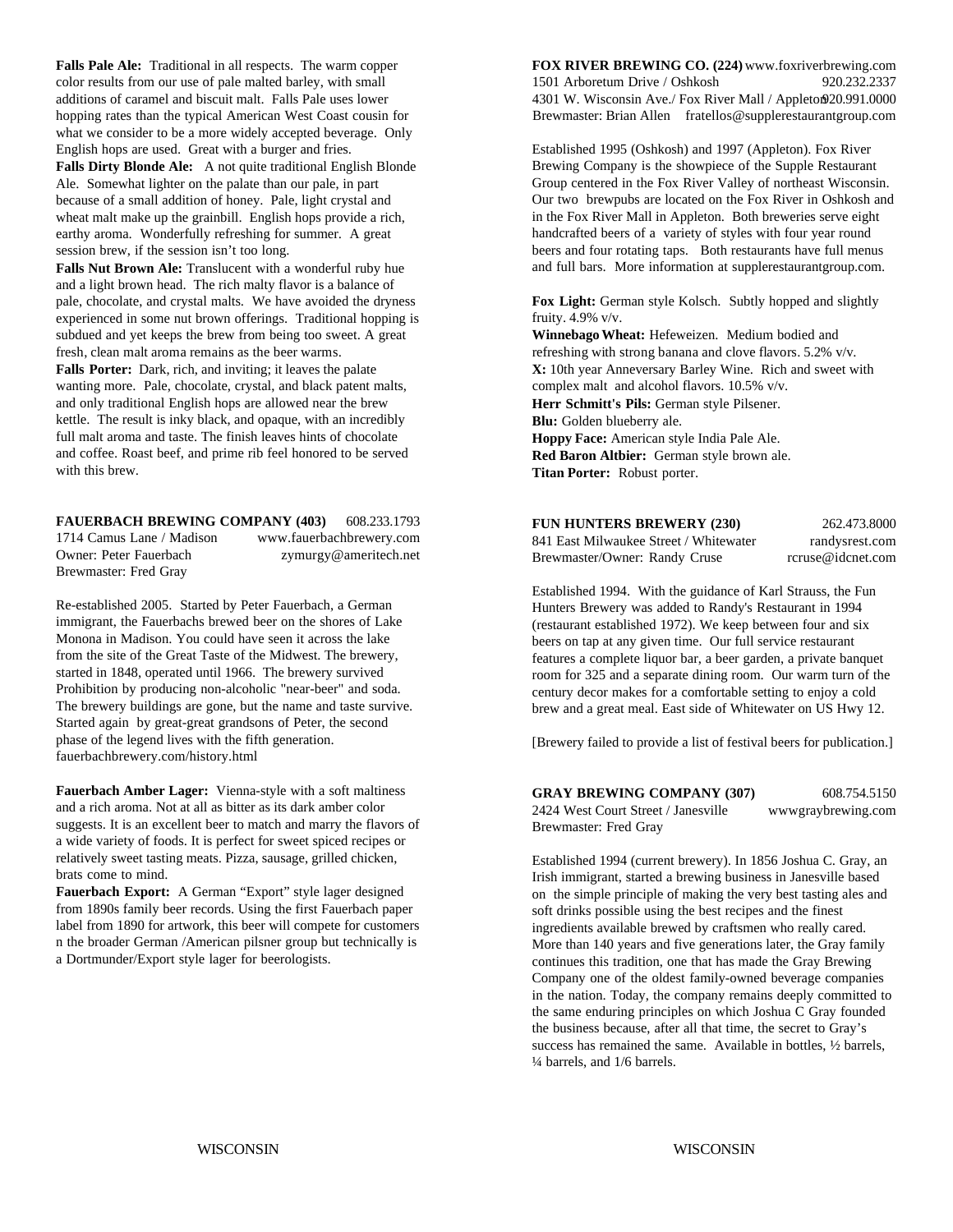**Rock Hard Red:** Raspberry fermented malt beverage brewed **GRUMPY TROLL BREW PUB (304)** 608.437.2739 flavor. Head Brewer: Stephen Itzenhuiser

**Honey Ale:** Wisconsin's original honey beer is brewed using locally harvested honey and brewed in small batches to ensure exacting flavor and freshness. The generous amount of honey is evident in the unique refreshing flavor and extraordinary aroma. Honey is used as a fermentable sugar source rather than a flavoring agent, as commonly used in national brands.

**56 Oatmeal Stout:** Rich color, strong roasted coffee-like flavor, and creamy texture from fresh rolled oats, paired with aromatic hops and richly roasted barley. The 56 refers to the year, 1856, the brewery was founded by Joshua C Gray.

**Rathskeller:** Rich golden color, robust full-bodied flavor, rich creamy head, and refreshing aroma.

#### **GREAT DANE PUB & BREWING CO. (234)**

| 123 East Doty Street / Madison | 608.284.0000         |
|--------------------------------|----------------------|
| 2980 Cahill Main / Fitchburg   |                      |
| Brewmaster/VP: Rob LoBreglio   | www.greatdanepub.com |

Established 1994. The original Great Dane Pub and Brewing Company is located in the old Fess Hotel, an historic landmark building in downtown Madison. The great service, diverse menu, and variety of environments (pool hall, spacious bar / dining room, rathskellar pub, garden seating) have regularly netted the Great Dane "Best of Madison" laurels. Producing 3,000 barrels per year to keep 16 house-brewed beers on tap at all times--including two cask-conditioned real ales--shows that we are serious about beer. Dozens of bars and restaurants across the state also pour our brews, including a location at Madison's Dane County Regional Airport. The Fitchburg location just outside of Madison opened in 2002, and is no cookie-cutter clone. With a varied menu and distinctive "beer cathedral" ambience (10+ beers on tap), it pours another 1,300 barrels of hearty brew for our avid southside patrons.

[Brewery failed to provide festival beer list for publication]

#### **GREEN BAY (HINTERLAND) BREWING (305)**

313 Dousman Street / Green Bay 920.438.8050 Brewmaster: Joe Karls / Owner: Bill Tressler hinterlandbeer.com

Established 1995. We began brewing in an old cheese factory in Denmark (Wisconsin). The beer was bottled, kegged, and distributed under the Hinterland name. In 1998 operations moved to downtown Green Bay. Over the years the company has evolved into a fine dining restaurant that showcases not only the fresh Hinterland beer, but an impressive wine, dinner, dessert, and lounge menu.

[Brewery failed to provide a list of festival beers for publication.]

like a traditional beer, yet offering a sweet, crisp, raspberry 105 South Second Street / Mount Horeb www.grumpytroll.com

grumpytroll@charterinternet.com

Established 2000. (1998 as Mount Horeb Pub and Brewery). We are located in historic downtown Mount Horeb in a former cheese factory building. We feature a full menu, full bar, dining room, cozy outdoor beer garden and banquet facilities for up to 100 people. Our 10 barrel system brewery can be viewed from the dining room and main bar on the first floor of the building.

chocolate with a slight hop finish. **Pillaging Troll Porter:** A hearty porter with a rich roasted malt flavor, hints of caramelized nuts and a moderate bitterness. **Trippel Troll:** Malty and sweet both in aroma and taste, and has that special warmth found only in a Belgian-style Tripel. **Red-Eyed Troll:** A mild sort of troll who likes his red ale the same way, mildly sweet with hints of caramel, toffee, and

**HARBOR CITY BREWING COMPANY (129)** 262.284.3118 535 W. Grand Ave./Port Washington harborcitybrewing.com Owner/Brewmaster: Jim Schueller

Established 1996. All of our products are brewed in 20-barrel batches and packaged at the brewery in Port Washington. Operated by a family with a strong brewing background, Harbor City Brewing Company has the equipment, the knowledge and experience, and the dedication to brew the best beer around (just try it). We look forward to providing you with 'Real. Good. Beer.' for many years to come!! Tours and tastings: Saturday 12N-4pm. All of our products are available at better retail establishments in the Madison and Milwaukee area as well as Green Bay and the Fox Valley, Stevens Point, Wausau, and Central Illinois.

[Brewery failed to provide a list of festival beers for publication. ]

**HAUSMANN BREWING COMPANY (404)** 608.255.8262 125 North Hamilton #805 / Madison hausmannbrewery.com Brewmaster: Fred Gray

Re-established 2003. Joseph Hausmann, touted as "one of the oldest brewers in the state" and owner of "the largest of 5 German owned and run breweries in the city of Madison," started brewing Hausmann beer under his own label in 1864 - he originally rented and subsequently purchased the E.W. Voight Capitol Brewery located at the corner of State & Gorham. The company grew and continued to be run by his sons until a fire in the winter of 1923 destroyed the brewery. The fire department managed to save the mahogany bar which was reinstalled in the Memorial Union at the University of Wisconsin. Fritz J. Hausmann, a descendent of Joseph, was invited to, and reintroduced to beer - "Hausmann Anniversary Beer" - as part of the 75th Anniversary celebrations of the Memorial Union. During Prohibition, Hausmann "near beer" was the beer of the Memorial Union. The Anniversary beer was so well received that in 2005, the original formula of Hausmann's Pale Ale was introduced. It is brewed by Gray's Brewing Co. of Janesville and is available on tap or by the 12 oz. bottle. It is distributed by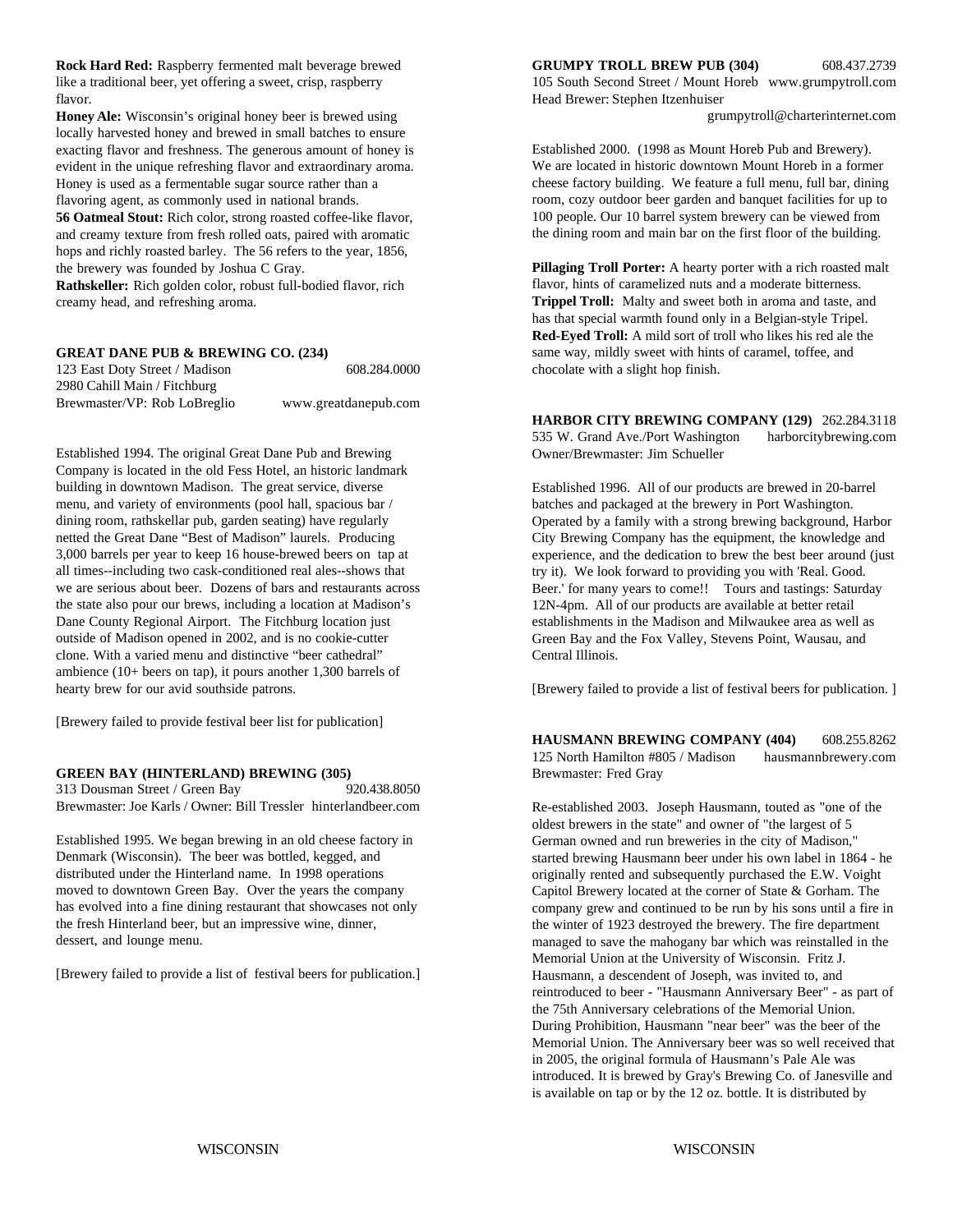H&M Distributing Co. of Madison, WI in the counties of Dane, body like the bocks of southern Germany, but is drier than the Green, Iowa and Lafayette. The same of Bavaria. It is made with Brewer's 2-Row Malt,

imported from Germany and hops from the Yakima Valley. World Beer Championships 2003, 2004, 2005–BTI Chicago This rendition of the original recipe has a dark-straw color, light 90pts. Amber-colored all-malt lager, modest bitterness, clean body, and noticeable hop flavor to tease the palate, yet has a a aroma. This beer is crafted in the traditional Bavarian manner

**HEREFORD & HOPS (329)** 715.849.3700 **Berghoff Hefe-Weizen:** Our unfiltered Wheat Beer Rated Best

grill your own steak house, and large banquet facilities under one roof. The pub is located directly off U.S.51. Our Whitetail Ale, Cleary Red, and Schwarzbier are year round award winning selections, while we feature seasonal beers to satisfy the tastes of wheat, hops, stouts, ales, and lagers.

[Brewery failed to provide festival beer list for publication]

**HOPS HAVEN BREWHAUS / PWBC (124)** 920.457.HOPS

1327 North 14th Street / Sheboygan Brewmaster: Jeff Kolar brewmaster@charter.net

Established 1996 (Port Washington Brewing Company) and 2003 (Hops Haven). Hops Haven Brew Haus is the first brewery in Sheboygan since Kingsbury closed in 1974. Hops Haven also produces the Port Washington Brewing Company brands of Pier 96 Lager, Amber Ale and Old Port Porter after the brewery left the Smith Bros Fish Shanty in the spring of 2001.

[Brewer failed to provide a list of festival beers for publication.]

| <b>JOSEPH HUBER BREWING CO. (216)</b> | 608.325.3191            |
|---------------------------------------|-------------------------|
| 1208 14th Avenue / Monroe             | www.berghoffbeer.com    |
| Director of Brewing: Kris Kalav       | www.huberbrewery.com    |
| 1-800-BEER-205                        | kkalav@berghoffbeer.com |

Established 1845. We are the oldest continuing family owned brewery in Wisconsin and the second oldest in the United States. Established in 1845 our regional brewery has gained recognition for its Berghoff brands, including numerous medals from the Beverage Tasting Institute and the Great American Beer Festival. Berghoff Beers include Lager, Dark, Red, Bock, Pale Ale, Pilsner, Hefe Weizen and three seasonals New Solstice Wit, Oktober Fest & Winter Ale. Our other premium American Lagers and Bocks include Huber, Huber Light,Huber Bock, Rhinelander, Regal Brau and Blumer's Old Fashion Gourmet Soda. Our distriubtion is continually growing with focus on the Midwest region. Our beers are currently distributed in Wisconsin, Illinois, Indiana and portions of Iowa, Kentucky, Kansas, Michigan, Minnesota, Missouri and Nevada. Stop down to Monroe and Tour this Historic Brewery any Thursday, Friday or Saturday 11, 1, or 3p.m.

**Huber Bock:** A creamy texture and rich flavor appeals to beer lovers all over Wisconsin and the Midwest. It has a fine, malty

**Hausmann Pale Ale:** Brewed with traditional barley malts **Berghoff Oktober Fest Beer:** Three-time Gold Medal Winner clean finish. A good all-season brew, but especially good in the and resembles Marzen-type Oktoberfest Biers as they are served<br>at fall festivities in Munich. Made with Brewer's 2-row Malt, at fall festivities in Munich. Made with Brewer's 2-row Malt, Carapils Malt, Black Malt and domestic hops. 5.4% v/v 24 IBUs. Carapils Malt, Caramel Malt, and domestic hops. 5.2% v/v, 21 IBUs.

2305 Sherman St. / Wausau www.herefordandhopswausau.com Tasting Hefe (4 stars) by the Wisconsin State Journal May 2006 . Head Brewer: Kevin Bowen Brewed with Two-Row Barley and Wheat Malt in traditional Established 2000. We combine a true brewpub atmosphere, a Championships. The alcohol content is 5.2% by volume. IBU 13 Bavarian style. Gold Medal Winner at the World Beer **Berghoff Solstice Wit:** New Summer Seasonal Brew named for the golden light of the longest day of the year. Bavarian-style thirst-quencher made with red wheat, 2-row malted barley, and American hops, this is a light, refreshing ray of sunshine with subtle hints of Curacao orange and coriander. 5.1% v/v, 12 IBUs.

> **Blumer's Old-Fashioned Sodas.** Originally brewed during Prohibition, brought back in 1995 with new types introduced in 2003 & 2004. Old-fashioned sodas like you remember.

**J.T.WHITNEY'S PUB AND BREWERY (126)** 608.274.1776 674 South Whitney Way / Madison www.jtwhitneys.com Brewmaster: Richard Becker david@jtwhitneys.com

Established 1995 (brewery in 1996). The pub opened in October 1995 and has featured Brewmaster Richard Becker since opening. Rich's family brewing background heralds from the Mahrs Brau Brewery in Bamberg, Germany which was established in the 1670's. With annual capacity of just over 1000 barrels, Rich has developed a reputation for brewing a larger variety of beers including American, German, Belgian, and British Style Ales, with an occasional improvised fun beer. Over the past 10½ years, Rich has introduced more than 80 different beer varieties to his customers. Most recently, Rich has added Cask Conditioned Ales to the beer lineup. Boasting of two different Mug Clubs, Rich always has an audience waiting for his newest creation.

**Badger Red Ale:** Medium bodied Irish red ale with notes of caramel and honey. Lightly sweet maltiness and moderate hop bitterness.

**Frozen Tundra:** An American Amber Ale that is brought out every year for Packer football season. So long as the Packers are playing the beer will be available. This beer has a slightly dry malty finish. American cascade hops provide the moderate bitterness and hop aroma.

**Black Diamond Porter:** Robust porter with lots of roasted malt and hop flavor. Chocolate and Coffee are some of the myriad of flavors in this beer. Imported English Fuggle hops are the predominant hop flavor, providing a smooth balance to the malt. **India Pale Ale:** British-style India Pale Ale with robust hop bitterness and aroma from the traditional imported East Kent Golding hops, balanced by imported British malts.

**Köln-style Kölsch:** Light, crisp old world German style ale with light hop flavor and aroma with medium bitterness. An refreshing beer for hot Wisconsin summer days.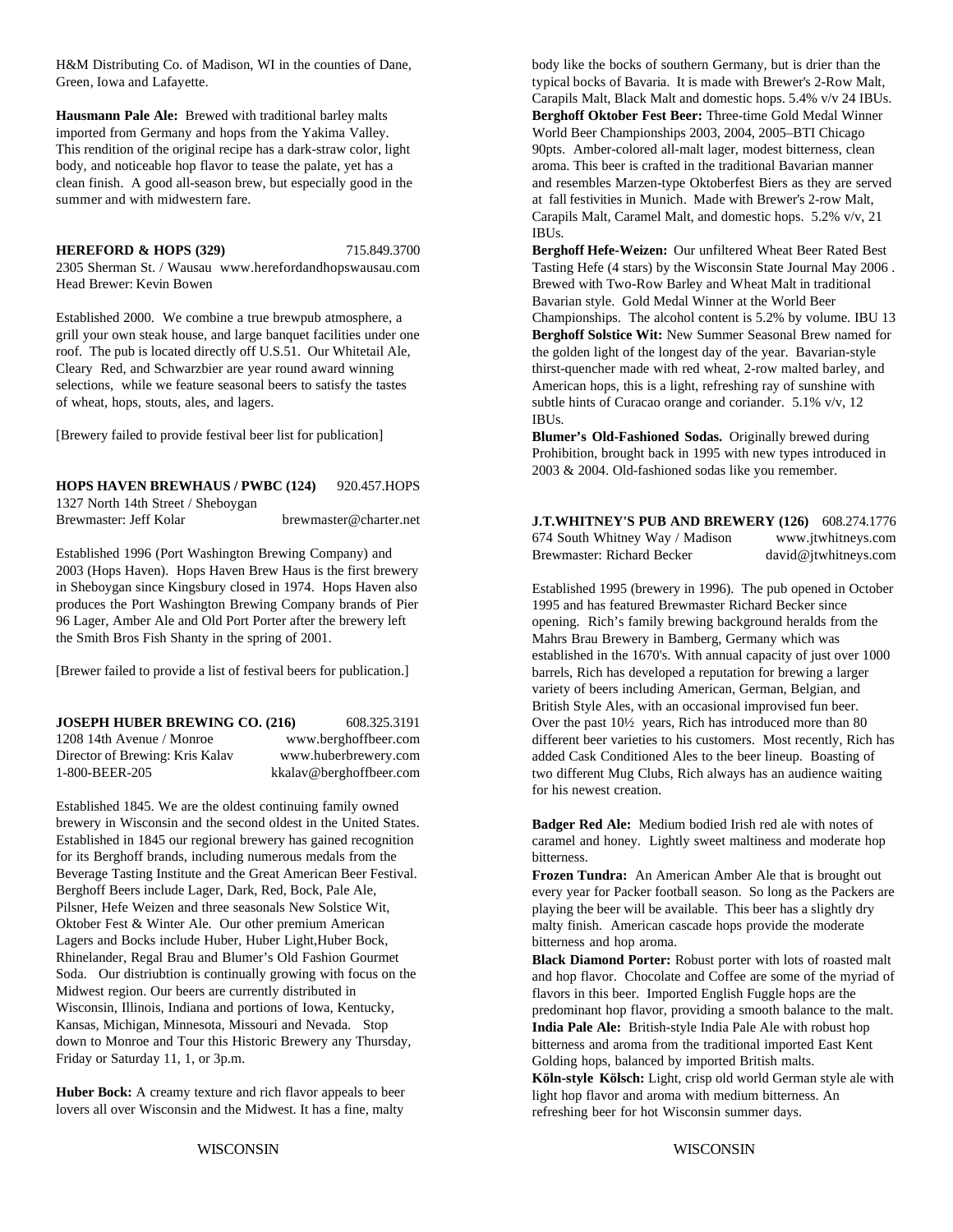**Rich's Sore Bottom Radler Ale:** Modelled after the German **LEGENDS BREWHOUSE & EATERY (102)** style bicycle beer. A mixture of JT Whitney's Golden Shine ale and lemon-lime soda create a low alcohol, sweet citrus flavored beer that is highly refreshing after an invigorating workout or simply to relax at the end of a long hard days work.

#### **LAKE LOUIE BREWING COMPANY (201)** 608.753.2675 7556 Pine Road / Arena www.lakelouie.com Owner/Brewer: Tom H. Porter tom@lakelouie.com Assistant brewers: Tim Wauters, Tanner Brethorst

Established 1999. Lake Louie is a small brewery located on the beautiful shores of Lake Louie (actually a ¼ acre pond) just outside of Arena in SW Wisconsin. When we aren't swimming in summer or ice skating in winter, we're producing top quality local beers for local people. We offer English-, Belgian- and American-style ales in kegs and six packs to taverns, restaurants, and liquor stores. Our beers are being tapped by some of the finer public houses in the area. Check out our web site for locations. Really fun free tours on most Saturdays from 11 am to 1 pm or by appointment. Lake Louie Brewing LLC self distributes, so you can be assured of the freshest, highest quality beers available, as well as personal service unequalled in the business. When you have comments or concerns about our products or service, you are talking to the brewers, not some sales person. Check out our booth for a limited release seasonal brew!

**Coon Rock Cream Ale:** Pre-prohibition Cream Ale using white corn for a creamy, full bodied beer. Lightly hopped with traditional varieties that would have been grown in SW Wisconsin a hundred years ago. The ultimate lawnmower beer! **Arena Premium Ale:** Intended to be a highly hopped full flavored beer, an American Pale Ale but with more malt flavor. Using American grown hops and barley malted here in Wisconsin, this is a beer that will make even the most discerning tongue tingle.

**Warped Speed:** Brewed in the classic Scotch Ale style with a deep reddish brown color. Full of body, sweetness, and flavor. Higher in alcohol content but possessing a smooth and moderately hopped finish. Best served at 45º F in a room temperature pint glass. For the 'Big Beer' drinkers among us. **Louie's Reserve:** Strong Scottish Ale (Limited Release-October), a stronger version of our Warped Speed. Very limited supply.

**Prairie Moon Farmhouse Ale:** (April thru September) Contains wheat, coriander, and orange peel. Unfiltered, moderate strength beer with a great thirst quenching quality. **Brother Tim's Tripel:** Belgian Style Limited Release (August): Based on strong abbey style ales of Belgium, it has a spicy nose and a delicate, fruity balance of malt, hops, and yeast.

#### **LAKEFRONT BREWERY (327)** 414.241.1441 1872 North Commerce / Milwaukee www.lakefrontbrewery.com Brewmaster: "Luther" lakefrnt@execpc.com

Established 1987. Lakefront Brewery was started by two brothers Jim and Russ Klisch. We specialize in traditional and innovative style beers. Brewing 14 different beers year around.

[Brewer failed to provide a list of festival beers for publication.]

2840 Shawano Avenue / Green Bay 920.662.1111 904 Waube Lane / 875 Heritage Road / 920.336.8036 Brewer: Ken Novak

Established 1998. We now have three locations in the Green Bay area, all with a warm atmosphere, great brews and food, and many TVs to watch your favorite sports programing. We have four beers on tap throughout the year along with seasonals. Our Duck Creek Dunkel won a bronze medal at the Blues and Brews in Oshkosh. So come and enjoy a fine menu and a great home brew.

[Brewer failed to provide a list of festival beers for publication.]

#### **JACOB LEINENKUGEL BREWING COMPANY (405)**

| 1 Jefferson Avenue / Chippewa Falls                    | 715.723.5557   |
|--------------------------------------------------------|----------------|
| 1515 North 10th Street / Milwaukee                     | 414.931.6706   |
| Thomas "Jake" Leinenkugel                              | www.leinie.com |
|                                                        | 888.LEINIES    |
| Brewmasters: John Buhrow (Chippewa Falls), Greg Walter |                |
| (Milwaukee)                                            |                |

Established 1867 (Milwaukee, 1995). Founded by German immigrant, Jacob Leinenkugel, the brewery is the nation's seventh oldest. Managed by the fifth generation of the Leinenkugel family, brothers Jake, Dick and John Leinenkugel, the company is a leading regional craft brewery in the upper Midwest with beers known as "The Flavor of the Northwoods." Leinenkugel's Honey Weiss won a silver medal at the 2006 World Beer Cup, and the recently release Sunset Wheat received a bronze. The Leinie Lodge tour center and gift shop in Chippewa Falls is open daily.

**Leinenkugel's Honey Weiss:** Brewed with 35% malted wheat and Wisconsin honey for a crisp, refreshing taste with just a hint of sweetness and is our most popular beer.

**Leinenkugel's Berry Weiss:** Flavored with three berries indigenous to Wisconsin (blackberries, elderberries and loganberries) Berry Weiss has been a summertime favorite since 1996. Brewed with malted wheat, it has a unique color, aroma and sweet taste that is enjoyable over ice, with lemon, or served mixed with Honey Weiss for a "Honey-Berry".

**Leinenkugel's Sunset Wheat:** The latest beer in the lineup. Brewed with malted wheat, cascade hops, and coriander for a hint of citrus refreshment.

**Leinenkugel's Red Lager**: Flavorful Vienna-style lager brewed with five specialty malts including Caramel, Munich and Carapils, Leinie's Red Lager has a smooth malty taste complimented by Cluster and Mt. Hood hops.

**Leinenkugel's Creamy Dark:** As smooth as dark gets, Creamy Dark is all dark, no bite. The dark roasted specialty malts which give Creamy Dark its color are perfectly balanced by Cluster, Cascade and Mt. Hood hops for a smooth flavor and a hint of chocolate.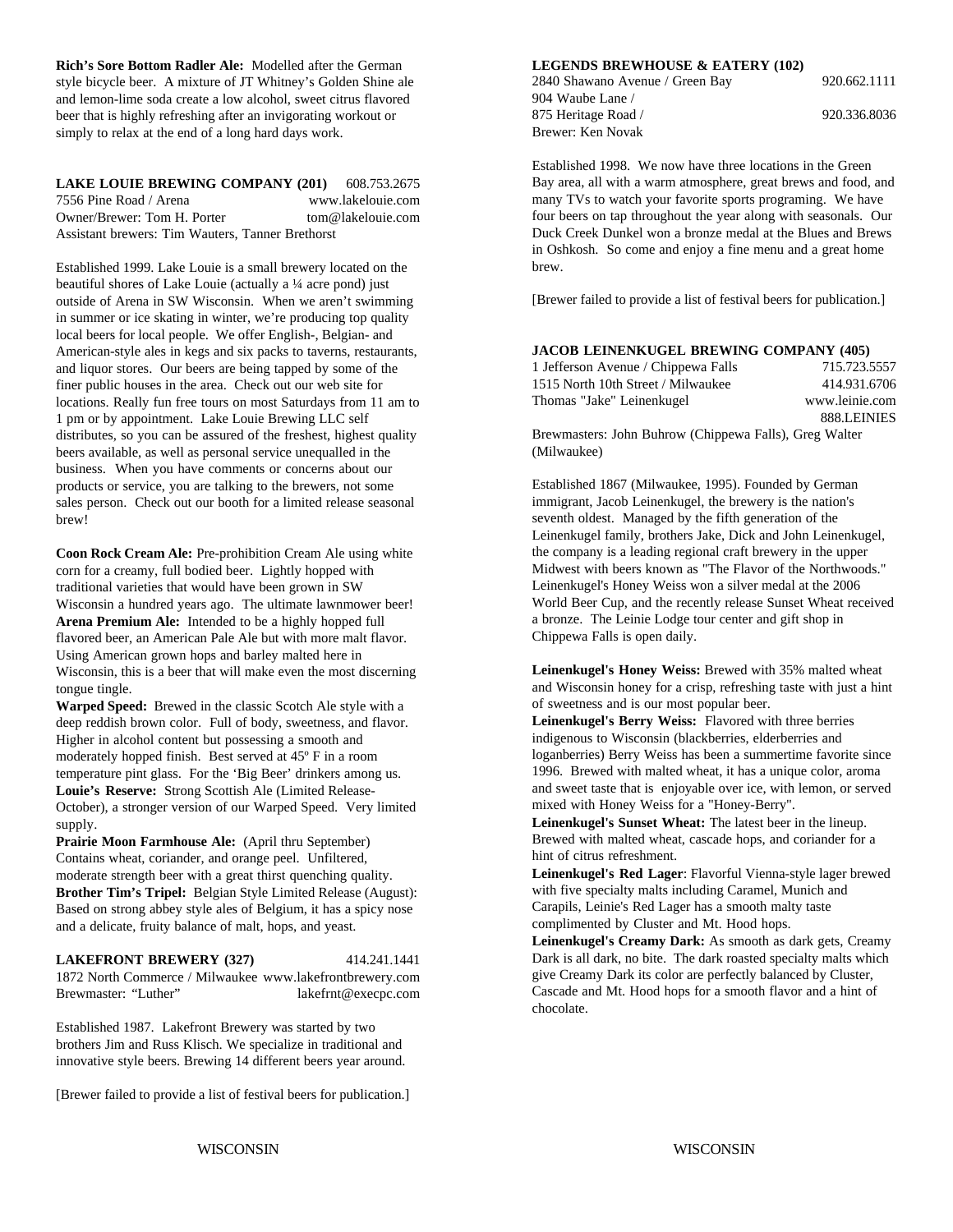#### **MILWAUKEE ALE HOUSE (315)** 414.226.2337

233 North Water Street / Milwaukee www.ale-house.com Brewmaster: Jim Olen

established by local homebrewers and has grown to become our standard pale. First is the color. We've made some minor one of the largest brewpubs in Wisconsin. We offer great food deletions in some dark caramel malt and the most obvious is that by Chef Tyler and excellent hand crafted beers from Brewmaster we poured the hops to it. Much like an India Pale Ale as<br>Jim Olen. Enjoy the atmosphere of a true Milwaukee beer hall bitterness goes, however this beer featur featuring live music four nights a week. We are located on the bittering and aroma hops. (The IPA featured English style hops). Milwaukee Riverwalk in the Historic Third Ward, where you can Not for the faint of heart. A bold assertive brew with enjoy dining and drinking outside on our beautiful double- distinguishing citrus smells and flavors from the hops. Yet the packaging brewery, the Milwaukee Brewing Company, will roll v/v out the barrel with bottled and kegged beer. In addition to Louie's Demise, we'll have several other brands available, including seasonal specialties. You can get growlers and kegs at the Ale House by order, and look for our packaged beer at your favorite tavern or store. Look for tours, sampling at our tasting room, and breweriana on display through our partnership with the Museum of Beer and Brewing.

**Louie's Demise Amber Ale:** Nicely balanced medium bodied, with a solid malt base, and smooth hop finish. Though not style specific, this beer has its own character. It can loosely be described as a cross between a fest style lager and an English style ESB. 5.2% v/v, 24 IBU.

**Solomon Juneau Golden Ale:** Crisp refreshing golden ale brewed with Styrian Golding and Czech Saaz hops and dry hopped with Czech Saaz for a fine lightly floral aroma. Excellent Summer beer.

**Pull Chain Pail Ale:** Combines the best of the Old and New World hop varieties in one great beer. Bittered and dry hopped with both Cascade and East Kent Golding hops resulting in a superb pale ale that won't skin your palate.

**MUSKIE CAPITAL BREWERY (231)** 715.934.BEER 15546 County B / Hayward Brewer: Badger Colish oldhayward@cheqnet.net

Established 2005. Located in picturesque and lively Hayward, **Fat Squirrel: Nut Brown Ale:** 100% Wisconsin malt of six Muskie Capital is the workhorse for the Old Hayward Eatery. different varieties impart the natural toasted color and hazelnut The new facility was built on the site of Hayward's Historyland. notes to this bottle conditioned unfiltered ale. Hops from The main dining embodies the atmosphere of the famous Slovenia, Bavaria and the Pacific Northwest give Fat Squirrel its lumberjack cook shanty, there is an awesome beer garden, and a backbone. beautiful English Pub style bar. The brewery is based around a 15 barrel Bohemian brewhouse and despite its youthfulness has already established itself as a exceptional craft brewery. We feature at least six styles of beer on tap at any time. In this excellent mix you will usually find a couple lagers, a playful hop rocket of one degree or another, and something Belgian. Currently, this facility is not distributing.

**Double Honey Maibock:** Known as a pale or "blonde" bock, and of German origin, this style is generally reserved for spring consumption. Very malty in flavor and aroma, practically no bitterness, but a small amount of the hop aromas may come through. Full bodied and hearty, the phrase "a porkchop in every glass" could well have originated with this bock style. 7.60% v/v. Gold Lager: We use a blend of Vienna, Munich, and Caramel **above room temperature and relax** - road construction season malts to achieve a golden color and mild sweetness. Gently will soon return.

hopped, this crystal clear lager finishes clean and refreshing. So if you are hesitant about trying something other than your favorite domestic, pleased be assured that we have your preferences in mind. 4.07% v/v.

Established 1997. Milwaukee Brewing Company was **American Pale Ale:** Two things distinguishes this pale ale from bitterness goes, however this beer features Northwest American decker beer garden. New for 2006! We have grown! Our malty sweetness is there enough to provide flavor stability. 5.0%

> **Red Lager:** A very smooth and pleasant lager beer, with a color and depth of flavors achieved by a dominance of Vienna malt with complimentary additions of rye and a couple caramel malts. Crispness and drinkability come from lagering and the flavor balance created by Cascade and Liberty hops. We think you'll enjoy the difference this beer has in comparison to others of the same style. 4.6% v/v.

> **Belgian Trippel:** A complex beer to say the least. Golden colored, deceptively big. Spicy and estery notes are imparted by the selective yeast strain. Plenty of malt character, yet a defining sweetness from the addition of Belgian candy sugar. 9.5% v/v. **Smoked Porter:** You're going to be amazed at the way we've created the smoky character in this well rounded dark ale.

> **NEW GLARUS BREWING COMPANY (316)** 608.527.5850 County Route W & State Route 69 / New Glarus Diploma Master Brewer: Daniel Carey newglarusbrewing.com

**Flaming Damsel:** A traditional old world style lager beer. Dan and Deborah have successfully combined their business Established 1993. A favorite Wisconsin brewery, New Glarus has wasted no time establishing itself as a world class operation. management and brewing professionalism with their philosophy based on individuality, cooperation, and the use of 100% natural ingredients to produce world class, handcrafted beers for their friends in Wisconsin. Gift shop hours: 10am-5pm daily; audio tour runs daily until 4:30.

**Yokel: Wisconsin Lager with Yeast:** A whole beer straight from the tanks smooth, unfiltered, and without pretense. Wisconsin, German, and English barleys and the finest Bavarian hops combine in classic German brewing methods. Expect this beer to be comfortable, crisp and slightly cloudy. Buy Local, Drink Yokel.

**Road Slush Oatmeal Stout:** A hearty and satisfying reward for those of us who embrace the frozen tundra. Uncut oatmeal fresh from Chilton, Wisconsin, gives this Stout a "sink into it" smoothness that slides you into its depth. Handcrafted English Chocolate malt and Wisconsin Victory malt combine to balance this robust ale. Expect this ale to pour a luxurious head over a rich black ruby body. The powerful malt bouquet will greet you as you tip this silky smoothness from your glass. Serve just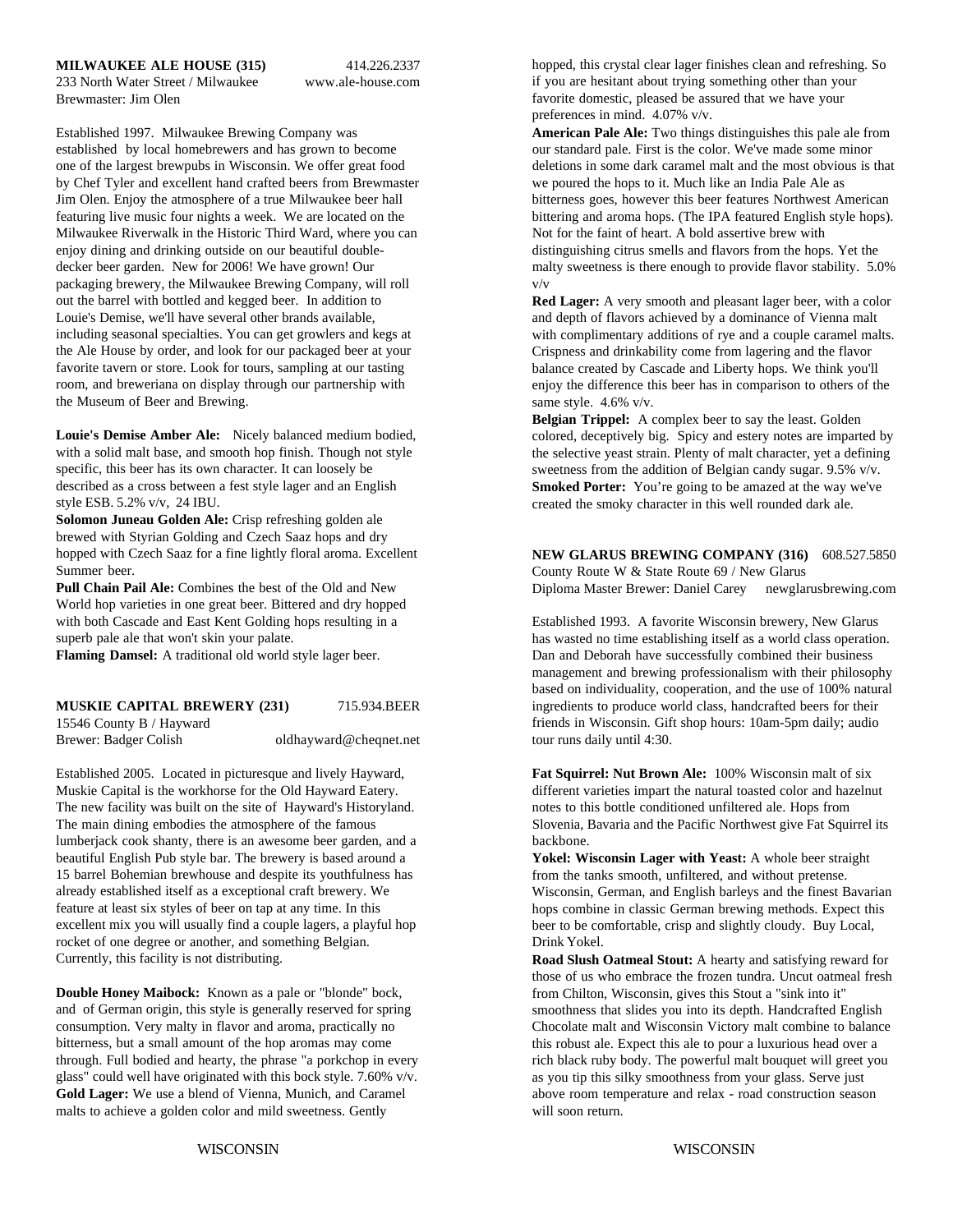**Raspberry Tart:** Voluminous raspberry bouquet greets you long before your lips touch your glass. Serve this Wisconsin the light and enjoy the jewel-like sparkle. Wisconsin-farmed a northern Wisconsin trout stream-the Pike River. Pale and wheat, year-old Hallertau hops, and Oregon raspberries combine Vienna malts dominate, Chinook, Magnum, Nugget, Cascades to ferment spontaneously in large oak vats for an extravaganza and Willamettes round out the hop bill. 88 IBUs 5.6% v/v. of flavor.

3578 Brewery Lane / Florence nicoletbeer.com Brewmaster: Art Lies alies@nicoletbeer.com

Established 1998. Our microbrewery and brewpub is located just north of God's Country. We make well aged beer styles ranging from traditional to outrageous (ask about our ice beers). Our authentic meals are homemade and we specialize in foods cooked outdoors over a wood fire, even in the winter, eh! At Nicolet we are not hasty about anything (beer, food, life...), so be prepared to spend some time in the "slow lane." Come visit us and enjoy some Northern hospitality.

malt. The cherry woodwork, contemporary design and nostalgic

**Radler:** Beer and lemonade together, very refreshing, not too sweet, tastes like beer.

**Aged Porter:** Smooth, chocolaty, lightly hopped and creamy. **Bourbon Barrel Dark:** Dark pilsener aged 29 months in oak.

**PEARL STREET BREWERY (114)** 608.784.4832 1401 Saint Andrew St. **/** LaCrosse www.pearlstreetbrewery.com Owner/Brewmaster: Joe Katchevertami@pearlstreetbrewery.com

Established 1999. Located in the magical, mystical Mississippi Valley, between the bluffs of Wisconsin and Minnesota, Pearl Street Brewery's award winning draught beers have been a wellknown secret to the locals and to beer enthusiasts throughout the Coulee Region since we opened. Since then, we have expanded from humble beginnings in the subterranean brewhouse into a giant, classic historical site on LaCrosse's north side. PSB beer is available on draught only but plans to bottle are in the works! Look for it on shelves later this year!

**Downtown Brown\* Pearl Street Pale Ale\* Beers TBA RAIL HOUSE BREWING COMPANY (227)** 715.732.4646 2029 Old Peshtigo Road / Marinette Brewmaster: Kris Konyn

Established 1995. Once the site of an outpost for a brewery of by-gone days, RailHouse was established in 1995, and expanded to newly built facilities in 1997. The RailHouse is a restaurant and brewpub featuring a full menu of seafood, pasta, and steak to pizza and burgers. The showpiece brewery aside the bar room is a 10 bbl. system with a typical annual output of slightly under 200 bbls. Eleven beer taps rest atop the bar, serving exclusively our own beer. Live music during the week, the patio is open during summer months. We sell take-out brew in growlers and party pigs.

**Doppelbock:** Brewed in the lingering days of winter for the hopeful coming of spring. This brew has been cold lagered since time of kegging, helping to smooth the combination of Munich,

framboise very cold in a champagne flute. Hold your glass to **Pike River IPA:** Inspired by extensive wild hops gardens along **NICOLET BREWERY (323)** 715.528.5244 roasted barley, chocolate malt, and 2 row. FG 1.019 5.8% v/v. Vienna, wheat, and caramel 80 malts. Modest amount of Hallertau and Perle hops to balance the malt profile. 6.7% v/v. **Oatmeal Stout:** This is Uncle Coot's favorite. Who's Uncle Coot? He's the guy who only drinks rich, aromatic, black brew. See, you knew who I was talking about. Made with toasted oats,

**RIVERSIDE BREWERY (302)** 262.334.BREW

255 South Main Street / West Band Ambassador of Beer: Al Bunde

www.riversiderestaurantandbrewery.com

Honey Cream Light: Real light beer, actually made with barley competition. The main design elements blend cream city bricks, Established 2005. The only brewpub in Washington County, we are located in downtown West Bend on the Milwaukee River. Owners Wayne and Dana Kainz were recently recognized by Governor Doyle for the Best New Business and Best Interior Renovation Project in the 16th annual Main Street Award photos of regional breweries and pre-prohibition America. The entrance showcases the glass enclosed 3.5 bbl Sprinkman brewhouse and two 7 bbl fermenters. The two story facility also includes Main Street sidewalk dining in front and a deck in the back overlooking the Milwaukee River and scenic bike and walking trails. Brewmaster Al Bunde produces three full time brews and two or three rotating seasonal and specialty flavors. Typical brewpub fare includes beer battered mushrooms and curds along with other appetizers, soups, salads, sandwiches, steaks, seafood, Friday night fish fry and other tasty treats. Happy hour from 3- 5 pm on weekdays feature dollar off inhouse beers. Closed Sunday.

> **Honey Ale:** Smooth sweet golden ale made with two types of grain and light amber honey.

Amber Ale: Our signature beer, light amber colored, brewed with malted and caramel barley balanced with four different types of hops for bitterness and aroma.

**Weiss:** Bavarian style hefe weizen with banana and clove flavors obtained from imported German yeast.

**Brewmaster Choice** Specialty brews have included IPA, Maibock, Oatmeal Stout, Porter, and 'Up da Kriek' Cherry Lambic.

**ROCK BOTTOM BREWERY (206)** 414.276.3030 740 North Plankinton Ave. / Milwaukee www.rockbottom.com Brewer: David Bass

Established 1997. Located downtown on the Milwaukee River Walk, Rock Bottom offers hand crafted beer and dining in a casual, southwestern atmosphere. Dine outdoors on the patio, main bar area, dining room, or downstairs pub. Tours available upon request and on weekend bout tours. Growlers available. Our booth may also feature some beers from our sibling breweries Cleveland Chop House and Chicago Rock Bottom.

**Bohemian Pilsner:** A delicious Czech style lager with a blend of noble hops. OG 12 - FG 2, 5.3% v/v.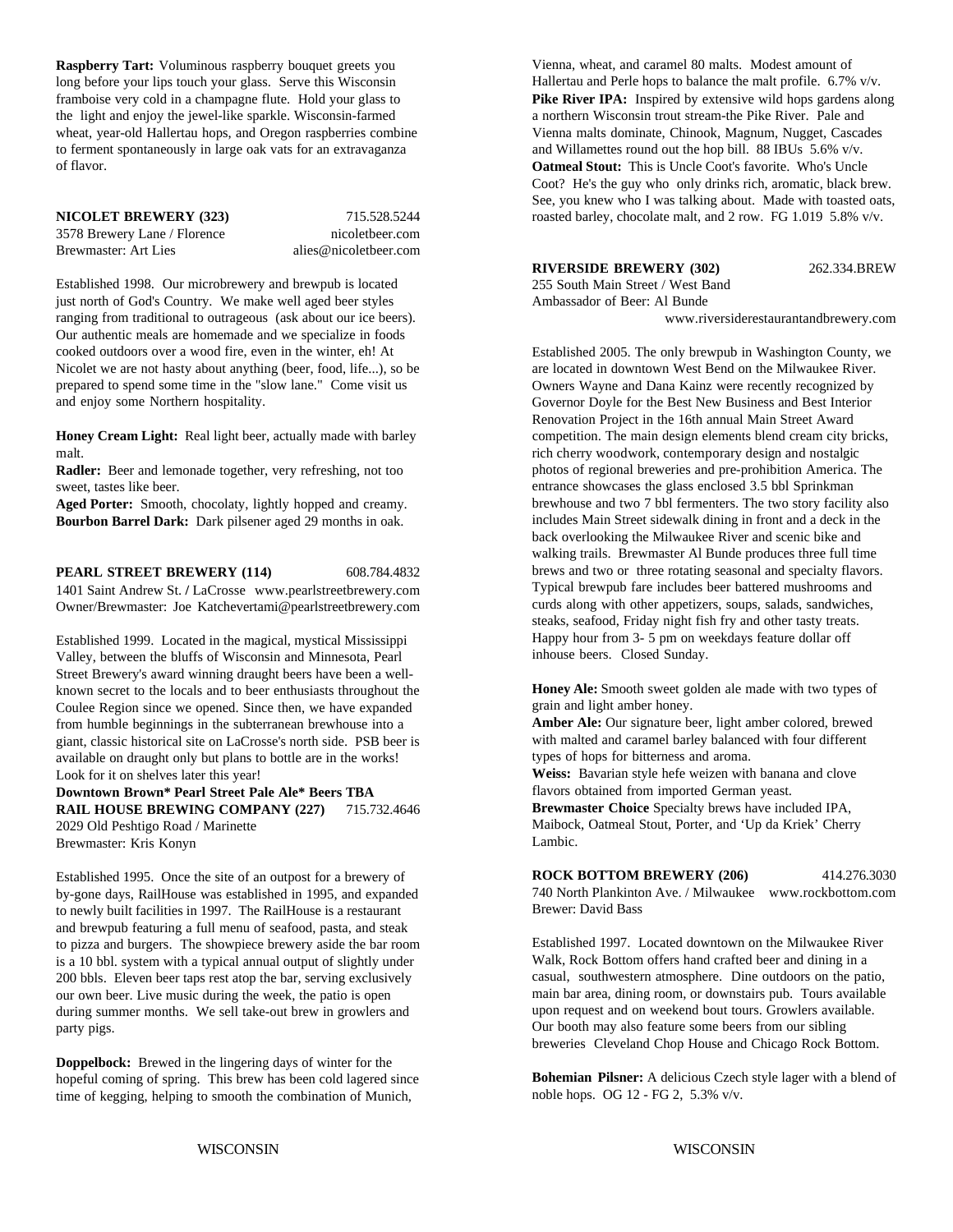**Irish Red:** A blend of caramel malts, with a slight roast finish, balanced by a spicy hop character. OG 12.5 - FG 2, 5.5% v/v. for sale. In March of 2004 the combined forces of the two **Pale Ale:** An American pale ale in the west coast style, right here in the north coast. OG  $14$  - FG 1.5, 6.6% v/v.

**RUSH RIVER BREWING COMPANY (313)** 715.448.2035 W4001 120th Avenue / Maiden Rock rushriverbeer.com Owner/Brewer: Dan Chang rushriverbrewing@yahoo.com

Established 2004. Located in Maiden Rock, Wisconsin, on the scenic bluffs above Lake Pepin, we offer a variety of unfiltered, unpasteurised ales.

**The Unforgiven Amber Ale:** Deep amber in color with a floral nose, dry-hopped, unfiltered, and more quaffable than you might expect. This beer stands up very well to good food with strong flavors. Our flagship brand.

**Lost Arrow Porter:** Quickly becoming a favotrite of darker beer drinkers in our area because of its extremely smooth character, and wonderfullly roasted palate.

**Bubblejack IPA:** The hoppiness has making it a favorite in the Twin Cities and we now offer it year around.

**Winter Warmer:** Keeps those cold months bearable!

| <b>RUSTIC RAIL BREWPUB (309)</b> | 920.494.2755 |
|----------------------------------|--------------|
| 1966 Velp Avenue / Green Bay     |              |

**SAND CREEK BREWING COMPANY (324)** 715.284.7553 320 Pierce Street / Black River Falls www.sandcreekbrewing.com Brewmaster: Todd Krueger sales@sandcreekbrewing.com

Established 1997 (Pioneer), 1999 (Sand Creek), 2004 (merger).We're located in west central Wisconsin, just a short distance from the river in beautiful Black River country. Our historic brewery building was built in 1856 and was home to one of the area's first breweries right up until Prohibition in 1920. In 1856, Swiss immigrant Ulrich Oderbolz founded the Oderbolz Brewing Company in Black River Falls on the site of the present Sand Creek Brewing Company. Mr. Oderbolz cut his brewery into the side of a hill, as was the practice in those days, and created thick stone foundation walls to make a brew cellar for keeping the beer fresh -- in the winter, blocks of ice were cut from nearby Spaulding pond. The Sand Creek Brewing Company began on a dairy farm in Downing, Wisconsin, about 20 miles northwest of the city of Menomonie. After homebrewing on the family farm for years, brewmaster Cory Schroeder teamed up with Jim Wiesender to found the brewery in 1999. Using equipment scrounged from various industries, such as a converted pudding tank for the brew kettle, the pair launched a successful business, brewing the beer just steps away from the chicken coop and a busy dairy farm. Their Sand Creek Golden Ale and English Style Special Ale, available only on draft and in half-gallon growlers, soon developed a reputation throughout Wisconsin's many brew fests. With a capacity of only about 150 barrels per year, the brewery, now with a third owner on board, quickly outgrew the little farm shed converted into a brewhouse. Hoping to remain in the Dunn/St. Croix counties area, the company looked for a suitable place to relocate, but came up empty handed. Then opportunity knocked in the form of a phone call one evening from their friend in Black

River Falls, Pioneer brewmaster Todd Krueger. The brewery was breweries officially formed the new Sand Creek Brewing Co. of Black River Falls, Wisconsin. Today the Sand Creek Brewing Co. operates in Mr. Oderbolz's same brewery building, and the beer is stored in the same 19th century beer cellar. We offer free tours to the public every Friday afternoon at 3:00. Stop by the brewery at 320 Pierce Street in Black River Falls and see how we make our fine ales and lagers! Other times can be arranged if you call ahead at (715)284-7553. Our normal hours of operation are Monday through Friday, 9 am to 5 pm. Sand Creek products are available through out Wisconsin, Northern Illinois and Minnesota.

**Sand Creek Wild Ride IPA:** A whole lotta hops! This classic India Pale Ale is wonderfully hopped for a strong start, a smooth finish, and a fine amber color.

**Sand Creek Golden Ale:** Farmhouse style golden ale - Our lightest brew, an American Session Ale with a sweet malty taste, brilliant golden hue, and a clean finish.

**Oscar's Chocolate Oatmeal Stout:** Big black and delicious. A very full-bodied yet smooth-drinking stout with a complex nutty finish. Oscar won a gold medal in the World Beer Cup in 2000!

**Sand Creek Hard Lemonade:** A great twist on a cool refreshing drink! Pleasantly tart but irresistibly smooth. **And two others!**

#### **SILVER CREEK BREWING CO. (225)** 262.377.4444

N57 W6172 Portland Rd. / Cedarburg Brewmaster: Steve Venturini www.silvercreekbrewing.com

Company established 1999. We are located in the historic Cedarburg Mill, at the southeast corner of Columbia and Portland Roads in the heart of Cedarburg. Flanked by waterfalls and flowing water, our beer garden provides a picturesque setting amidst the many local shops. Nestled between the beautiful banks of Cedar Creek and the mill's spillway, you'll enjoy the water flowing over the historic mill dam and through the original vertical-shaft turbine. Our pub and brewery have been carefully constructed on the building's machinery level, preserving the historic architecture of the 1855 mill. The smokefree setting ensures your social enjoyment.

[Brewer failed to provide a list of festival beers for publication.]

**SLAB CITY BREWING COMPANY (122)** 715.758.2337 W3590 Pit Lane / Bonduel www.slabcitybeer.com Brewer/Owner: Bill Winsand

Established 1995. We are a family owned and operated brewery, located in the gently rolling hills of Shawano County in northern Wisconsin. Our original brewery, which was a 4BBL system was located in the milkhouse which serviced this century-old farm. We quickly outgrew that building to a new building which is located next to the old milkhouse. Our new brewing system has a capacity of 8 and 16 bbls. It is a collection of retired dairy equipment from local farms and used brewing equipment. Slab City beers are available in 64oz growlers, 12oz bottles, 1/4bbls, and 1/2bbls. Our beers are available in stores and taverns in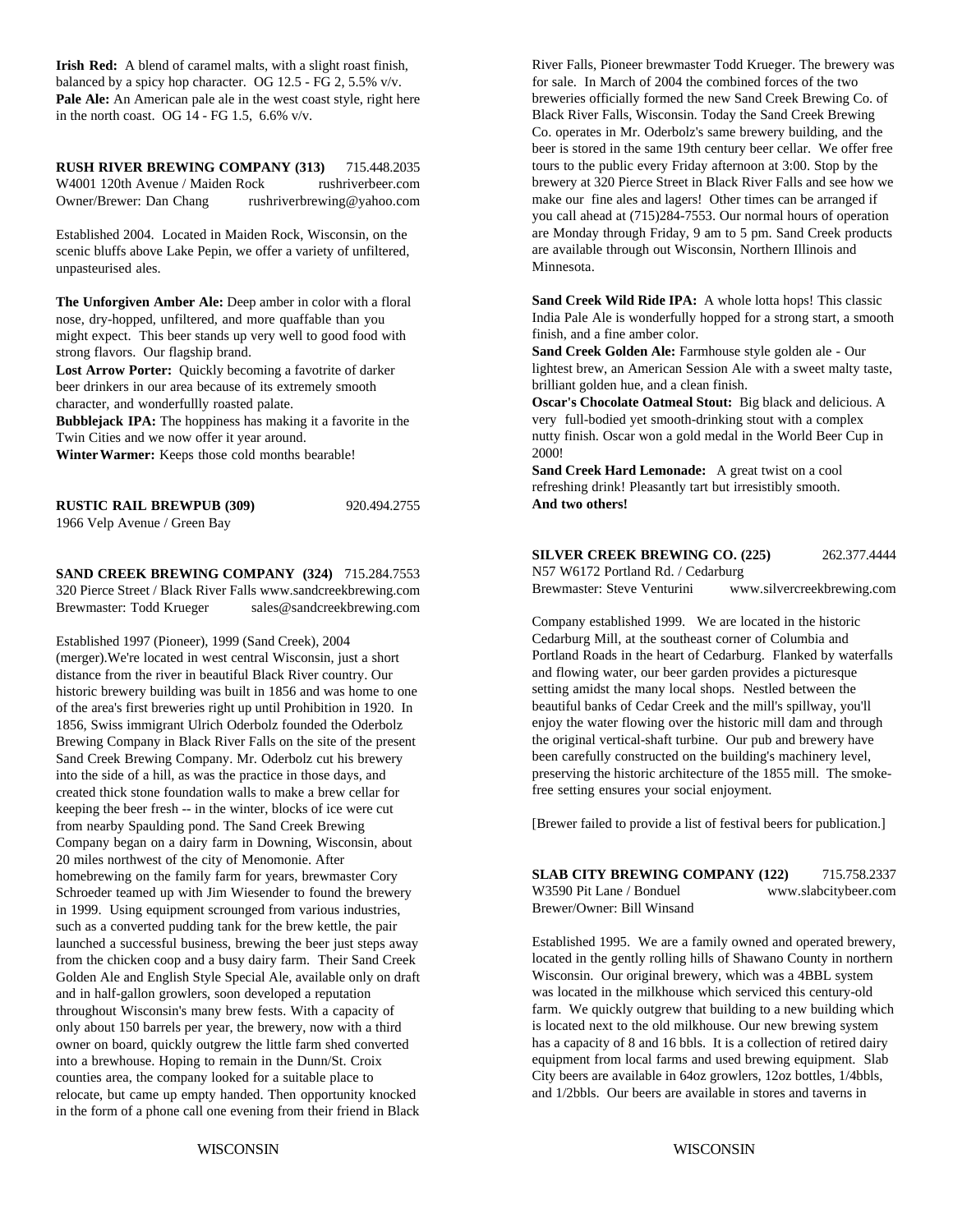northeast Wisconsin. We do not have regular brewery hour for

**SOUTH SHORE BREWERY (203)** 715.682.9199 808 West Main Street / Ashland www.southshorebrewery.com Head Brewer/Owner: Eugene "Bo" Bélanger southshorebrewery@charterinternet.com

its inception. Originally located in the historic Soo Line Depot Brewmaster: Craig Burge building in downtown Ashland, it existed with the Railyard Pub. A few additions to the brewery allowed for increased capacity Established 1985. Sprecher is dedicated to producing fine and distribution. A catastrophic fire ravaged the Depot building European and traditional style beers and gourmet sodas. After 10 April 1, 2000 and left the brewery temporarily homeless. A new years in Milwaukee's Walker's Point area, the brewery moved to site was secured in July, 2000 and the ensuing construction a larger location, a former elevator car factory, to continue its lasted until late March, 2001. The new brewhouse and growth in producing distinctive beers for discerning beer production line was formally commissioned March 29 that year. drinkers. Sprecher produces five year-around varieties, more The brewery is dedicated to producing flavorful innovative than six seasonals, and seven gourmet sodas. Tours (reservations products that use the best of traditional techniques and taps the required): Fridays at 4pm and Saturdays at 1, 2, and 3pm. resources of originality from its professional staff. Currently the Additional 4pm tours June-August on Mondays through brewery distributes its ever increasing line of products Thursdays. Distribution: Most of Wisconsin, plus metropolitan throughout Wisconsin, the western UP of Michigan, and the areas in Minnesota, Illinois, Michigan, Indiana, Baltimore, Duluth metro area and North Shore of Minnesota. Northern California, and (soon) the Boston area.

This beer is really not heavy at all. Very smooth, no bitterness, light refreshing ale sure to satisfy your thirst any time of the and a warming, nut-like flavor and aroma. Brewed to match a year. traditional English mild, it has carbonation levels that are more American. Our "flagship" brew, it's a very social drink and goes great with all types of food. 5.0-5.5 % v/v.

overwhelmingly bitter golden beer. Locally harvested honey adds a delicate touch of sweetness that balances nicely with newly developed aroma hops. Fermented with a classic Pilsner yeast and allowed to lager several weeks before packaging 5.5- 5.8 %v/v.

**The Stout Progression:** We are again going to entice you through the flavors which we've developed from our base stout to our uniquely flavored bourbon barrel. Come and try them all! **Bavarian Wheat/weizen:** Pronounce the "w" like a "v" in Weizen. This German style uses 60% wheat malt and a pure yeast strain developed in that region that imparts unique flavors and aromas. The flavors have been described as fruity, clove and nutmeg-like and the aromas are somewhat banana or bubblegum. You're going to love the "lightness" in color and flavor. Enjoy it with a slice of lemon or what ever fruit you desire. 5.5 % v/v.

**Herbal Cream Ale:** Combines the features of a lager (crisp and smooth) with the best of an ale (fruity and complex) into one beer. We've also added 5 % oatmeal and 16% white wheat for a round, smooth flavor and mouthfeel and moderate hop bitterness. The innovative feature of this beer is that we brewed one batch as an ale the other as a lager. After primary fermentation they were combined in condition tanks and allowed to mature. Yet another special feature of this beverage is that we've introduced a blend of herbs into the finished product. 4.3 % v/v.

tours so call ahead if you are interested. This beer features the highly touted regarded as a very pale ESB. This beer features the highly touted [Brewer failed to provide a list of festival beers for publication.] American Golding strain Athanum from Yakima Chief. More **Blonde Bitter:** An aggressively hopped ale which could be English East Kent Golding hop and a newly developed floral than citrusy, these hops were matched with English style malts as well. Not a genuine cask conditioned ale but damn near. Four hop additions during the boil and a generous dry hop addition in conditioning make this unfiltered beer quite a treat. 5.25% v/v.

Established 1995. The South Shore Brewery was established in **SPRECHER BREWING COMPANY (232)** 414.964.2739 May 1995 and became the state's seventh microbrewery and 701 West Glendale Avenue / Glendalewww.sprecherbrewery.com first in Northern Wisconsin. Many changes have occurred since Owner/President: Randal G. Sprecherbeer@sprecherbrewery.com

**Nut Brown Ale:** Don't be intimidated by the rich walnut color. **Micro Light:** The latest brew from Sprecher, is an easy drinking

**Honey Pils:** Refreshing, boldly crisp, full bodied, yet not balanced with a potent, yet delicious, maltly sweetness. **India Pale Ale:** This traditional ale was originally brewed in England for the British troops stationed in India. Fermented and dry-hopped, it has intense hop flavors and aromas delicately

**Hefe Weiss:** Coarse filtered wheat ale fermented with a German yeast culture for a refreshing light spiciness and hints of citrus fruit.

**German Fest Bier:** Pale malt flavors balanced with rich hop character and a light fruit bouquet in this lager. Dry hopping and extended aging give this strong blonde bier a distinctive flowery aroma and potent kick.

**Pipers Scotch Ale:** This hearty red-brown ale has a slight smoky aroma complexed with caramel and lightly toasted malt. The flavor is malty, yet very smooth, with a delicate hop finish and a creamy head.

| <b>STEVENS POINT BREWERY (32)</b> |
|-----------------------------------|
| 2617 Water Street / Stevens Point |
| Brewmaster: John Zappa            |
| Assistant Brewmaster: Matt Hall   |

**6**) 715.344.9310 www.pointbeer.com info@pointbeer.com

Established 1857. The founders of the Stevens Point Brewery had a single-minded passion for making great-tasting beer. Today, nearly a century and a half later, each hand-crafted Point brand is still carefully brewed and aged. Over the years, the Stevens Point Brewery has taken great care to preserve this time-honored brewing tradition, passing on its commitment of quality from generation to generation. Historic brewery tours are available (reservations suggested): Mondays through Fridays 11am and Saturdays at 11am and 1:30pm. Tour hours are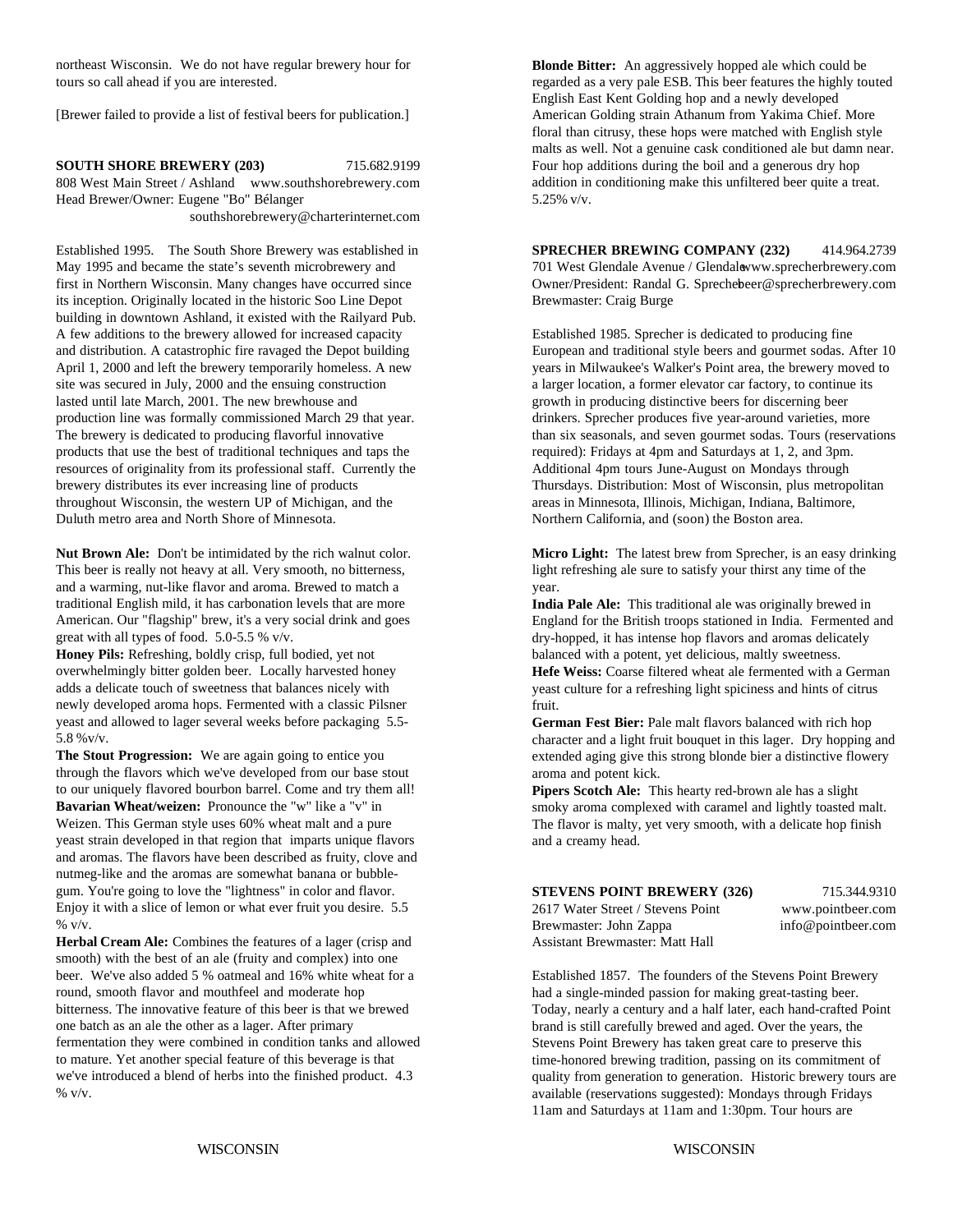2pm. The Stevens Point Brewery is proud to be Wisconsin remind you that its always time to have a local brew. owned and operated.

lager, personally hand-crafted for a smooth, clean, and satisfying beer is very lightly malty with a subdued hop presence that is finish. Perfect for those who want a satisfying beer low in flavored with raspberry honey. calories.

hops for a balanced and distinctive flavor. Soft mouthfeel.

Yakima Valley Cascade hops, and crystal, 2 row pale, and malt complexity, and throughly infused with hops. Munich malts for a signature fragrant hop bouquet and a soft malt palate.

**James Page Burly Brown Ale:** Brewed with two-row malted barley, roasted and chocolate malts, this American Brown Ale is distinguished by a deep brown color and creamy smooth taste. **White Ox Wheat Ale:** This American Frontier unfiltered wheat 1623 Broadway / Superior ale is crafted with a special blend of select barley malts, white Brewmaster: Rick Sauer tpb@clearwire.net wheat and a hint of citrus.

**STONE CELLAR BREWPUB (310)** 920.735.0507 1004 So. Olde Oneida / Appleton www.stonecellarbrewpub.com Owner/Brewmaster: Steve Lonswayask@stonecellarbrewpub.com

Established 2004. Opened by a father and son team, we produce 9 full-time beers and 2 seasonal/specialty brews at a time. A new gourmet soda line has just been introduced as well. Our full menu restaurant offers fantastic pizzas, steaks, burgers, salads and a "Not-to-be-missed" Friday Fish Fry. We sell our Fresh & Natural Hand-Crafted beers throughout North East Wisconsin in kegs and bottles.

[Brewer failed to provide a list of festival beers for publication.]

**STONEFLY BREWING COMPANY (212)** 414.264.3630 735 East Center Street / Milwaukee

Brewmaster: Jacob Sutrick

Established 2001 (as Onopa). Stonefly Brewing Company is **Spruced Up Wheat:** American Wheat beer brewed with Milwaukee's smallest, locally owned brewpub, located just north Cascade hops and freshly cut White Spruce sprigs, harvested of downtown in the eclectic Riverwest neighborhood. Our from the Superior Municipal Forest seven- barrel brewhouse provides small batches of fresh, unfiltered ale to our pub customers. We are one of Milwaukee's premiere music venues featuring exclusive national and international touring acts. Hours: Monday-Friday 4pm-2am, Saturday and Sunday 2pm-2am.

[Brewer failed to provide a list of festival beers for publication.]

**TITLETOWN BREWING COMPANY (320)** 920.437.BEER 200 Dousman Street / 54303 www.titletownbrewing.com Head Brewer: info@titletownbrewing.com

Established 1996. Titletown is located in the 108-year old Chicago and Northwestern depot in downtown Green Bay overlooking the Fox River. Green Bay's first brewpub features nine hand-crafted beers, our own Sno-Cap root beer, and great

extended June-August with tours on the hour between 11am and food. While in Green Bay look for our five story clock tower to

**Point Premier Light Beer:** Refreshing, well balanced light flavored offering, but don't expect that to mean flavorless! This **"400" Honey Ale:** This golden colored brew is our lightest

**Point Amber:** Handcrafted 100% barley malt lager features a Irish Red Ale, this amber red hued beer features a medium malty combination of Cluster, Cascade, Hallertauer, and Tettnanger flavor with a slightly toasty note, a medium hop presence and a **Johnny "Blood" Red:** An American take on the classic

**Point Cascade Pale Ale:** Crafted using generous quantities of **Hopsaurus Rex:** Medium body, copper in color, significant

**Sno-Cap Root Beer:** A tasty non-alcoholic treat. Now available in bottles at the brewery.

**TWIN PORTS BREWING COMPANY (113)** 715.394.2500

Established 1996. Rick Sauer originally founded the brewery as part of the Choo-Choo Bar (a refurbished railcar) in the east end of Superior. In March 1999 the brewery reopened in a former creamery in downtown Superior. Over the next few years the pub expanded both its seating and kitchen areas. In May 2006 the brewery was purchased by Steve Knauss, who took over management of the pub, while leaving the actual brewing in Rick Sauer's capable hands.The changeover enabled Rick to devote all of his attention to the brewing operations, leaving the kitchen and business duties to the new owner. TPB beers are created on a flexible 2 barrel brewing system, which due to its comparatively small batch size, allows for a great deal of brewer creativity. The pub features 8 different brews on tap, with 3 being devoted to seasonals such as Long Days IPA, Capitalist Pig Russian Imperial Stout, Belgian Ginger Wheat as well as many others. TPB opens at 4pm daily featuring great pizza, live music, and good conversation, in addition to the excellent variety of beer.

**Derailed Ale:** Classic American Pale Ale brewed with 5 malts, Cluster, Willamette, and Cascade hops.

**Alt Bayerische Dunkel:** Old Bavarian Dark, brewed with caramel and imported Munich malts, with very light hopping.This beer is all about the malt.

**TYRANENA BREWING COMPANY (301)** 920.648.8699 1025 Owen Street / Lake Mills www.tyranena.com Brewmaster/Founder: Rob Larson info@tyranena.com

Established 1999. Our modern brewing facility produces six year-around beers and a number of specialties. Tyranena recently began bottling a line of big, bold, and ballsy beers especailly for full-flavor aficionados. The "Brewers Gone Wild!" series debuted in March 2006 with Who's Your Daddy Bourbon Barrel Aged Imperial Porter. Additional releases: Bitter Woman from Hell Extra IPA, Hop Whore Imperial IPA, and Spank Me Baby! Barleywine. Beer is available in bottles and select draught accounts in southern Wisconsin. Our beautiful smoke-free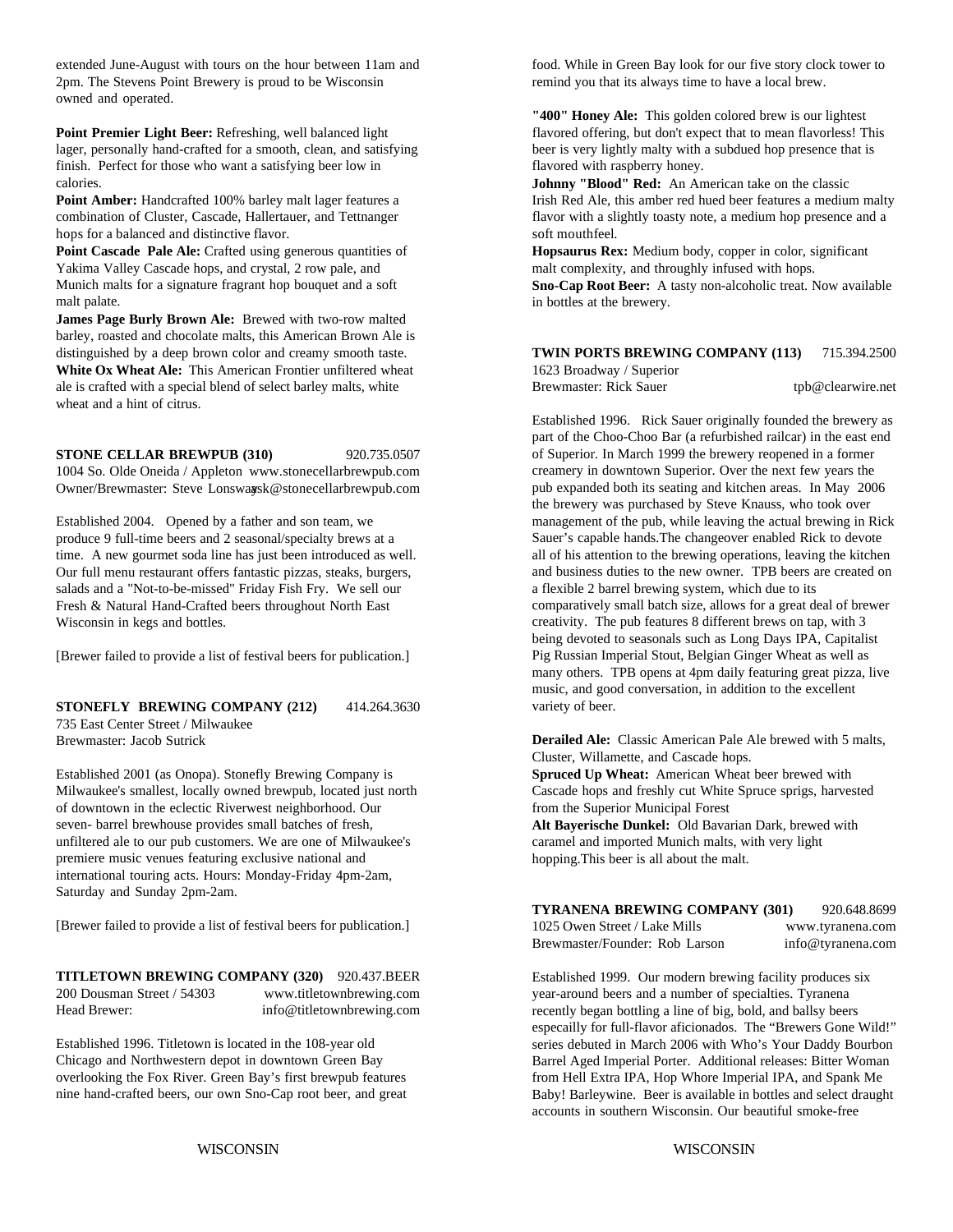Tasting Room and Beer Garden are open Wednesday through

**Three Beaches Honey Blonde:** Wisconsin version of American Blonde Ale and our newest year-around beer available in bottles. Easy-drinking with a sweet touch of honey and mild citrus accent.

**Fargo Brothers Hefeweizen:** Brewed in the tradition of a Bavarian-style weissbier with a clove-like flavor and aroma with banana undertones and no bitterness. The unfiltered yeast makes this beer cloudy.

**Stone Tepee Pale Ale:** Brewed in the tradition of an American pale ale. This beer celebrates the American hop, with its characteristic bitterness, flavor and aroma.

**Bitter Woman IPA:** Our Wisconsin variation of an India Pale Ale. Intensely bitter with a mighty hop flavor and aroma. **Rocky's Revenge**: American brown ale with a portion aged in bourbon barrels. Each bourbon barrel will contribute its own unique character to this rich, satisfying ale.

#### **BREWERS GONE WILD: Bitter Woman From Hell Extra IPA:** Big, fat & flowing with hoppiness. Humongous nose... bursting with flavor... and intense mouth-numbing bitterness. The Bitter Woman's evil alter ego!

**BREWERS GONE WILD: Who's Your Daddy? Bourbon Barrel-Aged Imperial Porter:** (Available at open until gone only a 1/6 barrel) Midnight black. Big, rich & semi-sweet. Dark malts yield coffee, caramel and toffee flavors. Barrel aging adds vanilla, toasted oak and hazelnut. Mmmm.. Satisfying. So. Who's your daddy now?

**Bourbon Barrel-Aged 2004 Peated Wee Heavy:** (Available after Who's Your Daddy? is gone) The 2004 Peated Wee Heavy is a Scotch Ale in which some of the malt is kilned while a peatfire was burning nearby. From the burning peat this beer has a subtle, smoky flavor. From barrel-aging, this beer has a not-sosubtle bourbon and oak flavor!

#### **VIKING BREWING COMPANY (215)** 715.837.1824 234 Dallas Street W. / Dallas www.vikingbrewing.com Brewmasters/Owners: Randy and Ann Lee Asst. Brewer: Darren Conover (son) brewer@vikingbrewing.com

Established 1994. Randy and Ann Lee named their brewery "Viking" in honor of their Scandinavian heritage. It's a mixed marriage -she's a Swede and he's a Norske - so they need our prayers. Randy and Ann have brought back that time-honored tradition: the local, family run brewery.

**Lime Twist:** Light and refreshing wheat beer made with a twist of lime. It is a perfect summer beer.

**Dim Whit:** Belgian-style W it beer spiced (dimmed) with criander and ginger. This beer has become extremely popular. **Abby Normal**: Tripel Abbey-style Ale that is very complex and dark, but light bodied because it is brewed with Belgian Candi Sugar and Wheat malt.

**CopperHead:** Dunkel Märzen style ruby lager.

**Big Swede:** Imperial Stout.Very dark and heavy, but extremely smooth. Ann describes it as an "Espresso of Beers." **Hot Chocolate:** Chocolate Stout made with cocoa, milk sugar and a dash of cayenne pepper for warmth. WOW! **Mjød:** The very first Brackett produced in the US! Honey based fermented beverage capturing the essence of Mead.

#### **WATER STREET BREWERY (103)**

Saturday evenings. Enjoy live music performances every 1101 North Water Street / Milwaukee 414.272.1195 Saturday night. Growlers available. 3191 Golf Road / Delafield 262.646.7878 Brewmaster: George Bluvas III www.waterstreetbrewery.com

> Established 1987. Water Street Brewery began in the historic district once home to Blatz, Pabst, and Schlitz. Gleaming copper kettles greet customers as they walk in the door of our 100 year old cream city brick building. We serve a variety of house beers, seasonals, and root beer to go along with our contemporary food selection. In 2000 we built a second location in Delafield, which is about 25 miles west of Milwaukee, so we are nowa chain, albeit a small one with only two links. Both locations brew the same great beer and serve the same great food. Both locations currently are displaying portions of the Water Street Beer Memoribilla Collection. This collection of antique brewery items focuses on Wisconsin's brewing heritage, and includes many pieces from the early 1900's including tap handles, bottles, cans metal and neon signs.

Pale Ale: Spicy rich west coast style Pale Ale, generously hopped with Centennial and Cascade hops.

**Belgian White:** Traditional Belgian Wit, spiced with coriander and orange peel.

**Russian Power Stout:** Imperial stout aged in a whiskey barrel for 8 months, will tap at 3:00 and serve until gone.

**Peach Weiss:** Made only for the Great Taste, this is a German Hefeweizen, blended with peaches and fresh peach juice. **Irish Stout:**- Traditional Black dry Irish ale made with roasted barley and East Kent Goldings hops.

**Honey Lager Light:** American style lager, with honey to lighten the body and provide a slight fruity flavor.

| <b>WHITE WINTER WINERY (125)</b>                              | 715.372.5656         |
|---------------------------------------------------------------|----------------------|
| 68323-A Lea Street (at US 2) / Iron River www.whitewinter.com |                      |
| Meadmaker: Jonathan G. Hamilton                               | goodmead@cheqnet.net |
| Head Taskmaster: Kim Hamilton                                 | 800.697.2006         |

Established 1996. White Winter Winery produces high quality hand crafted meads, or honey wine, using locally produced pure Wisconsin honey and fruit. Mead is the oldest fermented beverage in the world but relatively unknown in modern times. We believe strongly in using what is in our own back yard and have built our business on this sustainable practice. We are truly a regional winery using ingredients grown within approximately 100 miles of the cellar. We use what our neighbors produce to make a great product. It helps them, it helps us, it's environmentally and ethically sound, and you, the consumer, know exactly what you are drinking, where it comes from, how it's made, and that every purchase stays in the community and supports a family farm (and winery!). Some specialty wines and Reserves only sold at the winery. Come for a visit and a free sample, or look for our fine products at a retailer near you.

New Releases are coming this summer! These MAY be offered in very limited quantities at the Great Taste. Look for availability and tasting times at our table.

#### **Limited editions:**

**Black Harbor:** Rich, Honey wine with black currants, aged with French oak, 21% abv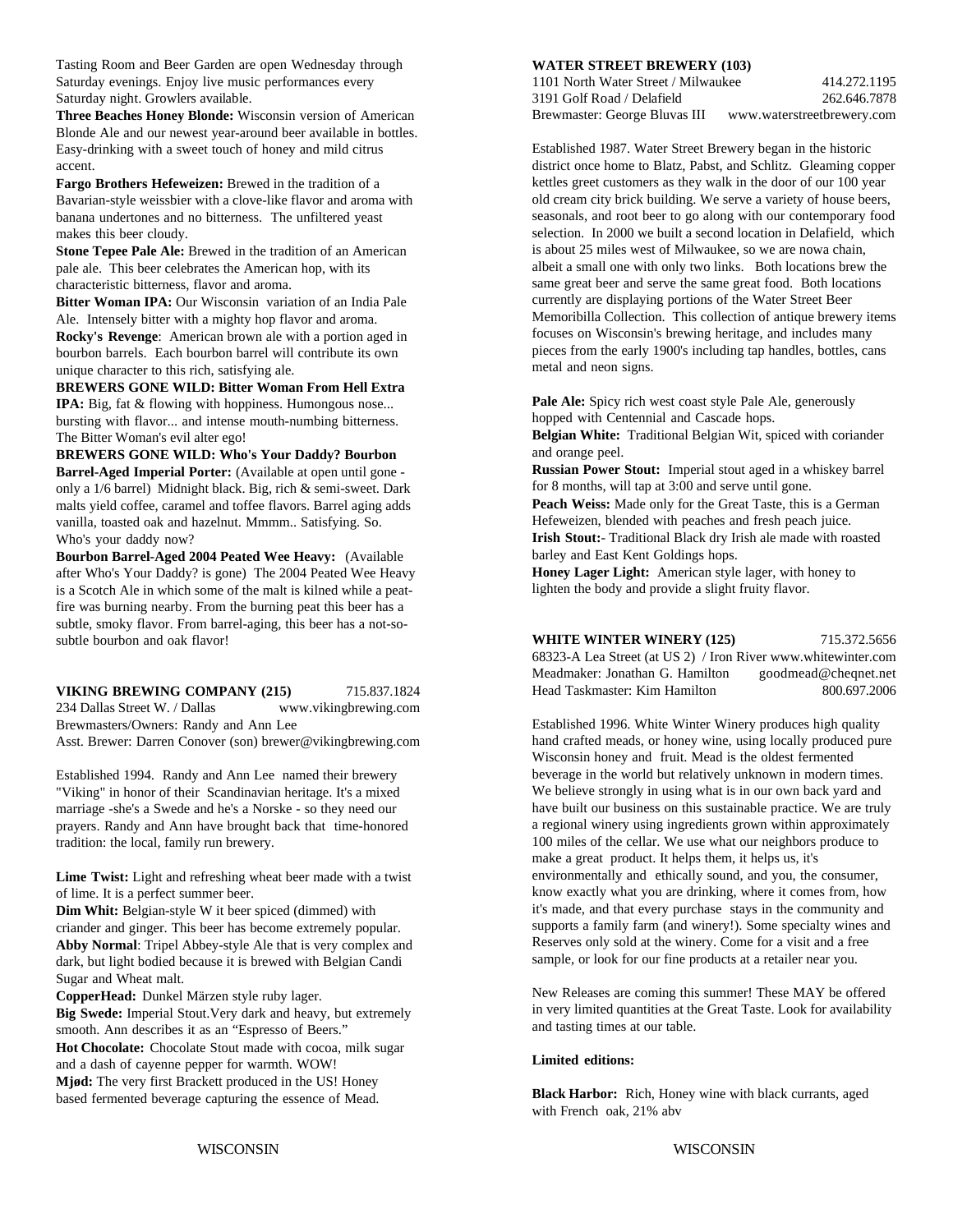**Acer:** Mead made with Maple syrup, semi sweet, 11.5% abv **Bourbon barrel aged Hard Cider:** Dry, flavorful, A fun experiment. Don't try it if you are looking for fluff cider, try something else!

#### **Reserve offerings:**

**Sweet Reserve:** The last of the 2004 vintage, Gold Medal Best of Class 2005 New World International Wine Competition winner. We stashed about 100 cases for 2 years. You thought it was good before, try it now, it'll knock your socks off! **Black Mead:** A drier, light bodied, fruity mead made from black currents and honey. Lightly oaked. Serve as you would any dry red wine at room temperature. 11.5%-12.5% abv.

**Strawberry Mead:** A semi-dry mead. Fruity but not overly sweet. Pairs well with fresh fruit and cheese. 11.5% abv. **Cyser:** Semi-Sweet made with fresh apple cider and honey. Excellent with sharp cheeses, pork and spicy foods. Similar to a late harvest Riesling. 11.5% abv. Int'l Eastern Wine Competition Bronze Award 2003, Gold Medal Int'l Mead Competition 2004, Gold Medal Great Lakes Olde World Syder Competition 2005 **Blueberry Mead:** Semi-sweet blueberry, subtle fruit, velvety mouth, spicy finish. One of the mead makers favorites. 11.5% abv., excellent before, or after dinner, or during dinner for that matter!

**Sweet Mead:** Refreshing sweet honey and water fermented to the traditional drink of Kings and Queens. A "Honeymoon" Tradition! Nicely balanced acidity with sweetness. Refreshing over ice with a twist or warmed and spiced. Silver Medal - Eastern Int'l Wine Competition 2003,Gold Medal Best of Class New World Int'l Wine Competition 2005, Silver medal Int'l Mead Competition 2006.

**Oak Brackett:** A robust brackett at 12% abv. Very complex and rich, slightly sweeter on the finish with nutty, oaky overtones from oak conditioning. Serve at 45-50 degrees from a brandy snifter or wine glass.

Either Blueberry or Raspberry Spritz – \*Non-alcoholic blueberry or raspberry, this is not a soda pop! Light, crisp, and bubbly fruit drink. Very refreshing!

**If you enjoyed this year's festival, join us next year for the**

# **21st Annual Great Taste of the Midwest 11 August 2007**

**(Remember! It's always the second Saturday in August.)**

**Ticket price will be determined by next April Check http://mhtg.org for information**

# **Tickets go on sale in May (see ad in program for mail order and local sales dates)**

**(Don't miss out like many of your friends did this year! Buy early and book your hotel rooms or bus trips early.)**

**We invite your comments on this year's festival.**

**Write to us at: Great Taste! Madison Homebrewers and Tasters Guild Post Office Box 1365 Madison, Wisconsin 53701-1365**

# **Now go have a beer, eh?**